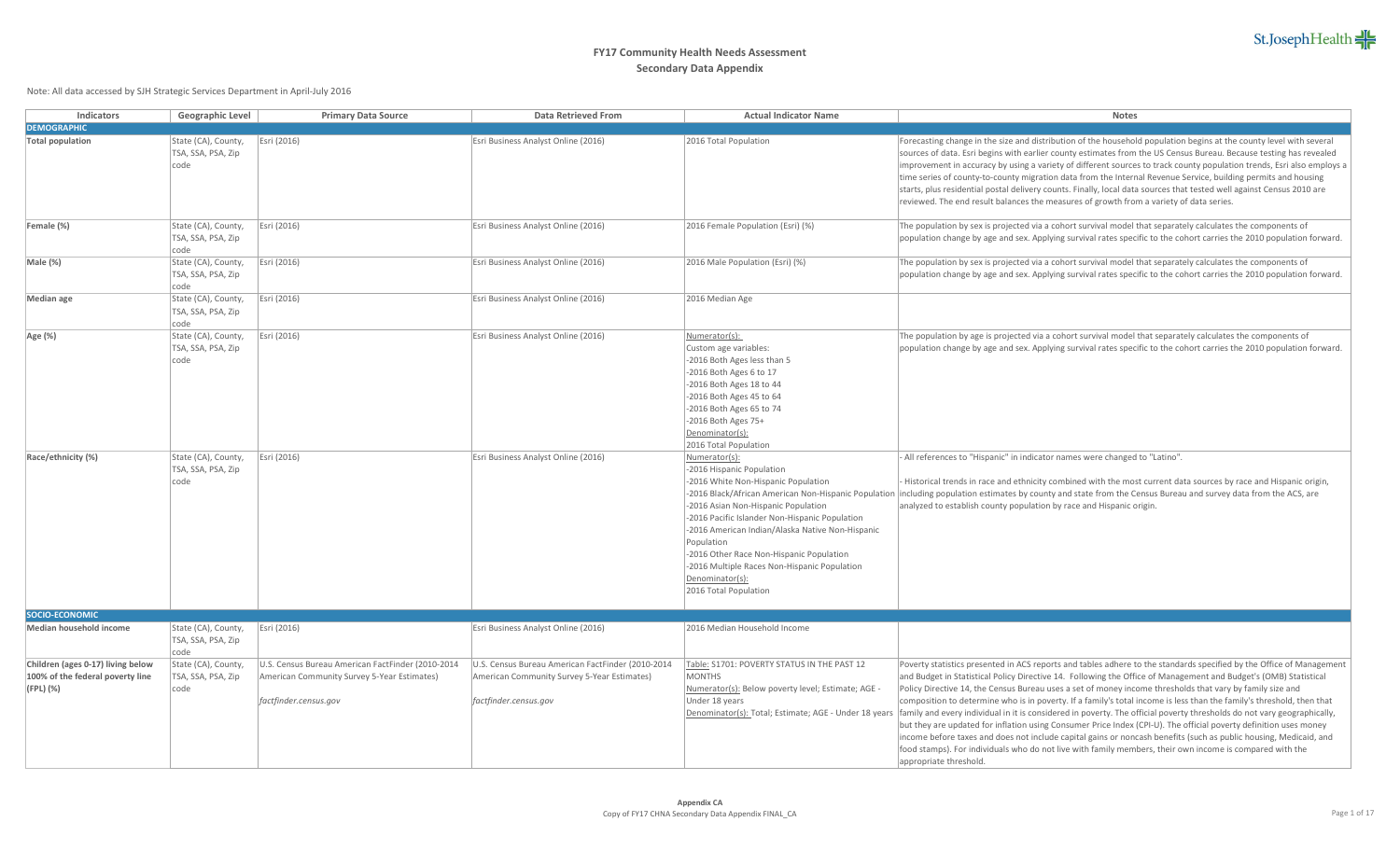# St.JosephHealth

| Indicators                           | <b>Geographic Level</b> | <b>Primary Data Source</b>                                                                                | <b>Data Retrieved From</b>                        | <b>Actual Indicator Name</b>                                  | <b>Notes</b>                                                                                                                                                                                                                             |
|--------------------------------------|-------------------------|-----------------------------------------------------------------------------------------------------------|---------------------------------------------------|---------------------------------------------------------------|------------------------------------------------------------------------------------------------------------------------------------------------------------------------------------------------------------------------------------------|
| Older adults (ages 65+) living below | State (CA), County,     | J.S. Census Bureau American FactFinder (2010-2014                                                         | U.S. Census Bureau American FactFinder (2010-2014 | Table: S1701: POVERTY STATUS IN THE PAST 12                   | Poverty statistics presented in ACS reports and tables adhere to the standards specified by the Office of Management                                                                                                                     |
| 100% of the FPL (%)                  | TSA, SSA, PSA, Zip      | American Community Survey 5-Year Estimates)                                                               | American Community Survey 5-Year Estimates)       | <b>MONTHS</b>                                                 | and Budget in Statistical Policy Directive 14. Following the Office of Management and Budget's (OMB) Statistical                                                                                                                         |
|                                      | code                    |                                                                                                           |                                                   | Numerator(s): Below poverty level; Estimate; AGE - 65         | Policy Directive 14, the Census Bureau uses a set of money income thresholds that vary by family size and                                                                                                                                |
|                                      |                         | factfinder.census.gov                                                                                     | factfinder.census.gov                             | years and over                                                | composition to determine who is in poverty. If a family's total income is less than the family's threshold, then that                                                                                                                    |
|                                      |                         |                                                                                                           |                                                   | Denominator(s): Total; Estimate; AGE - 65 years and           | family and every individual in it is considered in poverty. The official poverty thresholds do not vary geographically,                                                                                                                  |
|                                      |                         |                                                                                                           |                                                   | over                                                          | but they are updated for inflation using Consumer Price Index (CPI-U). The official poverty definition uses money                                                                                                                        |
|                                      |                         |                                                                                                           |                                                   |                                                               | income before taxes and does not include capital gains or noncash benefits (such as public housing, Medicaid, and                                                                                                                        |
|                                      |                         |                                                                                                           |                                                   |                                                               | food stamps). For individuals who do not live with family members, their own income is compared with the                                                                                                                                 |
|                                      |                         |                                                                                                           |                                                   |                                                               | appropriate threshold.                                                                                                                                                                                                                   |
| Households living below 100% of      | State (CA), County,     | U.S. Census Bureau American FactFinder (2010-2014                                                         | U.S. Census Bureau American FactFinder (2010-2014 | Table: B17026: RATIO OF INCOME TO POVERTY LEVEL               | Universe = Families (A group of two or more people who reside together and who are related by birth, marriage, or                                                                                                                        |
| the FPL $(\%)$                       | TSA, SSA, PSA, Zip      | American Community Survey 5-Year Estimates)                                                               | American Community Survey 5-Year Estimates)       | OF FAMILIES IN THE PAST 12 MONTHS                             | adoption)                                                                                                                                                                                                                                |
|                                      | code                    |                                                                                                           |                                                   | Numerator(s) Sum of:                                          | - Poverty statistics presented in ACS reports and tables adhere to the standards specified by the Office of                                                                                                                              |
|                                      |                         | factfinder.census.gov                                                                                     | factfinder.census.gov                             | Estimate; Total: - Under .50<br>Estimate; Total: - .50 to .74 | Management and Budget in Statistical Policy Directive 14. Following the Office of Management and Budget's (OMB)<br>Statistical Policy Directive 14, the Census Bureau uses a set of money income thresholds that vary by family size and |
|                                      |                         |                                                                                                           |                                                   | Estimate; Total: - .75 to .99                                 | composition to determine who is in poverty. If a family's total income is less than the family's threshold, then that                                                                                                                    |
|                                      |                         |                                                                                                           |                                                   | Denominator(s): Estimate; Total:                              | family and every individual in it is considered in poverty. The official poverty thresholds do not vary geographically,                                                                                                                  |
|                                      |                         |                                                                                                           |                                                   |                                                               | but they are updated for inflation using Consumer Price Index (CPI-U). The official poverty definition uses money                                                                                                                        |
|                                      |                         |                                                                                                           |                                                   |                                                               | income before taxes and does not include capital gains or noncash benefits (such as public housing, Medicaid, and                                                                                                                        |
|                                      |                         |                                                                                                           |                                                   |                                                               | food stamps). For individuals who do not live with family members, their own income is compared with the                                                                                                                                 |
|                                      |                         |                                                                                                           |                                                   |                                                               | appropriate threshold.                                                                                                                                                                                                                   |
|                                      |                         |                                                                                                           |                                                   |                                                               | - The ratio of income to poverty is a family's or person's income divided by their poverty threshold. Income-to-                                                                                                                         |
|                                      |                         |                                                                                                           |                                                   |                                                               | poverty ratio categories represent variations of the poverty level. Frequently-used ratios include: Ratios below 1.00                                                                                                                    |
|                                      |                         |                                                                                                           |                                                   |                                                               | (below 100 percent of poverty) are below the official poverty definition, while ratios of 1.00 or greater (100 percent of                                                                                                                |
|                                      |                         |                                                                                                           |                                                   |                                                               | poverty or greater) indicate income above the poverty level. Ratios below 0.50 (50 percent of poverty, that is, income                                                                                                                   |
|                                      |                         |                                                                                                           |                                                   |                                                               | less than half of the poverty threshold) have sometimes been described as "severe poverty", while those with ratios                                                                                                                      |
|                                      |                         |                                                                                                           |                                                   |                                                               | at/or above 1.00 percent by less than 1.25 percent have been described as "near poverty".                                                                                                                                                |
|                                      |                         |                                                                                                           |                                                   |                                                               | - A family includes a householder and one or more people living in the same household who are related to the                                                                                                                             |
|                                      |                         |                                                                                                           |                                                   |                                                               | householder by birth, marriage, or adoption. All people in a household who are related to the householder are                                                                                                                            |
|                                      |                         |                                                                                                           |                                                   |                                                               | regarded as members of his or her family. A family household may contain people not related to the householder, but                                                                                                                      |
|                                      |                         |                                                                                                           |                                                   |                                                               | those people are not included as part of the householder's family. Thus, the number of family households is equal to                                                                                                                     |
|                                      |                         |                                                                                                           |                                                   |                                                               | the number of families, but family households may include more members than do families. Not all households                                                                                                                              |
|                                      |                         |                                                                                                           |                                                   |                                                               | contain families since a household may comprise a group of unrelated people or one person living alone.                                                                                                                                  |
|                                      |                         |                                                                                                           |                                                   |                                                               |                                                                                                                                                                                                                                          |
| Households living below 200% of      | State (CA), County,     | U.S. Census Bureau American FactFinder, 2010 - 2014   U.S. Census Bureau American FactFinder, 2010 - 2014 |                                                   | Table: B17026: RATIO OF INCOME TO POVERTY LEVEL               |                                                                                                                                                                                                                                          |
| the FPL $(\%)$                       | TSA, SSA, PSA, Zip      | (2014 ACS 5-year estimates)                                                                               | $(2014$ ACS 5-year estimates)                     | OF FAMILIES IN THE PAST 12 MONTHS                             |                                                                                                                                                                                                                                          |
|                                      | code                    |                                                                                                           |                                                   | Numerator(s) Sum of:                                          |                                                                                                                                                                                                                                          |
|                                      |                         | (factfinder.census.gov)                                                                                   | (factfinder.census.gov)                           | - Estimate; Total: - Under .50                                |                                                                                                                                                                                                                                          |
|                                      |                         |                                                                                                           |                                                   | - Estimate; Total: - .50 to .74                               |                                                                                                                                                                                                                                          |
|                                      |                         |                                                                                                           |                                                   | - Estimate; Total: - .75 to .99                               |                                                                                                                                                                                                                                          |
|                                      |                         |                                                                                                           |                                                   | Estimate; Total: - 1.00 to 1.24                               |                                                                                                                                                                                                                                          |
|                                      |                         |                                                                                                           |                                                   | Estimate; Total: - 1.25 to 1.49                               |                                                                                                                                                                                                                                          |
|                                      |                         |                                                                                                           |                                                   | - Estimate; Total: - 1.50 to 1.74                             |                                                                                                                                                                                                                                          |
|                                      |                         |                                                                                                           |                                                   | - Estimate; Total: - 1.75 to 1.84                             |                                                                                                                                                                                                                                          |
|                                      |                         |                                                                                                           |                                                   | Estimate; Total: - 1.85 to 1.99                               |                                                                                                                                                                                                                                          |
|                                      |                         |                                                                                                           |                                                   | Denominator(s):                                               |                                                                                                                                                                                                                                          |
|                                      |                         |                                                                                                           |                                                   | - Estimate; Total:                                            |                                                                                                                                                                                                                                          |
|                                      |                         |                                                                                                           |                                                   |                                                               |                                                                                                                                                                                                                                          |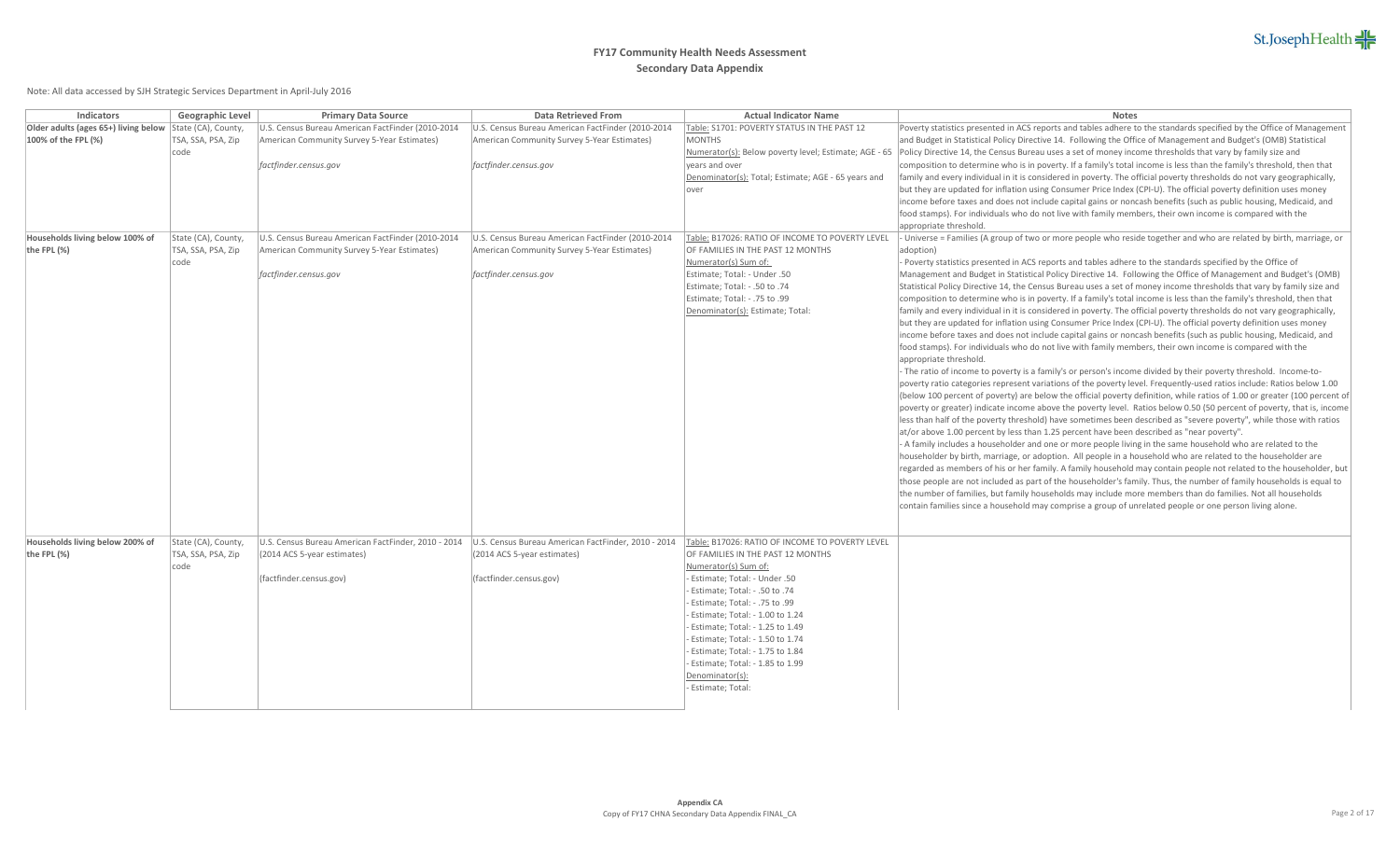| <b>Indicators</b>                                       | <b>Geographic Level</b> | <b>Primary Data Source</b>                          | <b>Data Retrieved From</b>                        | <b>Actual Indicator Name</b>                                                | <b>Notes</b>                                                                                                                                                                                                                                 |
|---------------------------------------------------------|-------------------------|-----------------------------------------------------|---------------------------------------------------|-----------------------------------------------------------------------------|----------------------------------------------------------------------------------------------------------------------------------------------------------------------------------------------------------------------------------------------|
| Unemployment rate (%)                                   | State (CA), County,     | U.S. Census Bureau American FactFinder, 2010 - 2014 | U.S. Census Bureau American FactFinder (2010-2014 | Table: B23025: EMPLOYMENT STATUS FOR THE                                    | - All civilians 16 years old and over are classified as unemployed if they (1) were neither "at work" nor "with a job but                                                                                                                    |
|                                                         | TSA, SSA, PSA, Zip      | (2014 ACS 5-year estimates)                         | American Community Survey 5-Year Estimates)       | POPULATION 16 YEARS AND OVER                                                | not at work" during the reference week, and (2) were actively looking for work during the last 4 weeks, and (3) were                                                                                                                         |
|                                                         | code                    |                                                     |                                                   | Numerator(s): Estimate; In labor force: - Civilian labor                    | available to accept a job. Also included as unemployed are civilians who did not work at all during the reference week,<br>were waiting to be called back to a job from which they had been laid off, and were available for work except for |
|                                                         |                         | (factfinder.census.gov)                             | factfinder.census.gov                             | force: - Unemployed<br>Denominator(s): Estimate; In labor force: - Civilian | temporary illness.                                                                                                                                                                                                                           |
|                                                         |                         |                                                     |                                                   | labor force:                                                                |                                                                                                                                                                                                                                              |
| Population ages 25+ with less than                      | State (CA), County,     | U.S. Census Bureau American FactFinder, 2010 - 2014 | U.S. Census Bureau American FactFinder (2010-2014 | Table: DP02: SELECTED SOCIAL CHARACTERISTICS IN                             |                                                                                                                                                                                                                                              |
| high school diploma (%)                                 | TSA, SSA, PSA, Zip      | (2014 ACS 5-year estimates)                         | American Community Survey 5-Year Estimates)       | THE UNITED STATES                                                           |                                                                                                                                                                                                                                              |
|                                                         | code                    |                                                     |                                                   | Numerator(s) Sum of:                                                        |                                                                                                                                                                                                                                              |
|                                                         |                         | (factfinder.census.gov)                             | factfinder.census.gov                             | - Estimate; EDUCATIONAL ATTAINMENT - Population                             |                                                                                                                                                                                                                                              |
|                                                         |                         |                                                     |                                                   | 25 years and over - Less than 9th grade                                     |                                                                                                                                                                                                                                              |
|                                                         |                         |                                                     |                                                   | - Estimate; EDUCATIONAL ATTAINMENT - Population                             |                                                                                                                                                                                                                                              |
|                                                         |                         |                                                     |                                                   | 25 years and over - 9th to 12th grade, no diploma                           |                                                                                                                                                                                                                                              |
|                                                         |                         |                                                     |                                                   | Denominator(s): Estimate; EDUCATIONAL                                       |                                                                                                                                                                                                                                              |
|                                                         |                         |                                                     |                                                   | ATTAINMENT - Population 25 years and over                                   |                                                                                                                                                                                                                                              |
|                                                         |                         |                                                     |                                                   |                                                                             |                                                                                                                                                                                                                                              |
| Gini coefficient (measure of income State (CA), County, |                         | California Health Interview Survey-Neighborhood     | California Health Interview Survey-Neighborhood   | Income Inequality (GINI) (0+)                                               | The Gini coefficient measures the income distribution of an area's residents. A Gini coefficient of zero expresses                                                                                                                           |
| (inequality)                                            | Zip code                | Edition - 2014                                      | Edition - 2014                                    |                                                                             | perfect equality, where, for example, everyone has the same income. A Gini coefficient of 1 (or 100%) expresses                                                                                                                              |
|                                                         |                         |                                                     |                                                   |                                                                             | maximal inequality among values (e.g., for a large number of people, only one person has all the income or                                                                                                                                   |
|                                                         |                         |                                                     |                                                   |                                                                             | consumption, and all others have none).                                                                                                                                                                                                      |
| Low-income food insecurity (ages                        | State (CA), County,     | California Health Interview Survey-Neighborhood     | California Health Interview Survey-Neighborhood   | Low-Income food insecurity (18+)                                            | Provides information on whether the respondent has consistent ability to afford enough food. Asked of adults ages                                                                                                                            |
| $ 18+$                                                  | TSA, SSA, PSA, Zip      | Edition - 2014                                      | Edition - 2014                                    |                                                                             | 18+ with an income < 200% FPL. Those not asked are considered to be food secure.                                                                                                                                                             |
|                                                         | code                    |                                                     |                                                   |                                                                             |                                                                                                                                                                                                                                              |
| Population enrolled in Medi-Cal (%)                     | State (CA), County,     | U.S. Census Bureau American FactFinder (2010-2014   | U.S. Census Bureau American FactFinder (2010-2014 | Table: S2701: HEALTH INSURANCE COVERAGE STATUS                              | Universe: Total civilian noninstitutionalized population                                                                                                                                                                                     |
|                                                         | TSA, SSA, PSA, Zip      | American Community Survey 5-Year Estimates)         | American Community Survey 5-Year Estimates)       | Numerator(s):                                                               | - Medicaid or other means-tested public coverage = coverage through Medicaid, Medical Assistance, or any kind of                                                                                                                             |
|                                                         | code                    |                                                     |                                                   |                                                                             | Number Insured by Coverage Type; Estimate; HEALTH  government-assistance plan for those with low incomes or a disability                                                                                                                     |
|                                                         |                         | factfinder.census.gov                               | factfinder.census.gov                             | COVERAGE BY TYPE - Medicaid/means-tested public                             |                                                                                                                                                                                                                                              |
|                                                         |                         |                                                     |                                                   | coverage                                                                    |                                                                                                                                                                                                                                              |
|                                                         |                         |                                                     |                                                   | Denominator(s): Total; Estimate; Total civilian                             |                                                                                                                                                                                                                                              |
|                                                         |                         |                                                     |                                                   | noninstitutionalized population                                             |                                                                                                                                                                                                                                              |
| Language spoken at home (%)                             | State (CA), County,     | U.S. Census Bureau American FactFinder (2010-2014   | U.S. Census Bureau American FactFinder (2010-2014 | Table: B16001: LANGUAGE SPOKEN AT HOME BY                                   | The language currently used by respondents at home, either "English only" or a non-English language which is used in                                                                                                                         |
| <b>Only English</b>                                     | TSA, SSA, PSA, Zip      | American Community Survey 5-Year Estimates)         | American Community Survey 5-Year Estimates)       | ABILITY TO SPEAK ENGLISH FOR THE POPULATION 5                               | addition to English or in place of English.                                                                                                                                                                                                  |
|                                                         | code                    |                                                     |                                                   | YEARS AND OVER                                                              |                                                                                                                                                                                                                                              |
|                                                         |                         | factfinder.census.gov                               | factfinder.census.gov                             | Numerator(s):                                                               |                                                                                                                                                                                                                                              |
|                                                         |                         |                                                     |                                                   | Estimate; Total: - Speak only English                                       |                                                                                                                                                                                                                                              |
|                                                         |                         |                                                     |                                                   | Denominator(s):                                                             |                                                                                                                                                                                                                                              |
|                                                         |                         |                                                     |                                                   | Estimate; Total:                                                            |                                                                                                                                                                                                                                              |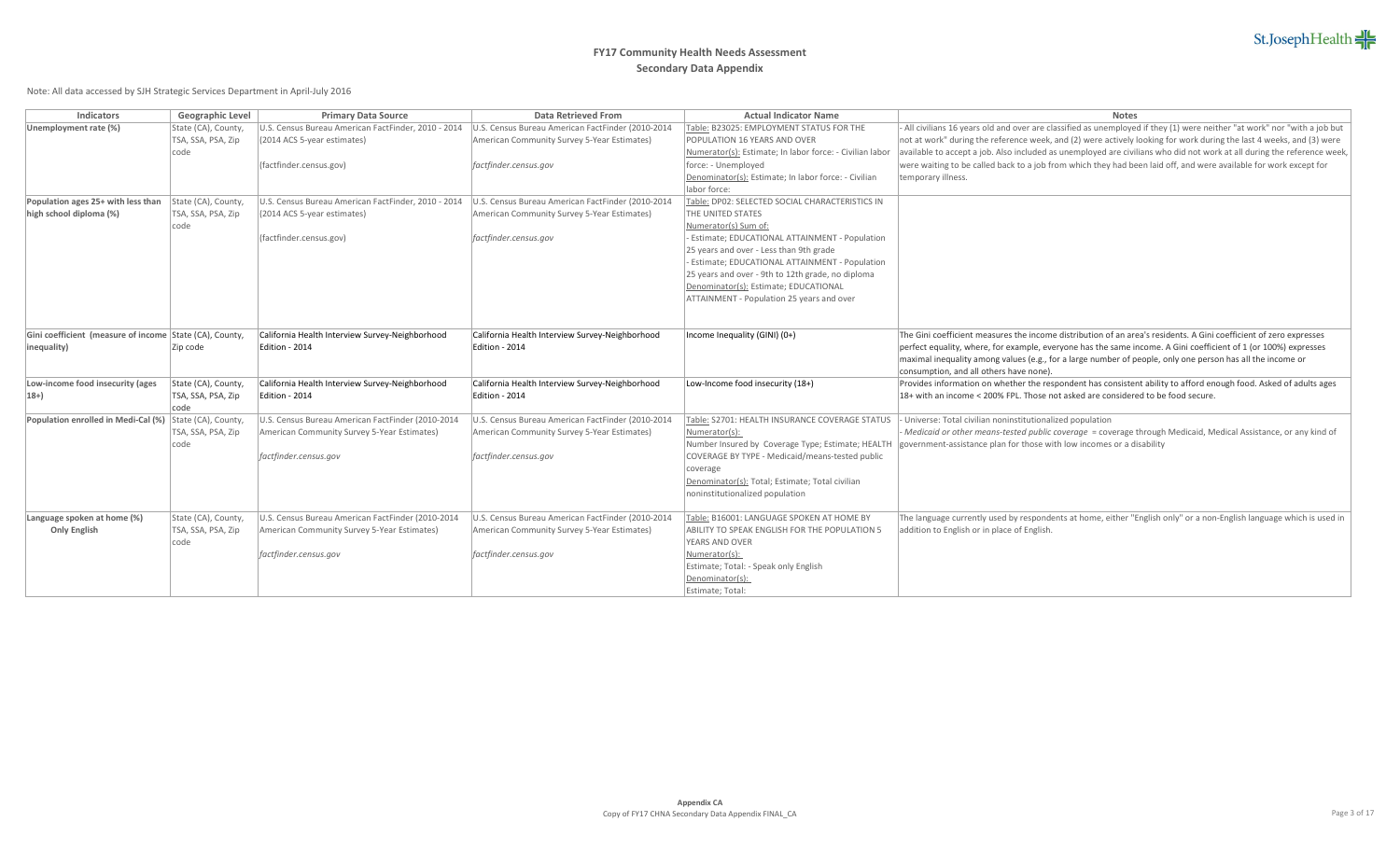# St.JosephHealth

| Language spoken at home - other<br>- Universe: Population 5 years and over<br>U.S. Census Bureau American FactFinder (2010-2014<br>than English and speaks English less<br>- Methodology: In accordance to the language requirement for 501r for financial assistance policy plan language<br>American Community Survey 5-Year Estimates)<br>than "very well" (%)<br>summary translation, languages with a threshold of 1,000 individuals or more of the respective ministries' total<br>factfinder.census.gov<br>separate language group. Any language in which less than 1,000 individuals spoke a language other than English at<br>home and spoke English less than "very well" that did not meet the threshold was added into the "Other languages"<br>group. The top three highest language groups that did not meet the threshold have been outlined in the footnote.<br>- More information regarding the 39 language groups may be found here:<br>http://www.census.gov/topics/population/language-use/about.html<br>$\overline{\phantom{a}}$<br>$\overline{\phantom{a}}$<br>Language Code List<br>Language Groups<br>State (CA), County,<br>U.S. Census Bureau American FactFinder (2010-2014<br>U.S. Census Bureau American FactFinder (2010-2014<br>Spanish<br>Table: B16001: LANGUAGE SPOKEN AT HOME BY<br>Spanish = Spanish, Ladino, Pachuco<br>TSA, SSA, PSA, Zip<br>American Community Survey 5-Year Estimates)<br>American Community Survey 5-Year Estimates)<br>ABILITY TO SPEAK ENGLISH FOR THE POPULATION 5<br>YEARS AND OVER<br>code<br>factfinder.census.gov<br>factfinder.census.gov<br>Numerator(s): Estimate; Total: - Spanish or Spanish<br>Creole: - Speak English less than "very well"<br>Denominator(s): Estimate; Total<br>State (CA), County,<br>U.S. Census Bureau American FactFinder (2010-2014<br>U.S. Census Bureau American FactFinder (2010-2014<br>French<br>Table: B16001: LANGUAGE SPOKEN AT HOME BY<br>French = French, Provencal, Patois, Cajun<br>TSA, SSA, PSA, Zip<br>American Community Survey 5-Year Estimates)<br>American Community Survey 5-Year Estimates)<br>ABILITY TO SPEAK ENGLISH FOR THE POPULATION 5<br>YEARS AND OVER<br>code<br>Numerator(s): Estimate; Total: - French (incl. Patois,<br>factfinder.census.gov<br>factfinder.census.gov<br>Cajun): - Speak English less than "very well" | <b>Indicators</b> | <b>Geographic Level</b> | <b>Primary Data Source</b> | <b>Data Retrieved From</b> | <b>Actual Indicator Name</b> | <b>Notes</b>                                                                                                          |
|--------------------------------------------------------------------------------------------------------------------------------------------------------------------------------------------------------------------------------------------------------------------------------------------------------------------------------------------------------------------------------------------------------------------------------------------------------------------------------------------------------------------------------------------------------------------------------------------------------------------------------------------------------------------------------------------------------------------------------------------------------------------------------------------------------------------------------------------------------------------------------------------------------------------------------------------------------------------------------------------------------------------------------------------------------------------------------------------------------------------------------------------------------------------------------------------------------------------------------------------------------------------------------------------------------------------------------------------------------------------------------------------------------------------------------------------------------------------------------------------------------------------------------------------------------------------------------------------------------------------------------------------------------------------------------------------------------------------------------------------------------------------------------------------------------------------------------------------------------------------------------------------------------------------------------------------------------------------------------------------------------------------------------------------------------------------------------------------------------------------------------------------------------------------------------------------------------------------------------------------------------------------------------------------------------------------------------------------------------|-------------------|-------------------------|----------------------------|----------------------------|------------------------------|-----------------------------------------------------------------------------------------------------------------------|
|                                                                                                                                                                                                                                                                                                                                                                                                                                                                                                                                                                                                                                                                                                                                                                                                                                                                                                                                                                                                                                                                                                                                                                                                                                                                                                                                                                                                                                                                                                                                                                                                                                                                                                                                                                                                                                                                                                                                                                                                                                                                                                                                                                                                                                                                                                                                                        |                   |                         |                            |                            |                              |                                                                                                                       |
|                                                                                                                                                                                                                                                                                                                                                                                                                                                                                                                                                                                                                                                                                                                                                                                                                                                                                                                                                                                                                                                                                                                                                                                                                                                                                                                                                                                                                                                                                                                                                                                                                                                                                                                                                                                                                                                                                                                                                                                                                                                                                                                                                                                                                                                                                                                                                        |                   |                         |                            |                            |                              |                                                                                                                       |
|                                                                                                                                                                                                                                                                                                                                                                                                                                                                                                                                                                                                                                                                                                                                                                                                                                                                                                                                                                                                                                                                                                                                                                                                                                                                                                                                                                                                                                                                                                                                                                                                                                                                                                                                                                                                                                                                                                                                                                                                                                                                                                                                                                                                                                                                                                                                                        |                   |                         |                            |                            |                              |                                                                                                                       |
|                                                                                                                                                                                                                                                                                                                                                                                                                                                                                                                                                                                                                                                                                                                                                                                                                                                                                                                                                                                                                                                                                                                                                                                                                                                                                                                                                                                                                                                                                                                                                                                                                                                                                                                                                                                                                                                                                                                                                                                                                                                                                                                                                                                                                                                                                                                                                        |                   |                         |                            |                            |                              | service area who speak a language other than English and speaks English less than "very well" at home are listed as a |
|                                                                                                                                                                                                                                                                                                                                                                                                                                                                                                                                                                                                                                                                                                                                                                                                                                                                                                                                                                                                                                                                                                                                                                                                                                                                                                                                                                                                                                                                                                                                                                                                                                                                                                                                                                                                                                                                                                                                                                                                                                                                                                                                                                                                                                                                                                                                                        |                   |                         |                            |                            |                              |                                                                                                                       |
|                                                                                                                                                                                                                                                                                                                                                                                                                                                                                                                                                                                                                                                                                                                                                                                                                                                                                                                                                                                                                                                                                                                                                                                                                                                                                                                                                                                                                                                                                                                                                                                                                                                                                                                                                                                                                                                                                                                                                                                                                                                                                                                                                                                                                                                                                                                                                        |                   |                         |                            |                            |                              |                                                                                                                       |
|                                                                                                                                                                                                                                                                                                                                                                                                                                                                                                                                                                                                                                                                                                                                                                                                                                                                                                                                                                                                                                                                                                                                                                                                                                                                                                                                                                                                                                                                                                                                                                                                                                                                                                                                                                                                                                                                                                                                                                                                                                                                                                                                                                                                                                                                                                                                                        |                   |                         |                            |                            |                              |                                                                                                                       |
|                                                                                                                                                                                                                                                                                                                                                                                                                                                                                                                                                                                                                                                                                                                                                                                                                                                                                                                                                                                                                                                                                                                                                                                                                                                                                                                                                                                                                                                                                                                                                                                                                                                                                                                                                                                                                                                                                                                                                                                                                                                                                                                                                                                                                                                                                                                                                        |                   |                         |                            |                            |                              |                                                                                                                       |
|                                                                                                                                                                                                                                                                                                                                                                                                                                                                                                                                                                                                                                                                                                                                                                                                                                                                                                                                                                                                                                                                                                                                                                                                                                                                                                                                                                                                                                                                                                                                                                                                                                                                                                                                                                                                                                                                                                                                                                                                                                                                                                                                                                                                                                                                                                                                                        |                   |                         |                            |                            |                              |                                                                                                                       |
|                                                                                                                                                                                                                                                                                                                                                                                                                                                                                                                                                                                                                                                                                                                                                                                                                                                                                                                                                                                                                                                                                                                                                                                                                                                                                                                                                                                                                                                                                                                                                                                                                                                                                                                                                                                                                                                                                                                                                                                                                                                                                                                                                                                                                                                                                                                                                        |                   |                         |                            |                            |                              |                                                                                                                       |
|                                                                                                                                                                                                                                                                                                                                                                                                                                                                                                                                                                                                                                                                                                                                                                                                                                                                                                                                                                                                                                                                                                                                                                                                                                                                                                                                                                                                                                                                                                                                                                                                                                                                                                                                                                                                                                                                                                                                                                                                                                                                                                                                                                                                                                                                                                                                                        |                   |                         |                            |                            |                              |                                                                                                                       |
|                                                                                                                                                                                                                                                                                                                                                                                                                                                                                                                                                                                                                                                                                                                                                                                                                                                                                                                                                                                                                                                                                                                                                                                                                                                                                                                                                                                                                                                                                                                                                                                                                                                                                                                                                                                                                                                                                                                                                                                                                                                                                                                                                                                                                                                                                                                                                        |                   |                         |                            |                            |                              |                                                                                                                       |
|                                                                                                                                                                                                                                                                                                                                                                                                                                                                                                                                                                                                                                                                                                                                                                                                                                                                                                                                                                                                                                                                                                                                                                                                                                                                                                                                                                                                                                                                                                                                                                                                                                                                                                                                                                                                                                                                                                                                                                                                                                                                                                                                                                                                                                                                                                                                                        |                   |                         |                            |                            |                              |                                                                                                                       |
|                                                                                                                                                                                                                                                                                                                                                                                                                                                                                                                                                                                                                                                                                                                                                                                                                                                                                                                                                                                                                                                                                                                                                                                                                                                                                                                                                                                                                                                                                                                                                                                                                                                                                                                                                                                                                                                                                                                                                                                                                                                                                                                                                                                                                                                                                                                                                        |                   |                         |                            |                            |                              |                                                                                                                       |
|                                                                                                                                                                                                                                                                                                                                                                                                                                                                                                                                                                                                                                                                                                                                                                                                                                                                                                                                                                                                                                                                                                                                                                                                                                                                                                                                                                                                                                                                                                                                                                                                                                                                                                                                                                                                                                                                                                                                                                                                                                                                                                                                                                                                                                                                                                                                                        |                   |                         |                            |                            |                              |                                                                                                                       |
|                                                                                                                                                                                                                                                                                                                                                                                                                                                                                                                                                                                                                                                                                                                                                                                                                                                                                                                                                                                                                                                                                                                                                                                                                                                                                                                                                                                                                                                                                                                                                                                                                                                                                                                                                                                                                                                                                                                                                                                                                                                                                                                                                                                                                                                                                                                                                        |                   |                         |                            |                            |                              |                                                                                                                       |
|                                                                                                                                                                                                                                                                                                                                                                                                                                                                                                                                                                                                                                                                                                                                                                                                                                                                                                                                                                                                                                                                                                                                                                                                                                                                                                                                                                                                                                                                                                                                                                                                                                                                                                                                                                                                                                                                                                                                                                                                                                                                                                                                                                                                                                                                                                                                                        |                   |                         |                            |                            |                              |                                                                                                                       |
|                                                                                                                                                                                                                                                                                                                                                                                                                                                                                                                                                                                                                                                                                                                                                                                                                                                                                                                                                                                                                                                                                                                                                                                                                                                                                                                                                                                                                                                                                                                                                                                                                                                                                                                                                                                                                                                                                                                                                                                                                                                                                                                                                                                                                                                                                                                                                        |                   |                         |                            |                            |                              |                                                                                                                       |
|                                                                                                                                                                                                                                                                                                                                                                                                                                                                                                                                                                                                                                                                                                                                                                                                                                                                                                                                                                                                                                                                                                                                                                                                                                                                                                                                                                                                                                                                                                                                                                                                                                                                                                                                                                                                                                                                                                                                                                                                                                                                                                                                                                                                                                                                                                                                                        |                   |                         |                            |                            |                              |                                                                                                                       |
|                                                                                                                                                                                                                                                                                                                                                                                                                                                                                                                                                                                                                                                                                                                                                                                                                                                                                                                                                                                                                                                                                                                                                                                                                                                                                                                                                                                                                                                                                                                                                                                                                                                                                                                                                                                                                                                                                                                                                                                                                                                                                                                                                                                                                                                                                                                                                        |                   |                         |                            |                            |                              |                                                                                                                       |
|                                                                                                                                                                                                                                                                                                                                                                                                                                                                                                                                                                                                                                                                                                                                                                                                                                                                                                                                                                                                                                                                                                                                                                                                                                                                                                                                                                                                                                                                                                                                                                                                                                                                                                                                                                                                                                                                                                                                                                                                                                                                                                                                                                                                                                                                                                                                                        |                   |                         |                            |                            |                              |                                                                                                                       |
|                                                                                                                                                                                                                                                                                                                                                                                                                                                                                                                                                                                                                                                                                                                                                                                                                                                                                                                                                                                                                                                                                                                                                                                                                                                                                                                                                                                                                                                                                                                                                                                                                                                                                                                                                                                                                                                                                                                                                                                                                                                                                                                                                                                                                                                                                                                                                        |                   |                         |                            |                            |                              |                                                                                                                       |
|                                                                                                                                                                                                                                                                                                                                                                                                                                                                                                                                                                                                                                                                                                                                                                                                                                                                                                                                                                                                                                                                                                                                                                                                                                                                                                                                                                                                                                                                                                                                                                                                                                                                                                                                                                                                                                                                                                                                                                                                                                                                                                                                                                                                                                                                                                                                                        |                   |                         |                            |                            |                              |                                                                                                                       |
|                                                                                                                                                                                                                                                                                                                                                                                                                                                                                                                                                                                                                                                                                                                                                                                                                                                                                                                                                                                                                                                                                                                                                                                                                                                                                                                                                                                                                                                                                                                                                                                                                                                                                                                                                                                                                                                                                                                                                                                                                                                                                                                                                                                                                                                                                                                                                        |                   |                         |                            |                            |                              |                                                                                                                       |
|                                                                                                                                                                                                                                                                                                                                                                                                                                                                                                                                                                                                                                                                                                                                                                                                                                                                                                                                                                                                                                                                                                                                                                                                                                                                                                                                                                                                                                                                                                                                                                                                                                                                                                                                                                                                                                                                                                                                                                                                                                                                                                                                                                                                                                                                                                                                                        |                   |                         |                            |                            |                              |                                                                                                                       |
|                                                                                                                                                                                                                                                                                                                                                                                                                                                                                                                                                                                                                                                                                                                                                                                                                                                                                                                                                                                                                                                                                                                                                                                                                                                                                                                                                                                                                                                                                                                                                                                                                                                                                                                                                                                                                                                                                                                                                                                                                                                                                                                                                                                                                                                                                                                                                        |                   |                         |                            |                            |                              |                                                                                                                       |
|                                                                                                                                                                                                                                                                                                                                                                                                                                                                                                                                                                                                                                                                                                                                                                                                                                                                                                                                                                                                                                                                                                                                                                                                                                                                                                                                                                                                                                                                                                                                                                                                                                                                                                                                                                                                                                                                                                                                                                                                                                                                                                                                                                                                                                                                                                                                                        |                   |                         |                            |                            |                              |                                                                                                                       |
|                                                                                                                                                                                                                                                                                                                                                                                                                                                                                                                                                                                                                                                                                                                                                                                                                                                                                                                                                                                                                                                                                                                                                                                                                                                                                                                                                                                                                                                                                                                                                                                                                                                                                                                                                                                                                                                                                                                                                                                                                                                                                                                                                                                                                                                                                                                                                        |                   |                         |                            |                            |                              |                                                                                                                       |
| Denominator(s): Estimate; Total                                                                                                                                                                                                                                                                                                                                                                                                                                                                                                                                                                                                                                                                                                                                                                                                                                                                                                                                                                                                                                                                                                                                                                                                                                                                                                                                                                                                                                                                                                                                                                                                                                                                                                                                                                                                                                                                                                                                                                                                                                                                                                                                                                                                                                                                                                                        |                   |                         |                            |                            |                              |                                                                                                                       |
|                                                                                                                                                                                                                                                                                                                                                                                                                                                                                                                                                                                                                                                                                                                                                                                                                                                                                                                                                                                                                                                                                                                                                                                                                                                                                                                                                                                                                                                                                                                                                                                                                                                                                                                                                                                                                                                                                                                                                                                                                                                                                                                                                                                                                                                                                                                                                        |                   |                         |                            |                            |                              |                                                                                                                       |
| <b>French Creole</b><br>State (CA), County,<br>U.S. Census Bureau American FactFinder (2010-2014<br>U.S. Census Bureau American FactFinder (2010-2014<br>Table: B16001: LANGUAGE SPOKEN AT HOME BY                                                                                                                                                                                                                                                                                                                                                                                                                                                                                                                                                                                                                                                                                                                                                                                                                                                                                                                                                                                                                                                                                                                                                                                                                                                                                                                                                                                                                                                                                                                                                                                                                                                                                                                                                                                                                                                                                                                                                                                                                                                                                                                                                     |                   |                         |                            |                            |                              |                                                                                                                       |
| TSA, SSA, PSA, Zip<br>American Community Survey 5-Year Estimates)<br>American Community Survey 5-Year Estimates)<br>ABILITY TO SPEAK ENGLISH FOR THE POPULATION 5                                                                                                                                                                                                                                                                                                                                                                                                                                                                                                                                                                                                                                                                                                                                                                                                                                                                                                                                                                                                                                                                                                                                                                                                                                                                                                                                                                                                                                                                                                                                                                                                                                                                                                                                                                                                                                                                                                                                                                                                                                                                                                                                                                                      |                   |                         |                            |                            |                              |                                                                                                                       |
| YEARS AND OVER<br>code                                                                                                                                                                                                                                                                                                                                                                                                                                                                                                                                                                                                                                                                                                                                                                                                                                                                                                                                                                                                                                                                                                                                                                                                                                                                                                                                                                                                                                                                                                                                                                                                                                                                                                                                                                                                                                                                                                                                                                                                                                                                                                                                                                                                                                                                                                                                 |                   |                         |                            |                            |                              |                                                                                                                       |
| factfinder.census.gov<br>factfinder.census.gov<br>Estimate; Total: - French Creole: - Speak English less                                                                                                                                                                                                                                                                                                                                                                                                                                                                                                                                                                                                                                                                                                                                                                                                                                                                                                                                                                                                                                                                                                                                                                                                                                                                                                                                                                                                                                                                                                                                                                                                                                                                                                                                                                                                                                                                                                                                                                                                                                                                                                                                                                                                                                               |                   |                         |                            |                            |                              |                                                                                                                       |
| than "very well"                                                                                                                                                                                                                                                                                                                                                                                                                                                                                                                                                                                                                                                                                                                                                                                                                                                                                                                                                                                                                                                                                                                                                                                                                                                                                                                                                                                                                                                                                                                                                                                                                                                                                                                                                                                                                                                                                                                                                                                                                                                                                                                                                                                                                                                                                                                                       |                   |                         |                            |                            |                              |                                                                                                                       |
| Denominator(s): Estimate; Total                                                                                                                                                                                                                                                                                                                                                                                                                                                                                                                                                                                                                                                                                                                                                                                                                                                                                                                                                                                                                                                                                                                                                                                                                                                                                                                                                                                                                                                                                                                                                                                                                                                                                                                                                                                                                                                                                                                                                                                                                                                                                                                                                                                                                                                                                                                        |                   |                         |                            |                            |                              |                                                                                                                       |
| State (CA), County,<br>U.S. Census Bureau American FactFinder (2010-2014<br>U.S. Census Bureau American FactFinder (2010-2014<br>Table: B16001: LANGUAGE SPOKEN AT HOME BY<br>Italian                                                                                                                                                                                                                                                                                                                                                                                                                                                                                                                                                                                                                                                                                                                                                                                                                                                                                                                                                                                                                                                                                                                                                                                                                                                                                                                                                                                                                                                                                                                                                                                                                                                                                                                                                                                                                                                                                                                                                                                                                                                                                                                                                                  |                   |                         |                            |                            |                              |                                                                                                                       |
| TSA, SSA, PSA, Zip<br>American Community Survey 5-Year Estimates)<br>American Community Survey 5-Year Estimates)<br>ABILITY TO SPEAK ENGLISH FOR THE POPULATION 5                                                                                                                                                                                                                                                                                                                                                                                                                                                                                                                                                                                                                                                                                                                                                                                                                                                                                                                                                                                                                                                                                                                                                                                                                                                                                                                                                                                                                                                                                                                                                                                                                                                                                                                                                                                                                                                                                                                                                                                                                                                                                                                                                                                      |                   |                         |                            |                            |                              |                                                                                                                       |
| YEARS AND OVER<br>code                                                                                                                                                                                                                                                                                                                                                                                                                                                                                                                                                                                                                                                                                                                                                                                                                                                                                                                                                                                                                                                                                                                                                                                                                                                                                                                                                                                                                                                                                                                                                                                                                                                                                                                                                                                                                                                                                                                                                                                                                                                                                                                                                                                                                                                                                                                                 |                   |                         |                            |                            |                              |                                                                                                                       |
| factfinder.census.gov<br>Numerator(s): Estimate; Total: - Italian: - Speak English<br>factfinder.census.gov                                                                                                                                                                                                                                                                                                                                                                                                                                                                                                                                                                                                                                                                                                                                                                                                                                                                                                                                                                                                                                                                                                                                                                                                                                                                                                                                                                                                                                                                                                                                                                                                                                                                                                                                                                                                                                                                                                                                                                                                                                                                                                                                                                                                                                            |                   |                         |                            |                            |                              |                                                                                                                       |
| less than "very well"                                                                                                                                                                                                                                                                                                                                                                                                                                                                                                                                                                                                                                                                                                                                                                                                                                                                                                                                                                                                                                                                                                                                                                                                                                                                                                                                                                                                                                                                                                                                                                                                                                                                                                                                                                                                                                                                                                                                                                                                                                                                                                                                                                                                                                                                                                                                  |                   |                         |                            |                            |                              |                                                                                                                       |
| Denominator(s): Estimate; Total<br>State (CA), County,<br>U.S. Census Bureau American FactFinder (2010-2014<br>U.S. Census Bureau American FactFinder (2010-2014<br>Portuguese = Portuguese, Papia Mentae<br>Table: B16001: LANGUAGE SPOKEN AT HOME BY<br>Portuguese                                                                                                                                                                                                                                                                                                                                                                                                                                                                                                                                                                                                                                                                                                                                                                                                                                                                                                                                                                                                                                                                                                                                                                                                                                                                                                                                                                                                                                                                                                                                                                                                                                                                                                                                                                                                                                                                                                                                                                                                                                                                                   |                   |                         |                            |                            |                              |                                                                                                                       |
| TSA, SSA, PSA, Zip<br>American Community Survey 5-Year Estimates)<br>American Community Survey 5-Year Estimates)<br>ABILITY TO SPEAK ENGLISH FOR THE POPULATION 5                                                                                                                                                                                                                                                                                                                                                                                                                                                                                                                                                                                                                                                                                                                                                                                                                                                                                                                                                                                                                                                                                                                                                                                                                                                                                                                                                                                                                                                                                                                                                                                                                                                                                                                                                                                                                                                                                                                                                                                                                                                                                                                                                                                      |                   |                         |                            |                            |                              |                                                                                                                       |
| YEARS AND OVER<br>code                                                                                                                                                                                                                                                                                                                                                                                                                                                                                                                                                                                                                                                                                                                                                                                                                                                                                                                                                                                                                                                                                                                                                                                                                                                                                                                                                                                                                                                                                                                                                                                                                                                                                                                                                                                                                                                                                                                                                                                                                                                                                                                                                                                                                                                                                                                                 |                   |                         |                            |                            |                              |                                                                                                                       |
| Numerator(s): Estimate; Total: - Portuguese or<br>factfinder.census.gov<br>factfinder.census.gov                                                                                                                                                                                                                                                                                                                                                                                                                                                                                                                                                                                                                                                                                                                                                                                                                                                                                                                                                                                                                                                                                                                                                                                                                                                                                                                                                                                                                                                                                                                                                                                                                                                                                                                                                                                                                                                                                                                                                                                                                                                                                                                                                                                                                                                       |                   |                         |                            |                            |                              |                                                                                                                       |
| Portuguese Creole: - Speak English less than "very                                                                                                                                                                                                                                                                                                                                                                                                                                                                                                                                                                                                                                                                                                                                                                                                                                                                                                                                                                                                                                                                                                                                                                                                                                                                                                                                                                                                                                                                                                                                                                                                                                                                                                                                                                                                                                                                                                                                                                                                                                                                                                                                                                                                                                                                                                     |                   |                         |                            |                            |                              |                                                                                                                       |
| well"                                                                                                                                                                                                                                                                                                                                                                                                                                                                                                                                                                                                                                                                                                                                                                                                                                                                                                                                                                                                                                                                                                                                                                                                                                                                                                                                                                                                                                                                                                                                                                                                                                                                                                                                                                                                                                                                                                                                                                                                                                                                                                                                                                                                                                                                                                                                                  |                   |                         |                            |                            |                              |                                                                                                                       |
| Denominator(s): Estimate; Total                                                                                                                                                                                                                                                                                                                                                                                                                                                                                                                                                                                                                                                                                                                                                                                                                                                                                                                                                                                                                                                                                                                                                                                                                                                                                                                                                                                                                                                                                                                                                                                                                                                                                                                                                                                                                                                                                                                                                                                                                                                                                                                                                                                                                                                                                                                        |                   |                         |                            |                            |                              |                                                                                                                       |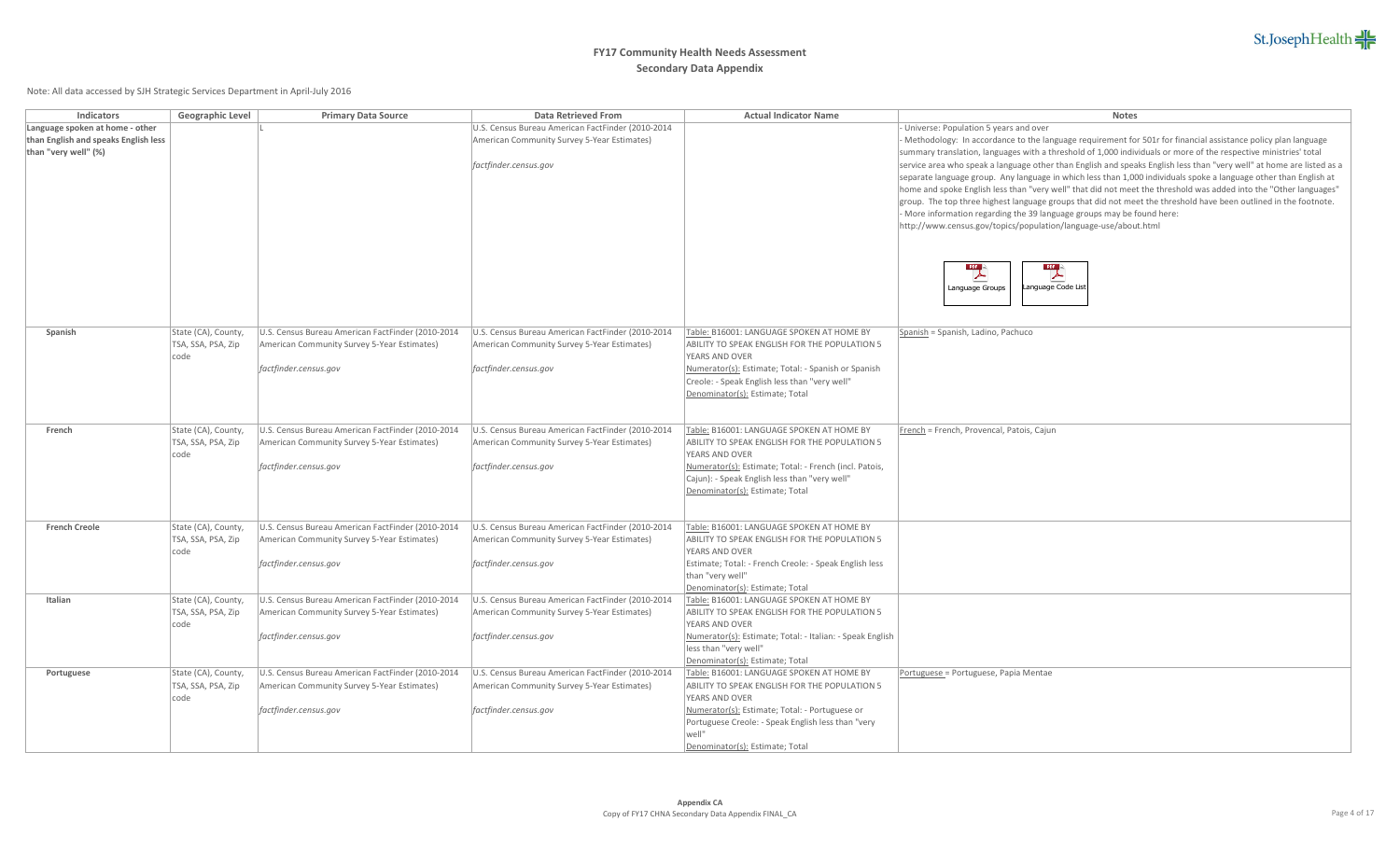| <b>Indicators</b>             | <b>Geographic Level</b>                   | <b>Primary Data Source</b>                        | <b>Data Retrieved From</b>                        | <b>Actual Indicator Name</b>                                                 | <b>Notes</b>                                                                  |
|-------------------------------|-------------------------------------------|---------------------------------------------------|---------------------------------------------------|------------------------------------------------------------------------------|-------------------------------------------------------------------------------|
| German                        | State (CA), County,                       | J.S. Census Bureau American FactFinder (2010-2014 | U.S. Census Bureau American FactFinder (2010-2014 | Table: B16001: LANGUAGE SPOKEN AT HOME BY                                    | German = German, Luxembourgian                                                |
|                               | TSA, SSA, PSA, Zip                        | American Community Survey 5-Year Estimates)       | American Community Survey 5-Year Estimates)       | ABILITY TO SPEAK ENGLISH FOR THE POPULATION 5                                |                                                                               |
|                               | code                                      |                                                   |                                                   | YEARS AND OVER                                                               |                                                                               |
|                               |                                           | factfinder.census.gov                             | factfinder.census.gov                             | Numerator(s): Estimate; Total: - German: - Speak                             |                                                                               |
|                               |                                           |                                                   |                                                   | English less than "very well"                                                |                                                                               |
|                               |                                           |                                                   |                                                   | Denominator(s): Estimate; Total                                              |                                                                               |
| Yiddish                       | State (CA), County,                       | U.S. Census Bureau American FactFinder (2010-2014 | U.S. Census Bureau American FactFinder (2010-2014 | Table: B16001: LANGUAGE SPOKEN AT HOME BY                                    |                                                                               |
|                               | TSA, SSA, PSA, Zip                        | American Community Survey 5-Year Estimates)       | American Community Survey 5-Year Estimates)       | ABILITY TO SPEAK ENGLISH FOR THE POPULATION 5                                |                                                                               |
|                               | code                                      |                                                   |                                                   | <b>YEARS AND OVER</b>                                                        |                                                                               |
|                               |                                           | factfinder.census.gov                             | factfinder.census.gov                             | Numerator(s): Estimate; Total: - Yiddish: - Speak                            |                                                                               |
|                               |                                           |                                                   |                                                   | English less than "very well"                                                |                                                                               |
|                               |                                           |                                                   |                                                   | Denominator(s): Estimate; Total                                              |                                                                               |
| <b>Other West Germanic</b>    | State (CA), County,                       | U.S. Census Bureau American FactFinder (2010-2014 | U.S. Census Bureau American FactFinder (2010-2014 | Table: B16001: LANGUAGE SPOKEN AT HOME BY                                    | Other West Germanic Languages = Pennsylvania Dutch, Dutch, Afrikaans, Frisian |
| <b>Languages</b>              | TSA, SSA, PSA, Zip                        | American Community Survey 5-Year Estimates)       | American Community Survey 5-Year Estimates)       | ABILITY TO SPEAK ENGLISH FOR THE POPULATION 5                                |                                                                               |
|                               | code                                      |                                                   |                                                   | YEARS AND OVER                                                               |                                                                               |
|                               |                                           | factfinder.census.gov                             | factfinder.census.gov                             | Numerator(s): Estimate; Total: - Other West Germanic                         |                                                                               |
|                               |                                           |                                                   |                                                   | languages: - Speak English less than "very well"                             |                                                                               |
|                               |                                           |                                                   |                                                   | Denominator(s): Estimate; Total                                              |                                                                               |
|                               |                                           |                                                   |                                                   |                                                                              |                                                                               |
| <b>Scandinavian languages</b> | State (CA), County,                       | U.S. Census Bureau American FactFinder (2010-2014 | U.S. Census Bureau American FactFinder (2010-2014 | Table: B16001: LANGUAGE SPOKEN AT HOME BY                                    | Scandinavian languages = Swedish, Danish, Norwegian, Icelandic, Faroese       |
|                               | TSA, SSA, PSA, Zip                        | American Community Survey 5-Year Estimates)       | American Community Survey 5-Year Estimates)       | ABILITY TO SPEAK ENGLISH FOR THE POPULATION 5                                |                                                                               |
|                               | code                                      |                                                   |                                                   | YEARS AND OVER                                                               |                                                                               |
|                               |                                           | factfinder.census.gov                             | factfinder.census.gov                             | Numerator(s): Estimate; Total: - Scandinavian                                |                                                                               |
|                               |                                           |                                                   |                                                   | languages: - Speak English less than "very well"                             |                                                                               |
|                               |                                           | J.S. Census Bureau American FactFinder (2010-2014 | U.S. Census Bureau American FactFinder (2010-2014 | Denominator(s): Estimate; Total<br>Table: B16001: LANGUAGE SPOKEN AT HOME BY |                                                                               |
| Greek                         | State (CA), County,<br>TSA, SSA, PSA, Zip | American Community Survey 5-Year Estimates)       | American Community Survey 5-Year Estimates)       | ABILITY TO SPEAK ENGLISH FOR THE POPULATION 5                                |                                                                               |
|                               | code                                      |                                                   |                                                   | <b>YEARS AND OVER</b>                                                        |                                                                               |
|                               |                                           | factfinder.census.gov                             | factfinder.census.gov                             | Numerator(s): Estimate; Total: - Greek: - Speak English                      |                                                                               |
|                               |                                           |                                                   |                                                   | less than "very well"                                                        |                                                                               |
|                               |                                           |                                                   |                                                   | Denominator(s): Estimate; Total                                              |                                                                               |
| <b>Russian</b>                | State (CA), County,                       | U.S. Census Bureau American FactFinder (2010-2014 | U.S. Census Bureau American FactFinder (2010-2014 | Table: B16001: LANGUAGE SPOKEN AT HOME BY                                    |                                                                               |
|                               | TSA, SSA, PSA, Zip                        | American Community Survey 5-Year Estimates)       | American Community Survey 5-Year Estimates)       | ABILITY TO SPEAK ENGLISH FOR THE POPULATION 5                                |                                                                               |
|                               | code                                      |                                                   |                                                   | YEARS AND OVER                                                               |                                                                               |
|                               |                                           | factfinder.census.gov                             | factfinder.census.gov                             | Numerator(s): Estimate; Total: - Russian: - Speak                            |                                                                               |
|                               |                                           |                                                   |                                                   | English less than "very well"                                                |                                                                               |
|                               |                                           |                                                   |                                                   | Denominator(s): Estimate; Total                                              |                                                                               |
| Polish                        | State (CA), County,                       | U.S. Census Bureau American FactFinder (2010-2014 | U.S. Census Bureau American FactFinder (2010-2014 | Table: B16001: LANGUAGE SPOKEN AT HOME BY                                    |                                                                               |
|                               | TSA, SSA, PSA, Zip                        | American Community Survey 5-Year Estimates)       | American Community Survey 5-Year Estimates)       | ABILITY TO SPEAK ENGLISH FOR THE POPULATION 5                                |                                                                               |
|                               | code                                      |                                                   |                                                   | <b>YEARS AND OVER</b>                                                        |                                                                               |
|                               |                                           | factfinder.census.gov                             | factfinder.census.gov                             | Numerator(s): Estimate; Total: - Polish: - Speak English                     |                                                                               |
|                               |                                           |                                                   |                                                   | less than "very well"                                                        |                                                                               |
|                               |                                           |                                                   |                                                   | Denominator(s): Estimate; Total                                              |                                                                               |
| Serbo-Croatian                | State (CA), County,                       | U.S. Census Bureau American FactFinder (2010-2014 | U.S. Census Bureau American FactFinder (2010-2014 | Table: B16001: LANGUAGE SPOKEN AT HOME BY                                    | Serbo-Croatian =                                                              |
|                               | TSA, SSA, PSA, Zip                        | American Community Survey 5-Year Estimates)       | American Community Survey 5-Year Estimates)       | ABILITY TO SPEAK ENGLISH FOR THE POPULATION 5                                | 649 Serbocroatian                                                             |
|                               | code                                      |                                                   |                                                   | YEARS AND OVER                                                               | 650 Croatian                                                                  |
|                               |                                           | factfinder.census.gov                             | factfinder.census.gov                             | Numerator(s): Estimate; Total: - Serbo-Croatian: -                           | 651 Serbian                                                                   |
|                               |                                           |                                                   |                                                   | Speak English less than "very well"                                          |                                                                               |
|                               |                                           |                                                   |                                                   | Denominator(s): Estimate; Total                                              |                                                                               |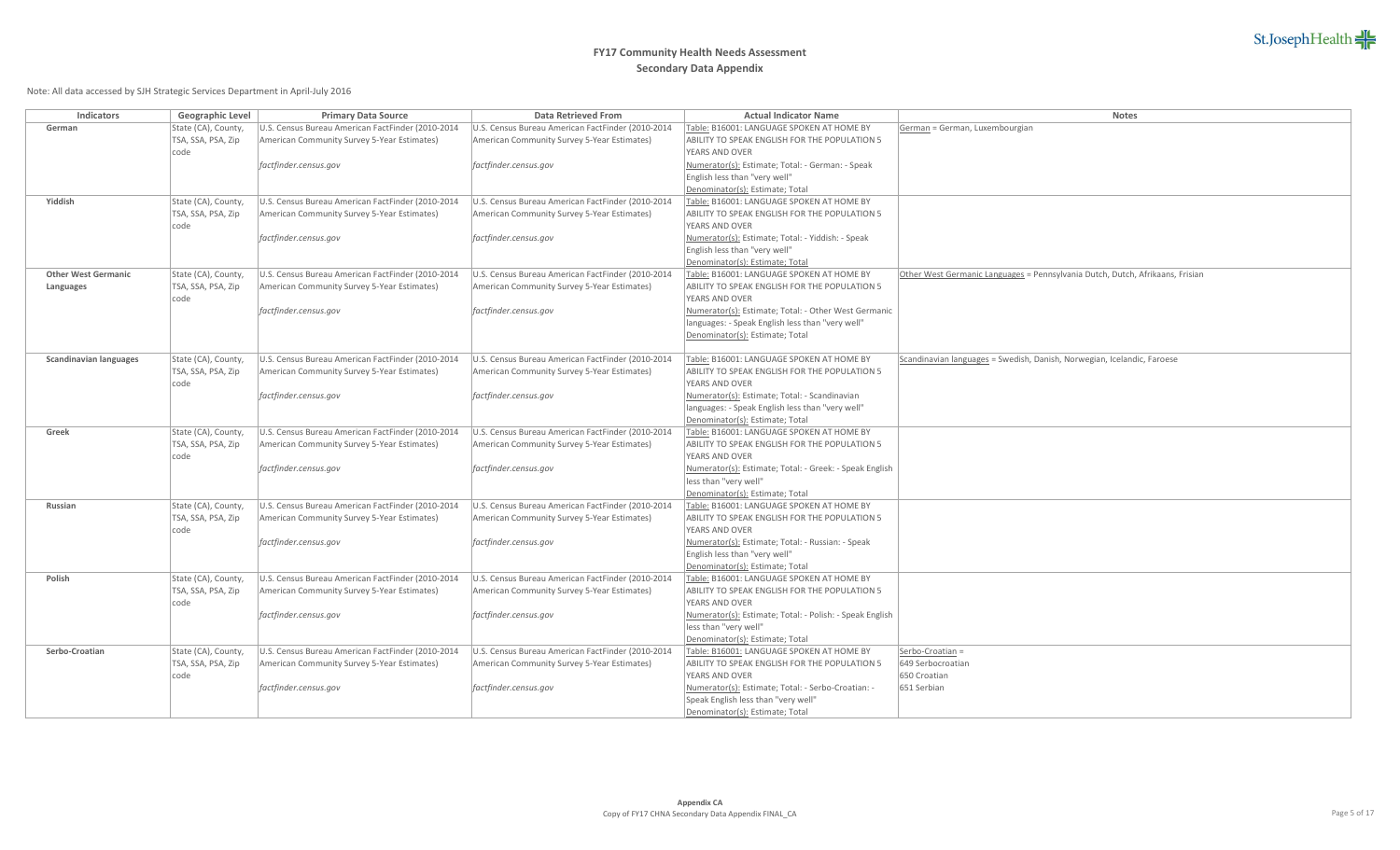| <b>Indicators</b>             | <b>Geographic Level</b> | <b>Primary Data Source</b>                        | <b>Data Retrieved From</b>                        | <b>Actual Indicator Name</b>                                                 | <b>Notes</b>                                                                                                           |
|-------------------------------|-------------------------|---------------------------------------------------|---------------------------------------------------|------------------------------------------------------------------------------|------------------------------------------------------------------------------------------------------------------------|
| <b>Other Slavic languages</b> | State (CA), County,     | J.S. Census Bureau American FactFinder (2010-2014 | U.S. Census Bureau American FactFinder (2010-2014 | Table: B16001: LANGUAGE SPOKEN AT HOME BY                                    | Other Slavic languages = Bielorussian, Ukrainian, Czech, Kashubian, Lusatian, Slovak, Bulgarian, Macedonian, Slovene   |
|                               | TSA, SSA, PSA, Zip      | American Community Survey 5-Year Estimates)       | American Community Survey 5-Year Estimates)       | ABILITY TO SPEAK ENGLISH FOR THE POPULATION 5                                |                                                                                                                        |
|                               | code                    |                                                   |                                                   | YEARS AND OVER                                                               |                                                                                                                        |
|                               |                         | factfinder.census.gov                             | factfinder.census.gov                             | Numerator(s): Estimate; Total: - Other Slavic                                |                                                                                                                        |
|                               |                         |                                                   |                                                   | languages: - Speak English less than "very well"                             |                                                                                                                        |
|                               |                         |                                                   |                                                   | Denominator(s): Estimate; Total                                              |                                                                                                                        |
| Armenian                      | State (CA), County,     | U.S. Census Bureau American FactFinder (2010-2014 | U.S. Census Bureau American FactFinder (2010-2014 | Table: B16001: LANGUAGE SPOKEN AT HOME BY                                    |                                                                                                                        |
|                               | TSA, SSA, PSA, Zip      | American Community Survey 5-Year Estimates)       | American Community Survey 5-Year Estimates)       | ABILITY TO SPEAK ENGLISH FOR THE POPULATION 5                                |                                                                                                                        |
|                               | code                    |                                                   |                                                   | <b>YEARS AND OVER</b>                                                        |                                                                                                                        |
|                               |                         | factfinder.census.gov                             | factfinder.census.gov                             | Numerator(s): Estimate; Total: - Armenian: - Speak                           |                                                                                                                        |
|                               |                         |                                                   |                                                   | English less than "very well"                                                |                                                                                                                        |
|                               |                         |                                                   |                                                   | Denominator(s): Estimate; Total                                              |                                                                                                                        |
| Persian                       | State (CA), County,     | U.S. Census Bureau American FactFinder (2010-2014 | U.S. Census Bureau American FactFinder (2010-2014 | Table: B16001: LANGUAGE SPOKEN AT HOME BY                                    |                                                                                                                        |
|                               | TSA, SSA, PSA, Zip      | American Community Survey 5-Year Estimates)       | American Community Survey 5-Year Estimates)       | ABILITY TO SPEAK ENGLISH FOR THE POPULATION 5                                |                                                                                                                        |
|                               | code                    |                                                   |                                                   | <b>YEARS AND OVER</b>                                                        |                                                                                                                        |
|                               |                         | factfinder.census.gov                             | factfinder.census.gov                             | Numerator(s): Estimate; Total: - Persian: - Speak                            |                                                                                                                        |
|                               |                         |                                                   |                                                   | English less than "very well"                                                |                                                                                                                        |
|                               |                         |                                                   |                                                   | Denominator(s): Estimate; Total                                              |                                                                                                                        |
| Gujarati                      | State (CA), County,     | U.S. Census Bureau American FactFinder (2010-2014 | U.S. Census Bureau American FactFinder (2010-2014 | Table: B16001: LANGUAGE SPOKEN AT HOME BY                                    |                                                                                                                        |
|                               | TSA, SSA, PSA, Zip      | American Community Survey 5-Year Estimates)       | American Community Survey 5-Year Estimates)       | ABILITY TO SPEAK ENGLISH FOR THE POPULATION 5                                |                                                                                                                        |
|                               | code                    |                                                   |                                                   | <b>YEARS AND OVER</b>                                                        |                                                                                                                        |
|                               |                         | factfinder.census.gov                             | factfinder.census.gov                             | Numerator(s): Estimate; Total: - Gujarati: - Speak                           |                                                                                                                        |
|                               |                         |                                                   |                                                   | English less than "very well"                                                |                                                                                                                        |
| Hindi                         | State (CA), County,     | U.S. Census Bureau American FactFinder (2010-2014 | U.S. Census Bureau American FactFinder (2010-2014 | Denominator(s): Estimate; Total<br>Table: B16001: LANGUAGE SPOKEN AT HOME BY |                                                                                                                        |
|                               | TSA, SSA, PSA, Zip      | American Community Survey 5-Year Estimates)       | American Community Survey 5-Year Estimates)       | ABILITY TO SPEAK ENGLISH FOR THE POPULATION 5                                |                                                                                                                        |
|                               | code                    |                                                   |                                                   | <b>YEARS AND OVER</b>                                                        |                                                                                                                        |
|                               |                         | factfinder.census.gov                             | factfinder.census.gov                             | Numerator(s): Estimate; Total: - Hindi: - Speak English                      |                                                                                                                        |
|                               |                         |                                                   |                                                   | less than "very well"                                                        |                                                                                                                        |
|                               |                         |                                                   |                                                   | Denominator(s): Estimate; Total                                              |                                                                                                                        |
| Urdu                          | State (CA), County,     | U.S. Census Bureau American FactFinder (2010-2014 | U.S. Census Bureau American FactFinder (2010-2014 | Table: B16001: LANGUAGE SPOKEN AT HOME BY                                    |                                                                                                                        |
|                               | TSA, SSA, PSA, Zip      | American Community Survey 5-Year Estimates)       | American Community Survey 5-Year Estimates)       | ABILITY TO SPEAK ENGLISH FOR THE POPULATION 5                                |                                                                                                                        |
|                               | code                    |                                                   |                                                   | <b>YEARS AND OVER</b>                                                        |                                                                                                                        |
|                               |                         | factfinder.census.gov                             | factfinder.census.gov                             | Numerator(s): Estimate; Total: - Urdu: - Speak English                       |                                                                                                                        |
|                               |                         |                                                   |                                                   | less than "very well"                                                        |                                                                                                                        |
|                               |                         |                                                   |                                                   | Denominator(s): Estimate; Total                                              |                                                                                                                        |
| <b>Other Indic languages</b>  | State (CA), County,     | U.S. Census Bureau American FactFinder (2010-2014 | U.S. Census Bureau American FactFinder (2010-2014 | Table: B16001: LANGUAGE SPOKEN AT HOME BY                                    | Other Indic languages = India (not elsewhere classified)., Bengali, Panjabi, Marathi, Bihari, Rajasthani, Oriya,       |
|                               | TSA, SSA, PSA, Zip      | American Community Survey 5-Year Estimates)       | American Community Survey 5-Year Estimates)       | <b>ABILITY TO SPEAK ENGLISH FOR THE POPULATION 5</b>                         | Assamese, Kashmiri, Nepali, Sindhi, Pakistan (not elsewhere classified), Sinhalese, Romany                             |
|                               | code                    |                                                   |                                                   | <b>YEARS AND OVER</b>                                                        |                                                                                                                        |
|                               |                         | factfinder.census.gov                             | factfinder.census.gov                             | Numerator(s): Estimate; Total: - Other Indic languages:                      |                                                                                                                        |
|                               |                         |                                                   |                                                   | - Speak English less than "very well"                                        |                                                                                                                        |
|                               |                         |                                                   |                                                   | Denominator(s): Estimate; Total                                              |                                                                                                                        |
| <b>Other Indo-European</b>    | State (CA), County,     | U.S. Census Bureau American FactFinder (2010-2014 | U.S. Census Bureau American FactFinder (2010-2014 | Table: B16001: LANGUAGE SPOKEN AT HOME BY                                    | Other Indo-European languages = Jamaican Creole, Krio, Hawaiian Pidgin, Pidgin, Gullah, Saramacca, Catalonian,         |
| languages                     | TSA, SSA, PSA, Zip      | American Community Survey 5-Year Estimates)       | American Community Survey 5-Year Estimates)       | ABILITY TO SPEAK ENGLISH FOR THE POPULATION 5                                | Romanian, Rhaeto-Romanic, Welsh, Breton, Irish Gaelic, Scottic Gaelic, Albanian, Lithuanian, Latvian, Pashto, Kurdish, |
|                               | code                    |                                                   |                                                   | <b>YEARS AND OVER</b>                                                        | Balochi, Tadzhik, Ossete                                                                                               |
|                               |                         | factfinder.census.gov                             | factfinder.census.gov                             | Numerator(s): Estimate; Total: - Other Indo-European                         |                                                                                                                        |
|                               |                         |                                                   |                                                   | languages: - Speak English less than "very well"                             |                                                                                                                        |
|                               |                         |                                                   |                                                   | Denominator(s): Estimate; Total                                              |                                                                                                                        |
|                               |                         |                                                   |                                                   |                                                                              |                                                                                                                        |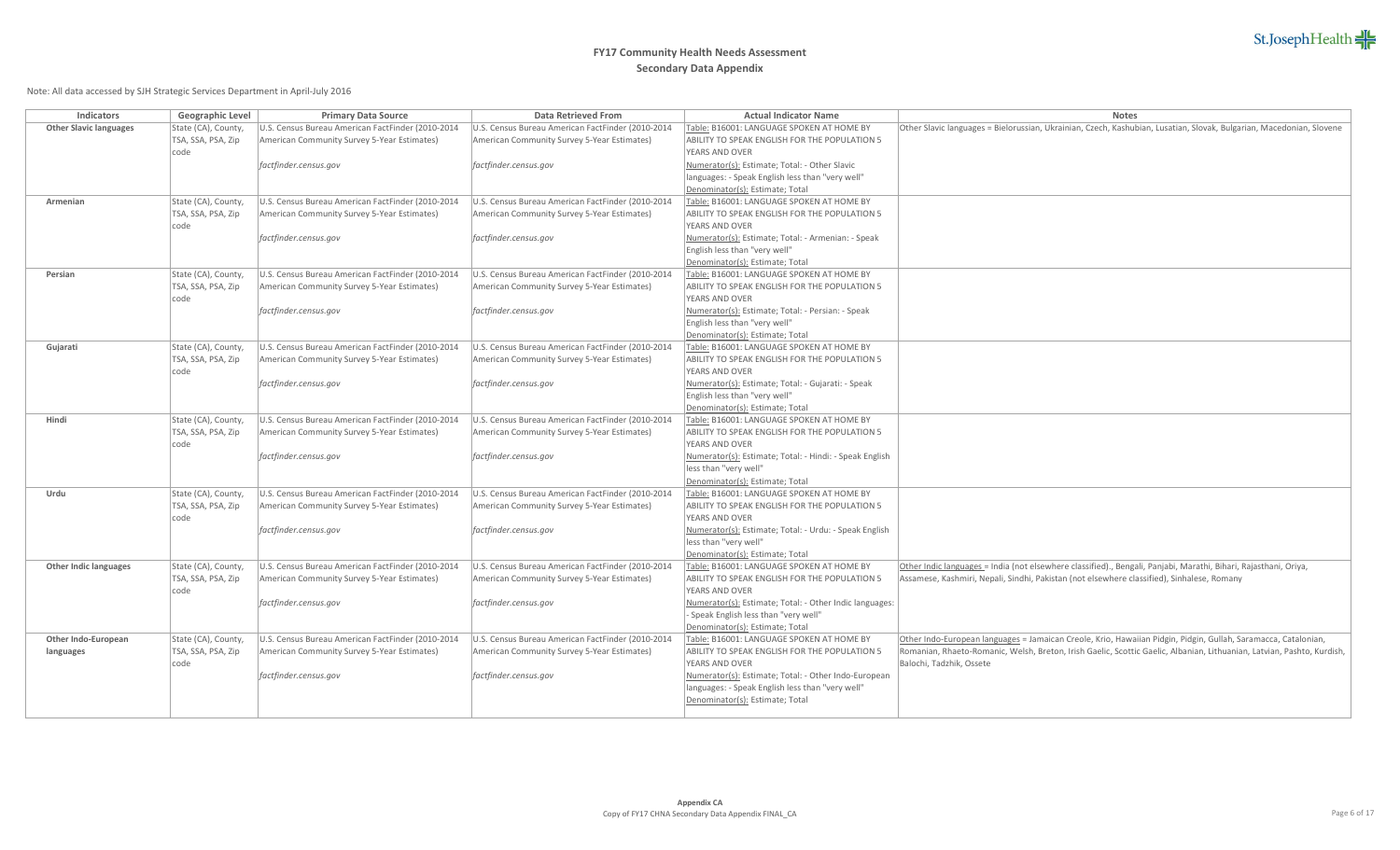| <b>Indicators</b>            | <b>Geographic Level</b>                   | <b>Primary Data Source</b>                        | <b>Data Retrieved From</b>                                                                       | <b>Actual Indicator Name</b>                                                 | <b>Notes</b>                                                                                                          |
|------------------------------|-------------------------------------------|---------------------------------------------------|--------------------------------------------------------------------------------------------------|------------------------------------------------------------------------------|-----------------------------------------------------------------------------------------------------------------------|
| <b>Chinese</b>               | State (CA), County,                       | J.S. Census Bureau American FactFinder (2010-2014 | U.S. Census Bureau American FactFinder (2010-2014                                                | Table: B16001: LANGUAGE SPOKEN AT HOME BY                                    |                                                                                                                       |
|                              | TSA, SSA, PSA, Zip                        | American Community Survey 5-Year Estimates)       | American Community Survey 5-Year Estimates)                                                      | ABILITY TO SPEAK ENGLISH FOR THE POPULATION 5                                |                                                                                                                       |
|                              | code                                      |                                                   |                                                                                                  | <b>YEARS AND OVER</b>                                                        |                                                                                                                       |
|                              |                                           | factfinder.census.gov                             | factfinder.census.gov                                                                            | Numerator(s): Estimate; Total: - Chinese: - Speak                            |                                                                                                                       |
|                              |                                           |                                                   |                                                                                                  | English less than "very well"                                                |                                                                                                                       |
|                              |                                           |                                                   |                                                                                                  | Denominator(s): Estimate; Total                                              |                                                                                                                       |
| Japanese                     | State (CA), County,                       | U.S. Census Bureau American FactFinder (2010-2014 | U.S. Census Bureau American FactFinder (2010-2014                                                | Table: B16001: LANGUAGE SPOKEN AT HOME BY                                    |                                                                                                                       |
|                              | TSA, SSA, PSA, Zip                        | American Community Survey 5-Year Estimates)       | American Community Survey 5-Year Estimates)                                                      | ABILITY TO SPEAK ENGLISH FOR THE POPULATION 5                                |                                                                                                                       |
|                              | code                                      |                                                   |                                                                                                  | <b>YEARS AND OVER</b>                                                        |                                                                                                                       |
|                              |                                           | factfinder.census.gov                             | factfinder.census.gov                                                                            | Numerator(S): Estimate; Total: - Japanese: - Speak                           |                                                                                                                       |
|                              |                                           |                                                   |                                                                                                  | English less than "very well"                                                |                                                                                                                       |
|                              |                                           |                                                   |                                                                                                  | Denominator(s): Estimate; Total                                              |                                                                                                                       |
| Korean                       | State (CA), County,                       | U.S. Census Bureau American FactFinder (2010-2014 | U.S. Census Bureau American FactFinder (2010-2014                                                | Table: B16001: LANGUAGE SPOKEN AT HOME BY                                    |                                                                                                                       |
|                              | TSA, SSA, PSA, Zip                        | American Community Survey 5-Year Estimates)       | American Community Survey 5-Year Estimates)                                                      | ABILITY TO SPEAK ENGLISH FOR THE POPULATION 5                                |                                                                                                                       |
|                              | code                                      |                                                   |                                                                                                  | YEARS AND OVER                                                               |                                                                                                                       |
|                              |                                           | factfinder.census.gov                             | factfinder.census.gov                                                                            | Numerator(s): Estimate; Total: - Korean: - Speak                             |                                                                                                                       |
|                              |                                           |                                                   |                                                                                                  | English less than "very well"                                                |                                                                                                                       |
|                              |                                           |                                                   |                                                                                                  | Denominator(s): Estimate; Total                                              |                                                                                                                       |
| Mon-Khmer, Cambodian         | State (CA), County,                       | J.S. Census Bureau American FactFinder (2010-2014 | U.S. Census Bureau American FactFinder (2010-2014                                                | Table: B16001: LANGUAGE SPOKEN AT HOME BY                                    |                                                                                                                       |
|                              | TSA, SSA, PSA, Zip                        | American Community Survey 5-Year Estimates)       | American Community Survey 5-Year Estimates)                                                      | ABILITY TO SPEAK ENGLISH FOR THE POPULATION 5                                |                                                                                                                       |
|                              | code                                      |                                                   |                                                                                                  | <b>YEARS AND OVER</b>                                                        |                                                                                                                       |
|                              |                                           | factfinder.census.gov                             | factfinder.census.gov                                                                            | Numerator(s): Estimate; Total: - Mon-Khmer,                                  |                                                                                                                       |
|                              |                                           |                                                   |                                                                                                  | Cambodian: - Speak English less than "very well"                             |                                                                                                                       |
|                              |                                           |                                                   |                                                                                                  | Denominator(s): Estimate; Total                                              |                                                                                                                       |
| Hmong                        | State (CA), County,                       | U.S. Census Bureau American FactFinder (2010-2014 | U.S. Census Bureau American FactFinder (2010-2014                                                | Table: B16001: LANGUAGE SPOKEN AT HOME BY                                    |                                                                                                                       |
|                              | TSA, SSA, PSA, Zip                        | American Community Survey 5-Year Estimates)       | American Community Survey 5-Year Estimates)                                                      | ABILITY TO SPEAK ENGLISH FOR THE POPULATION 5                                |                                                                                                                       |
|                              | code                                      |                                                   |                                                                                                  | <b>YEARS AND OVER</b>                                                        |                                                                                                                       |
|                              |                                           | factfinder.census.gov                             | factfinder.census.gov                                                                            | Numerator(s): Estimate; Total: - Hmong: - Speak                              |                                                                                                                       |
|                              |                                           |                                                   |                                                                                                  | English less than "very well"                                                |                                                                                                                       |
| Thai                         |                                           | U.S. Census Bureau American FactFinder (2010-2014 |                                                                                                  | Denominator(s): Estimate; Total<br>Table: B16001: LANGUAGE SPOKEN AT HOME BY |                                                                                                                       |
|                              | State (CA), County,<br>TSA, SSA, PSA, Zip | American Community Survey 5-Year Estimates)       | U.S. Census Bureau American FactFinder (2010-2014<br>American Community Survey 5-Year Estimates) | <b>ABILITY TO SPEAK ENGLISH FOR THE POPULATION 5</b>                         |                                                                                                                       |
|                              | code                                      |                                                   |                                                                                                  | <b>YEARS AND OVER</b>                                                        |                                                                                                                       |
|                              |                                           | factfinder.census.gov                             | factfinder.census.gov                                                                            | Numerator(s): Estimate; Total: - Thai: - Speak English                       |                                                                                                                       |
|                              |                                           |                                                   |                                                                                                  | less than "very well"                                                        |                                                                                                                       |
|                              |                                           |                                                   |                                                                                                  | Denominator(s): Estimate; Total                                              |                                                                                                                       |
| Laotian                      | State (CA), County,                       | J.S. Census Bureau American FactFinder (2010-2014 | U.S. Census Bureau American FactFinder (2010-2014                                                | Table: B16001: LANGUAGE SPOKEN AT HOME BY                                    |                                                                                                                       |
|                              | TSA, SSA, PSA, Zip                        | American Community Survey 5-Year Estimates)       | American Community Survey 5-Year Estimates)                                                      | ABILITY TO SPEAK ENGLISH FOR THE POPULATION 5                                |                                                                                                                       |
|                              | code                                      |                                                   |                                                                                                  | <b>YEARS AND OVER</b>                                                        |                                                                                                                       |
|                              |                                           | factfinder.census.gov                             | factfinder.census.gov                                                                            | Numerator(s): Estimate; Total: - Laotian: - Speak                            |                                                                                                                       |
|                              |                                           |                                                   |                                                                                                  | English less than "very well"                                                |                                                                                                                       |
|                              |                                           |                                                   |                                                                                                  | Denominator(s): Estimate; Total                                              |                                                                                                                       |
| Vietnamese                   | State (CA), County,                       | U.S. Census Bureau American FactFinder (2010-2014 | U.S. Census Bureau American FactFinder (2010-2014                                                | Table: B16001: LANGUAGE SPOKEN AT HOME BY                                    |                                                                                                                       |
|                              | TSA, SSA, PSA, Zip                        | American Community Survey 5-Year Estimates)       | American Community Survey 5-Year Estimates)                                                      | ABILITY TO SPEAK ENGLISH FOR THE POPULATION 5                                |                                                                                                                       |
|                              | code                                      |                                                   |                                                                                                  | <b>YEARS AND OVER</b>                                                        |                                                                                                                       |
|                              |                                           | factfinder.census.gov                             | factfinder.census.gov                                                                            | Numerator(s): Estimate; Total: - Vietnamese: - Speak                         |                                                                                                                       |
|                              |                                           |                                                   |                                                                                                  | English less than "very well"                                                |                                                                                                                       |
|                              |                                           |                                                   |                                                                                                  | Denominator(s): Estimate; Total                                              |                                                                                                                       |
| <b>Other Asian languages</b> | State (CA), County,                       | U.S. Census Bureau American FactFinder (2010-2014 | U.S. Census Bureau American FactFinder (2010-2014                                                | Table: B16001: LANGUAGE SPOKEN AT HOME BY                                    | Other Asian languages = Chuvash, Karakalpak, Kazakh, Kirghiz, Karachay, Uighur, Azerbaijani, Turkish, Turkmen, Yakut, |
|                              | TSA, SSA, PSA, Zip                        | American Community Survey 5-Year Estimates)       | American Community Survey 5-Year Estimates)                                                      | ABILITY TO SPEAK ENGLISH FOR THE POPULATION 5                                | Mongolian, Tungus, Caucasian, Basque, Dravidian, Brahui, Gondi, Telugu, Kannada, Malayalam, Tamil, Kurukh, Munda,     |
|                              | code                                      |                                                   |                                                                                                  | <b>YEARS AND OVER</b>                                                        | Burushaski, Tibetan, Burmese, Karen, Kachin, Mien, Paleo-Siberian, Muong                                              |
|                              |                                           | factfinder.census.gov                             | factfinder.census.gov                                                                            | Numerator(s): Estimate; Total: - Other Asian                                 |                                                                                                                       |
|                              |                                           |                                                   |                                                                                                  | languages: - Speak English less than "very well"                             |                                                                                                                       |
|                              |                                           |                                                   |                                                                                                  | Denominator(s): Estimate; Total                                              |                                                                                                                       |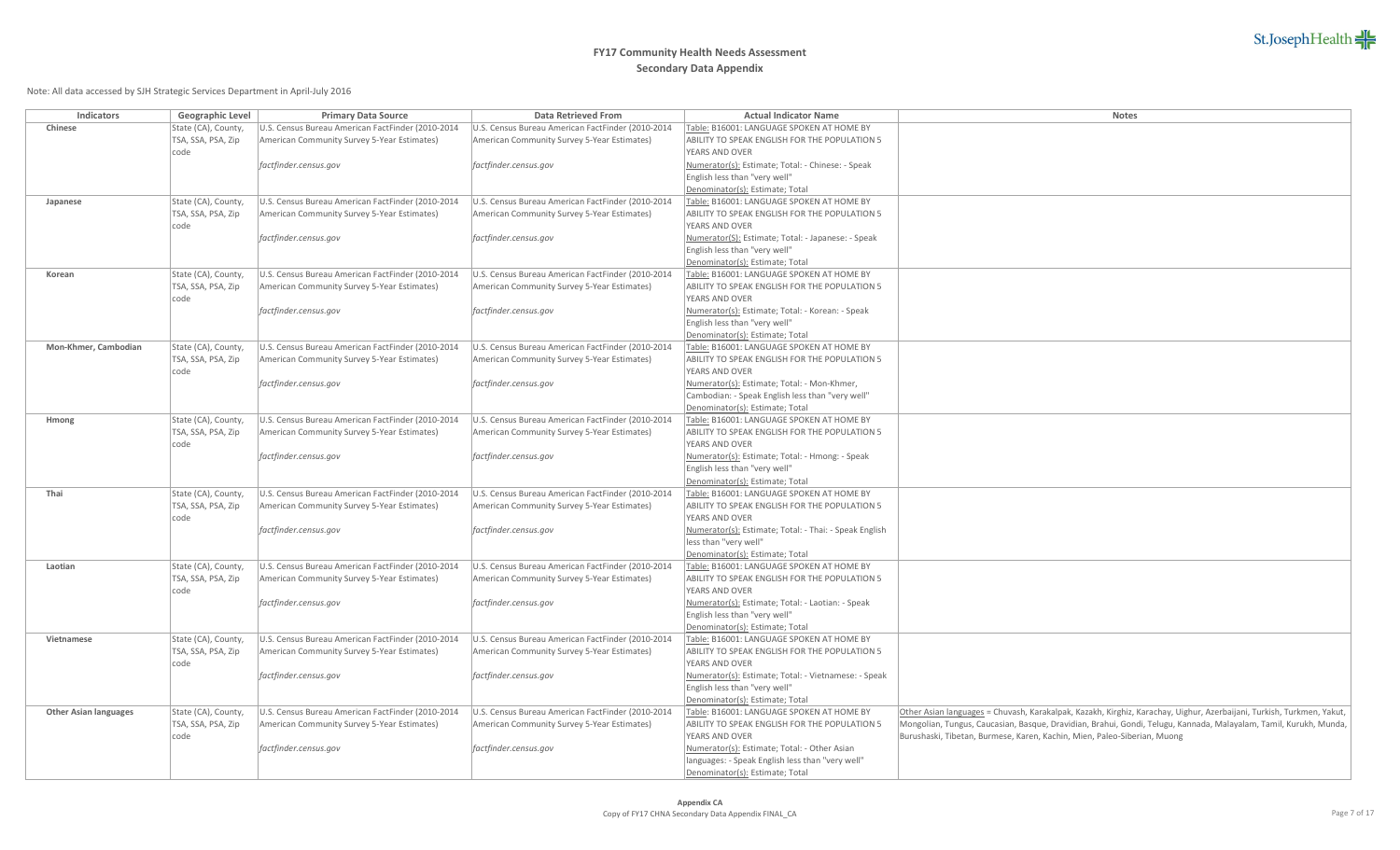| <b>Indicators</b>                               | <b>Geographic Level</b>                   | <b>Primary Data Source</b>                                                                       | <b>Data Retrieved From</b>                                                                       | <b>Actual Indicator Name</b>                                                               | <b>Notes</b>                                                                                                                                                                                                                   |
|-------------------------------------------------|-------------------------------------------|--------------------------------------------------------------------------------------------------|--------------------------------------------------------------------------------------------------|--------------------------------------------------------------------------------------------|--------------------------------------------------------------------------------------------------------------------------------------------------------------------------------------------------------------------------------|
| <b>Tagalog</b>                                  | State (CA), County,                       | U.S. Census Bureau American FactFinder (2010-2014                                                | U.S. Census Bureau American FactFinder (2010-2014                                                | Table: B16001: LANGUAGE SPOKEN AT HOME BY                                                  |                                                                                                                                                                                                                                |
|                                                 | TSA, SSA, PSA, Zip                        | American Community Survey 5-Year Estimates)                                                      | American Community Survey 5-Year Estimates)                                                      | ABILITY TO SPEAK ENGLISH FOR THE POPULATION 5                                              |                                                                                                                                                                                                                                |
|                                                 | code                                      |                                                                                                  |                                                                                                  | YEARS AND OVER                                                                             |                                                                                                                                                                                                                                |
|                                                 |                                           | factfinder.census.gov                                                                            | factfinder.census.gov                                                                            | Numerator(s): Estimate; Total: - Tagalog: - Speak                                          |                                                                                                                                                                                                                                |
|                                                 |                                           |                                                                                                  |                                                                                                  | English less than "very well"                                                              |                                                                                                                                                                                                                                |
|                                                 |                                           |                                                                                                  |                                                                                                  | Denominator(s): Estimate; Total                                                            |                                                                                                                                                                                                                                |
| <b>Other Pacific Island languages</b>           | State (CA), County,<br>TSA, SSA, PSA, Zip | U.S. Census Bureau American FactFinder (2010-2014<br>American Community Survey 5-Year Estimates) | U.S. Census Bureau American FactFinder (2010-2014<br>American Community Survey 5-Year Estimates) | Table: B16001: LANGUAGE SPOKEN AT HOME BY<br>ABILITY TO SPEAK ENGLISH FOR THE POPULATION 5 | Other Pacific Island languages = Buginese, Moluccan, Indonesian, Achinese, Balinese, Cham, Javanese, Madurese,<br>Malagasy, Malay, Minangkabau, Sundanese, Bisayan, Sebuano, Pangasinan, Ilocano, Bikol, Pampangan, Gorontalo, |
|                                                 | code                                      |                                                                                                  |                                                                                                  | YEARS AND OVER                                                                             | Micronesian, Carolinian, Chamorro, Gilbertese, Kusaiean, Marshallese, Mokilese, Mortlockese, Nauruan, Palau,                                                                                                                   |
|                                                 |                                           | factfinder.census.gov                                                                            | factfinder.census.gov                                                                            | Numerator(s): Estimate; Total: - Other Pacific Island                                      | Ponapean, Trukese, Ulithean, Woleai-Ulithi, Yapese, Melanesian, Polynesian, Samoan, Tongan, Niuean, Tokelauan,                                                                                                                 |
|                                                 |                                           |                                                                                                  |                                                                                                  | languages: - Speak English less than "very well"                                           | Fijian, Marquesan, Rarotongan, Maori, Nukuoro, Hawaiian                                                                                                                                                                        |
|                                                 |                                           |                                                                                                  |                                                                                                  | Denominator(s): Estimate; Total                                                            |                                                                                                                                                                                                                                |
|                                                 |                                           |                                                                                                  |                                                                                                  |                                                                                            |                                                                                                                                                                                                                                |
| Navajo                                          | State (CA), County,                       | U.S. Census Bureau American FactFinder (2010-2014                                                | U.S. Census Bureau American FactFinder (2010-2014                                                | Table: B16001: LANGUAGE SPOKEN AT HOME BY                                                  |                                                                                                                                                                                                                                |
|                                                 | TSA, SSA, PSA, Zip                        | American Community Survey 5-Year Estimates)                                                      | American Community Survey 5-Year Estimates)                                                      | ABILITY TO SPEAK ENGLISH FOR THE POPULATION 5                                              |                                                                                                                                                                                                                                |
|                                                 | code                                      |                                                                                                  |                                                                                                  | YEARS AND OVER                                                                             |                                                                                                                                                                                                                                |
|                                                 |                                           | factfinder.census.gov                                                                            | factfinder.census.gov                                                                            | Numerator(s): Estimate; Total: - Navajo: - Speak                                           |                                                                                                                                                                                                                                |
|                                                 |                                           |                                                                                                  |                                                                                                  | English less than "very well"                                                              |                                                                                                                                                                                                                                |
|                                                 |                                           |                                                                                                  | U.S. Census Bureau American FactFinder (2010-2014                                                | Denominator(s): Estimate; Total                                                            |                                                                                                                                                                                                                                |
| <b>Other Native North American</b><br>languages | State (CA), County,<br>TSA, SSA, PSA, Zip | U.S. Census Bureau American FactFinder (2010-2014<br>American Community Survey 5-Year Estimates) | American Community Survey 5-Year Estimates)                                                      | Table: B16001: LANGUAGE SPOKEN AT HOME BY<br>ABILITY TO SPEAK ENGLISH FOR THE POPULATION 5 | Other Native Northern American languages (800-863, 865-955, 959-966, 977-982) =<br>Eskimo-Aleut languages (800-805)                                                                                                            |
|                                                 | code                                      |                                                                                                  |                                                                                                  | <b>YEARS AND OVER</b>                                                                      | Algonquian languages (806-827)                                                                                                                                                                                                 |
|                                                 |                                           | factfinder.census.gov                                                                            | factfinder.census.gov                                                                            | Numerator(s): Estimate; Total: - Other Native North                                        | Wakashan languages (829-832)                                                                                                                                                                                                   |
|                                                 |                                           |                                                                                                  |                                                                                                  | American languages: - Speak English less than "very                                        | Salish languages (833-845, 981-982)                                                                                                                                                                                            |
|                                                 |                                           |                                                                                                  |                                                                                                  | well"                                                                                      | 846 Haida                                                                                                                                                                                                                      |
|                                                 |                                           |                                                                                                  |                                                                                                  | Denominator(s): Estimate; Total                                                            | Athapascan-Eyak languages except Navajo (847-862, 865, 977-980)                                                                                                                                                                |
|                                                 |                                           |                                                                                                  |                                                                                                  |                                                                                            | 866 Tlingit                                                                                                                                                                                                                    |
|                                                 |                                           |                                                                                                  |                                                                                                  |                                                                                            | Penutian languages (867-884, 964-965)                                                                                                                                                                                          |
|                                                 |                                           |                                                                                                  |                                                                                                  |                                                                                            | Hokan languages (885-901)                                                                                                                                                                                                      |
|                                                 |                                           |                                                                                                  |                                                                                                  |                                                                                            | Siouan languages (904-914)                                                                                                                                                                                                     |
|                                                 |                                           |                                                                                                  |                                                                                                  |                                                                                            | Muskogean languages (915-920)                                                                                                                                                                                                  |
|                                                 |                                           |                                                                                                  |                                                                                                  |                                                                                            | Iroquian languages (925-933)                                                                                                                                                                                                   |
|                                                 |                                           |                                                                                                  |                                                                                                  |                                                                                            | Caddoan languages (934-937)                                                                                                                                                                                                    |
|                                                 |                                           |                                                                                                  |                                                                                                  |                                                                                            | Uto-Aztecan languages (938-955)<br>Tanoan languages (863, 959-963)                                                                                                                                                             |
|                                                 |                                           |                                                                                                  |                                                                                                  |                                                                                            | 966 American Indian                                                                                                                                                                                                            |
|                                                 |                                           |                                                                                                  |                                                                                                  |                                                                                            | 981 Kalispel (Salish)                                                                                                                                                                                                          |
|                                                 |                                           |                                                                                                  |                                                                                                  |                                                                                            | 982 Spokane (Salish)                                                                                                                                                                                                           |
| Hungarian                                       | State (CA), County,                       | U.S. Census Bureau American FactFinder (2010-2014                                                | U.S. Census Bureau American FactFinder (2010-2014                                                | Table: B16001: LANGUAGE SPOKEN AT HOME BY                                                  |                                                                                                                                                                                                                                |
|                                                 | TSA, SSA, PSA, Zip                        | American Community Survey 5-Year Estimates)                                                      | American Community Survey 5-Year Estimates)                                                      | ABILITY TO SPEAK ENGLISH FOR THE POPULATION 5                                              |                                                                                                                                                                                                                                |
|                                                 | code                                      |                                                                                                  |                                                                                                  | YEARS AND OVER                                                                             |                                                                                                                                                                                                                                |
|                                                 |                                           | factfinder.census.gov                                                                            | factfinder.census.gov                                                                            | Numerator(s): Estimate; Total: - Hungarian: - Speak                                        |                                                                                                                                                                                                                                |
|                                                 |                                           |                                                                                                  |                                                                                                  | English less than "very well"                                                              |                                                                                                                                                                                                                                |
|                                                 |                                           |                                                                                                  |                                                                                                  | Denominator(s): Estimate; Total                                                            |                                                                                                                                                                                                                                |
| <b>Arabic</b>                                   | State (CA), County,                       | U.S. Census Bureau American FactFinder (2010-2014                                                | U.S. Census Bureau American FactFinder (2010-2014                                                | Table: B16001: LANGUAGE SPOKEN AT HOME BY                                                  |                                                                                                                                                                                                                                |
|                                                 | TSA, SSA, PSA, Zip                        | American Community Survey 5-Year Estimates)                                                      | American Community Survey 5-Year Estimates)                                                      | ABILITY TO SPEAK ENGLISH FOR THE POPULATION 5<br>YEARS AND OVER                            |                                                                                                                                                                                                                                |
|                                                 | code                                      | factfinder.census.gov                                                                            | factfinder.census.gov                                                                            | Numerator(s): Estimate; Total: - Arabic: - Speak English                                   |                                                                                                                                                                                                                                |
|                                                 |                                           |                                                                                                  |                                                                                                  | less than "very well"                                                                      |                                                                                                                                                                                                                                |
|                                                 |                                           |                                                                                                  |                                                                                                  | Denominator(s): Estimate; Total                                                            |                                                                                                                                                                                                                                |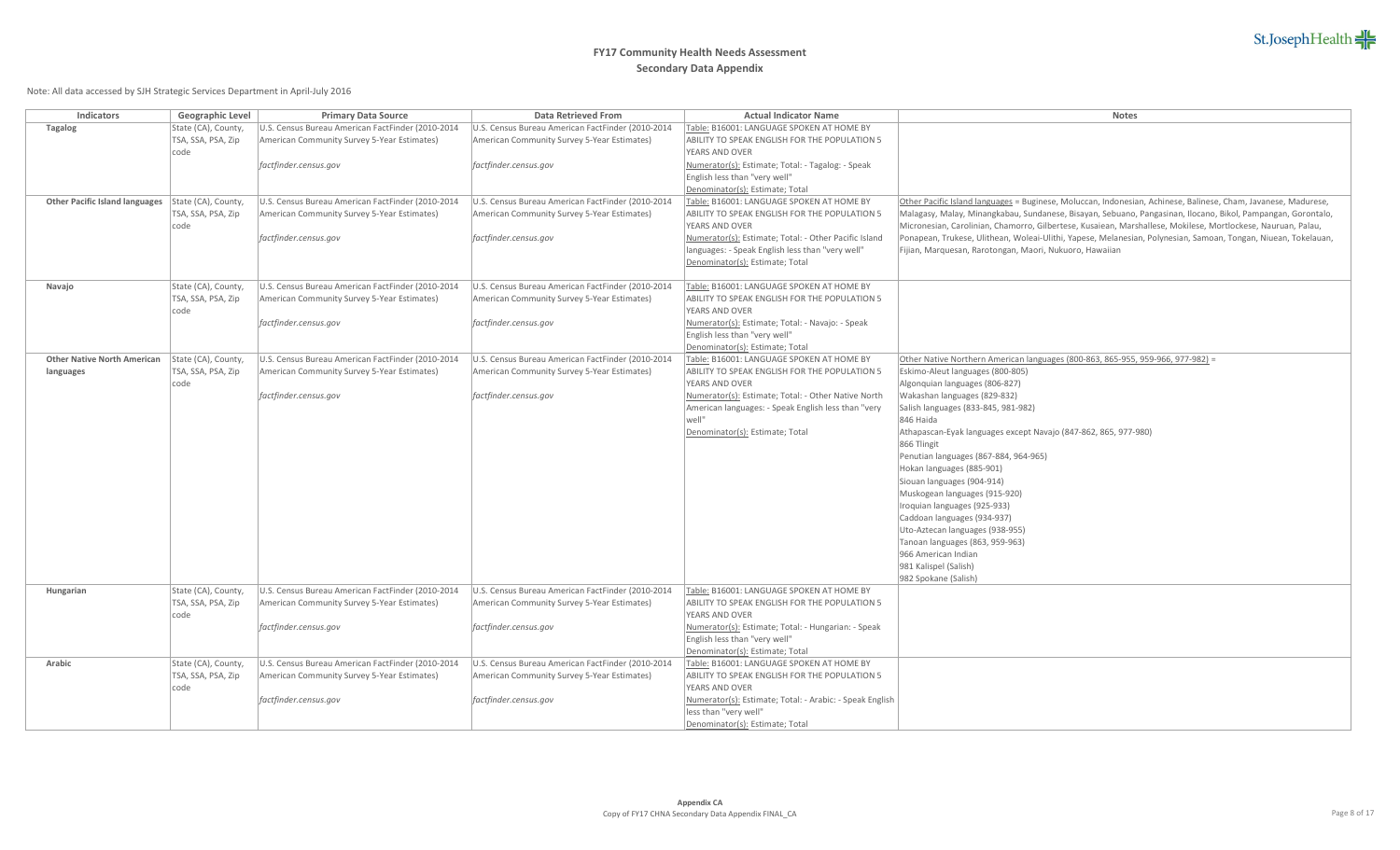| <b>Indicators</b>                  | <b>Geographic Level</b> | <b>Primary Data Source</b>                        | <b>Data Retrieved From</b>                        | <b>Actual Indicator Name</b>                                                  | <b>Notes</b>                                                                                                                                                                                                          |
|------------------------------------|-------------------------|---------------------------------------------------|---------------------------------------------------|-------------------------------------------------------------------------------|-----------------------------------------------------------------------------------------------------------------------------------------------------------------------------------------------------------------------|
| <b>Hebrew</b>                      | State (CA), County,     | J.S. Census Bureau American FactFinder (2010-2014 | U.S. Census Bureau American FactFinder (2010-2014 | Table: B16001: LANGUAGE SPOKEN AT HOME BY                                     |                                                                                                                                                                                                                       |
|                                    | TSA, SSA, PSA, Zip      | American Community Survey 5-Year Estimates)       | American Community Survey 5-Year Estimates)       | ABILITY TO SPEAK ENGLISH FOR THE POPULATION 5                                 |                                                                                                                                                                                                                       |
|                                    | code                    |                                                   |                                                   | YEARS AND OVER                                                                |                                                                                                                                                                                                                       |
|                                    |                         | factfinder.census.gov                             | factfinder.census.gov                             | Numerator(s): Estimate; Total: - Hebrew: - Speak                              |                                                                                                                                                                                                                       |
|                                    |                         |                                                   |                                                   | English less than "very well"                                                 |                                                                                                                                                                                                                       |
|                                    |                         |                                                   |                                                   | Denominator(s): Estimate; Total                                               |                                                                                                                                                                                                                       |
| <b>African languages</b>           | State (CA), County,     | U.S. Census Bureau American FactFinder (2010-2014 | U.S. Census Bureau American FactFinder (2010-2014 | Table: B16001: LANGUAGE SPOKEN AT HOME BY                                     | African languages =                                                                                                                                                                                                   |
|                                    | TSA, SSA, PSA, Zip      | American Community Survey 5-Year Estimates)       | American Community Survey 5-Year Estimates)       | ABILITY TO SPEAK ENGLISH FOR THE POPULATION 5                                 | 780 Amharic, 781 Berber, 782 Chadic, 783 Cushite, 784 Sudanic, 785 Nilotic, 786 Nilo-hamitic, 787 Nubian, 788                                                                                                         |
|                                    | code                    |                                                   |                                                   | YEARS AND OVER                                                                | Saharan, 789 Nilo-sharan, 790 Khoisan, 791 Swahili, 792 Bantu, 793 Mande, 794 Fulani, 795 Gur, 796 Kru, Ibo, Yoruba,                                                                                                  |
|                                    |                         | factfinder.census.gov                             | factfinder.census.gov                             | Numerator(s): Estimate; Total: - African languages:                           | 797 Efik, 798 Mbum (and Related), 799 African (not further specified)                                                                                                                                                 |
|                                    |                         |                                                   |                                                   | Speak English less than "very well"                                           |                                                                                                                                                                                                                       |
|                                    |                         |                                                   |                                                   | Denominator(s): Estimate; Total                                               |                                                                                                                                                                                                                       |
| <b>Other languages</b>             | State (CA), County,     | U.S. Census Bureau American FactFinder (2010-2014 | U.S. Census Bureau American FactFinder (2010-2014 | Table: B16001: LANGUAGE SPOKEN AT HOME BY                                     | Other languages =                                                                                                                                                                                                     |
|                                    | TSA, SSA, PSA, Zip      | American Community Survey 5-Year Estimates)       | American Community Survey 5-Year Estimates)       | ABILITY TO SPEAK ENGLISH FOR THE POPULATION 5                                 | 679 Finnish (OTHER)                                                                                                                                                                                                   |
|                                    | code                    |                                                   |                                                   | YEARS AND OVER                                                                | 680 Estonian (OTHER)                                                                                                                                                                                                  |
|                                    |                         | factfinder.census.gov                             | factfinder.census.gov                             | Numerator(s):                                                                 | 681 Lapp (OTHER) 683 Other Uralic Lang. (OTHER)                                                                                                                                                                       |
|                                    |                         |                                                   |                                                   | Estimate; Total: - Other and unspecified languages:                           | 696 Caucasian (OTHER)                                                                                                                                                                                                 |
|                                    |                         |                                                   |                                                   | Speak English less than "very well"                                           | 697 Basque (OTHER)                                                                                                                                                                                                    |
|                                    |                         |                                                   |                                                   |                                                                               | 779 Syriac                                                                                                                                                                                                            |
|                                    |                         |                                                   |                                                   | [Language group(s) with less than 1,000 individuals                           | 956 Aztecan(Cent/South America)                                                                                                                                                                                       |
|                                    |                         |                                                   |                                                   | who speak a language other than English at home and                           | 957 Sonoran, nec(Cent/So America)                                                                                                                                                                                     |
|                                    |                         |                                                   |                                                   | speak English less than "very well"]                                          | 958 Indian (Not on the edited file)                                                                                                                                                                                   |
|                                    |                         |                                                   |                                                   |                                                                               | 967 Misumalpan                                                                                                                                                                                                        |
|                                    |                         |                                                   |                                                   | Denominator(s): Estimate; Total                                               | 968 Mayan Languages                                                                                                                                                                                                   |
|                                    |                         |                                                   |                                                   |                                                                               | 969 Tarascan (Penutian)                                                                                                                                                                                               |
|                                    |                         |                                                   |                                                   |                                                                               | 970 Mapuche                                                                                                                                                                                                           |
|                                    |                         |                                                   |                                                   |                                                                               | 971 Oto - Manguen                                                                                                                                                                                                     |
|                                    |                         |                                                   |                                                   |                                                                               | 972 Quechua                                                                                                                                                                                                           |
|                                    |                         |                                                   |                                                   |                                                                               | 973 Aymara                                                                                                                                                                                                            |
|                                    |                         |                                                   |                                                   |                                                                               | 974 Arawakian                                                                                                                                                                                                         |
|                                    |                         |                                                   |                                                   |                                                                               | 975 Chibchan                                                                                                                                                                                                          |
|                                    |                         |                                                   |                                                   |                                                                               | 976 Tupi-guarani                                                                                                                                                                                                      |
|                                    |                         |                                                   |                                                   |                                                                               | 983-997 Not used (On the edited file only)<br>998 Specified Not Listed                                                                                                                                                |
|                                    |                         |                                                   |                                                   |                                                                               | 999 Not Specified                                                                                                                                                                                                     |
|                                    |                         |                                                   |                                                   |                                                                               |                                                                                                                                                                                                                       |
|                                    |                         |                                                   |                                                   |                                                                               | Any language in which less than 1,000 individuals spoke a language other than English at home and spoke English less                                                                                                  |
|                                    |                         |                                                   |                                                   |                                                                               | than "very well" that did not meet the threshold was added into the "Other languages" group. The top three highest                                                                                                    |
|                                    |                         |                                                   |                                                   |                                                                               | language groups that did not meet the threshold have been outlined in the footnote.                                                                                                                                   |
|                                    |                         |                                                   |                                                   |                                                                               |                                                                                                                                                                                                                       |
| Percent of population ages 0 to 17 | State (CA), County,     | U.S. Census Bureau American FactFinder (2010-2014 | U.S. Census Bureau American FactFinder (2010-2014 | Table: B05003: SEX BY AGE BY NATIVITY AND                                     | - People who indicate that they were born in the United States, Puerto Rico, a U.S. Island Area, or abroad of a U.S.                                                                                                  |
| that is non-citizen (%)            | TSA, SSA, PSA, Zip      | American Community Survey 5-Year Estimates)       | American Community Survey 5-Year Estimates)       | <b>CITIZENSHIP STATUS</b>                                                     | citizen parent(s) are citizens.                                                                                                                                                                                       |
|                                    | code                    | factfinder.census.gov                             | factfinder.census.gov                             | Numerator(s) Sum of:<br>- Estimate; Male: - Under 18 years: - Foreign born: - | - People who indicate that they are U.S. citizens through naturalization are also citizens.<br>Naturalized citizens are foreign-born people who identify themselves as naturalized. Naturalization is the conferring, |
|                                    |                         |                                                   |                                                   | Not a U.S. citizen                                                            | by any means, of citizenship upon a person after birth.                                                                                                                                                               |
|                                    |                         |                                                   |                                                   | - Estimate; Female: - Under 18 years: - Foreign born: -                       |                                                                                                                                                                                                                       |
|                                    |                         |                                                   |                                                   | Not a U.S. citizen                                                            |                                                                                                                                                                                                                       |
|                                    |                         |                                                   |                                                   | Denominator(s) Sum of:                                                        |                                                                                                                                                                                                                       |
|                                    |                         |                                                   |                                                   | - Estimate; Male: - Under 18 years:                                           |                                                                                                                                                                                                                       |
|                                    |                         |                                                   |                                                   | - Estimate; Female: - Under 18 years:                                         |                                                                                                                                                                                                                       |
|                                    |                         |                                                   |                                                   |                                                                               |                                                                                                                                                                                                                       |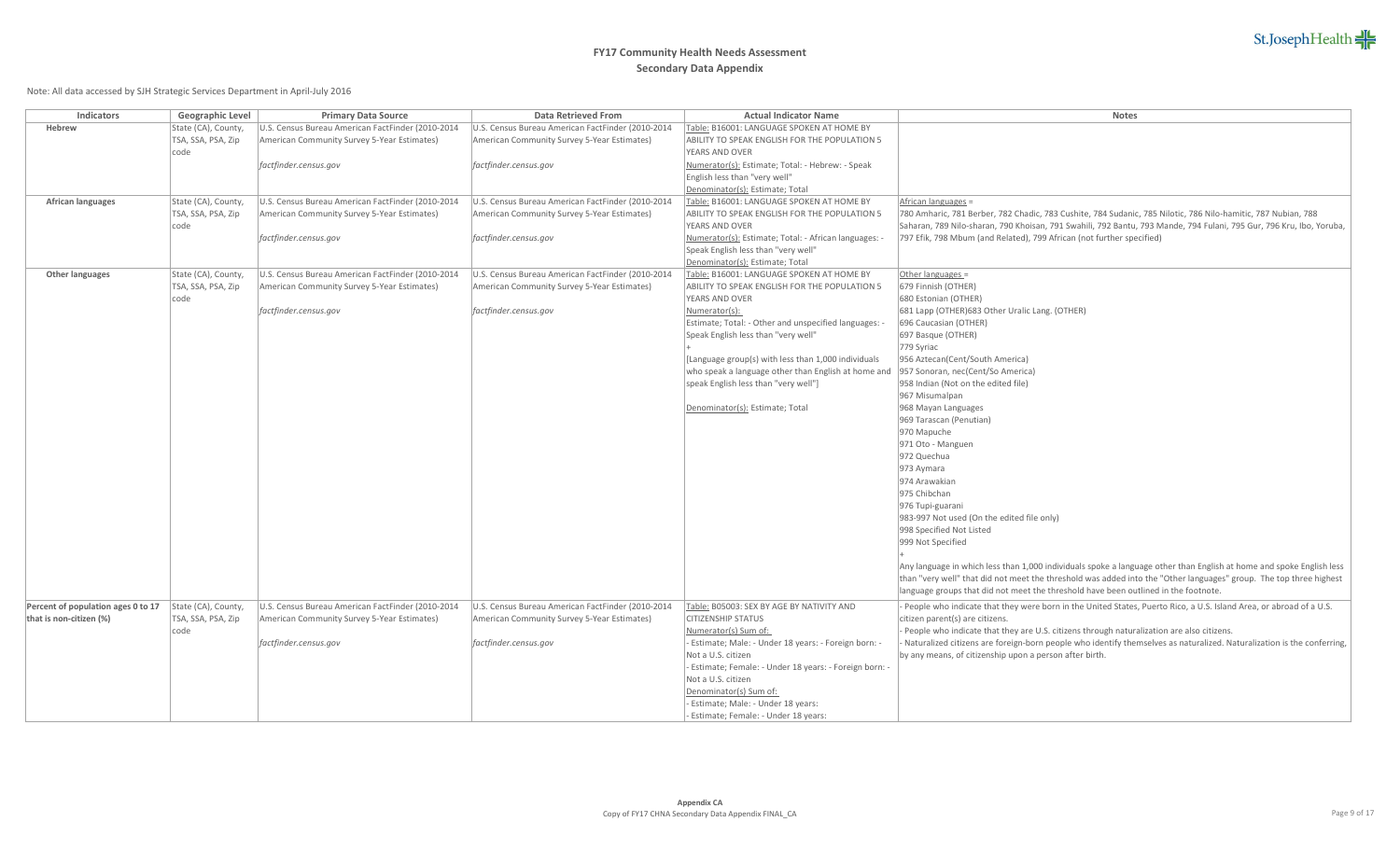| <b>Indicators</b>                                              | <b>Geographic Level</b> | <b>Primary Data Source</b>                        | <b>Data Retrieved From</b>                        | <b>Actual Indicator Name</b>                           | <b>Notes</b>                                                                                                             |
|----------------------------------------------------------------|-------------------------|---------------------------------------------------|---------------------------------------------------|--------------------------------------------------------|--------------------------------------------------------------------------------------------------------------------------|
| <b>Percent of population ages 18+ that State (CA), County,</b> |                         | J.S. Census Bureau American FactFinder (2010-2014 | U.S. Census Bureau American FactFinder (2010-2014 | Table: B05003: SEX BY AGE BY NATIVITY AND              | - People who indicate that they were born in the United States, Puerto Rico, a U.S. Island Area, or abroad of a U.S.     |
| $\vert$ is non-citizen (%)                                     | TSA, SSA, PSA, Zip      | American Community Survey 5-Year Estimates)       | American Community Survey 5-Year Estimates)       | <b>CITIZENSHIP STATUS</b>                              | citizen parent(s) are citizens.                                                                                          |
|                                                                | code                    |                                                   |                                                   | Numerator(s) Sum of:                                   | - People who indicate that they are U.S. citizens through naturalization are also citizens.                              |
|                                                                |                         | factfinder.census.gov                             | factfinder.census.gov                             | Estimate; Male: - 18 years and over: - Foreign born:   | Naturalized citizens are foreign-born people who identify themselves as naturalized. Naturalization is the conferring,   |
|                                                                |                         |                                                   |                                                   | Not a U.S. citizen                                     | by any means, of citizenship upon a person after birth.                                                                  |
|                                                                |                         |                                                   |                                                   | Estimate; Female: - 18 years and over: - Foreign born: |                                                                                                                          |
|                                                                |                         |                                                   |                                                   | Not a U.S. citizen                                     |                                                                                                                          |
|                                                                |                         |                                                   |                                                   | Denominator(s):                                        |                                                                                                                          |
|                                                                |                         |                                                   |                                                   | Estimate; Male: - 18 years and over:                   |                                                                                                                          |
|                                                                |                         |                                                   |                                                   | Estimate; Female: - 18 years and over:                 |                                                                                                                          |
| Veteran population (%)                                         | State (CA), County,     | U.S. Census Bureau American FactFinder (2010-2014 | U.S. Census Bureau American FactFinder (2010-2014 | Table: DP02:SELECTED SOCIAL CHARACTERISTICS IN         | Definition: A "civilian veteran" is a person 18 years old or over who has served (even for a short time), but is not now |
|                                                                | TSA, SSA, PSA, Zip      | American Community Survey 5-Year Estimates)       | American Community Survey 5-Year Estimates)       | THE UNITED STATES                                      | serving, on active duty in the U.S. Army, Navy, Air Force, Marine Corps, or the Coast Guard, or who served in the U.S.   |
|                                                                | code                    |                                                   |                                                   | Numerator(s):                                          | Merchant Marine during World War II. People who served in the National Guard or military Reserves are classified as      |
|                                                                |                         | factfinder.census.gov                             | factfinder.census.gov                             | Estimate; VETERAN STATUS - Civilian population 18      | veterans only if they were ever called or ordered to active duty, not counting the 4-6 months for initial training or    |
|                                                                |                         |                                                   |                                                   | years and over - Civilian veterans                     | yearly summer camps. All other civilians 16 years old and over are classified as nonveterans.                            |
|                                                                |                         |                                                   |                                                   | Denominator(s):                                        |                                                                                                                          |
|                                                                |                         |                                                   |                                                   | Estimate; VETERAN STATUS - Civilian population 18      |                                                                                                                          |
|                                                                |                         |                                                   |                                                   | years and over                                         |                                                                                                                          |
| <b>PHYSICAL ENVIRONMENT</b>                                    |                         |                                                   |                                                   |                                                        |                                                                                                                          |
| <b>Housing</b>                                                 |                         |                                                   |                                                   |                                                        |                                                                                                                          |
| Households with more than one                                  | State (CA), County,     | U.S. Census Bureau American FactFinder (2010-2014 | U.S. Census Bureau American FactFinder (2010-2014 | Table: DP04: SELECTED HOUSING CHARACTERISTICS          |                                                                                                                          |
| occupant per room (%)                                          | TSA, SSA, PSA, Zip      | American Community Survey 5-Year Estimates)       | American Community Survey 5-Year Estimates)       | Numerator(s) Sum of:                                   |                                                                                                                          |
|                                                                | code                    |                                                   |                                                   | - Estimate; OCCUPANTS PER ROOM - Occupied housing      |                                                                                                                          |
|                                                                |                         | factfinder.census.gov                             | factfinder.census.gov                             | units - 1.01 to 1.50                                   |                                                                                                                          |
|                                                                |                         |                                                   |                                                   | - Estimate; OCCUPANTS PER ROOM - Occupied housing      |                                                                                                                          |
|                                                                |                         |                                                   |                                                   | units - 1.51 or more                                   |                                                                                                                          |
|                                                                |                         |                                                   |                                                   | Denominator(s):                                        |                                                                                                                          |
|                                                                |                         |                                                   |                                                   | Estimate; OCCUPANTS PER ROOM - Occupied housing        |                                                                                                                          |
|                                                                |                         |                                                   |                                                   | units                                                  |                                                                                                                          |
|                                                                |                         |                                                   |                                                   |                                                        |                                                                                                                          |
| Renters who pay 30% or more of                                 | State (CA), County,     | U.S. Census Bureau American FactFinder (2010-2014 | U.S. Census Bureau American FactFinder (2010-2014 | Table: DP04: SELECTED HOUSING CHARACTERISTICS          |                                                                                                                          |
| household income on rent (%)                                   | TSA, SSA, PSA, Zip      | American Community Survey 5-Year Estimates)       | American Community Survey 5-Year Estimates)       | Numerator(s) Sum of:                                   |                                                                                                                          |
|                                                                | code                    |                                                   |                                                   | - Estimate; GROSS RENT AS A PERCENTAGE OF              |                                                                                                                          |
|                                                                |                         | factfinder.census.gov                             | factfinder.census.gov                             | HOUSEHOLD INCOME (GRAPI) - Occupied units paying       |                                                                                                                          |
|                                                                |                         |                                                   |                                                   | rent (excluding units where GRAPI cannot be            |                                                                                                                          |
|                                                                |                         |                                                   |                                                   | computed) - 30.0 to 34.9 percent                       |                                                                                                                          |
|                                                                |                         |                                                   |                                                   | - Estimate; GROSS RENT AS A PERCENTAGE OF              |                                                                                                                          |
|                                                                |                         |                                                   |                                                   | HOUSEHOLD INCOME (GRAPI) - Occupied units paying       |                                                                                                                          |
|                                                                |                         |                                                   |                                                   | rent (excluding units where GRAPI cannot be            |                                                                                                                          |
|                                                                |                         |                                                   |                                                   | computed) - 35.0 percent or more                       |                                                                                                                          |
|                                                                |                         |                                                   |                                                   | Denominator(s):                                        |                                                                                                                          |
|                                                                |                         |                                                   |                                                   | - Estimate; GROSS RENT AS A PERCENTAGE OF              |                                                                                                                          |
|                                                                |                         |                                                   |                                                   | HOUSEHOLD INCOME (GRAPI) - Occupied units paying       |                                                                                                                          |
|                                                                |                         |                                                   |                                                   | rent (excluding units where GRAPI cannot be            |                                                                                                                          |
|                                                                |                         |                                                   |                                                   | computed)                                              |                                                                                                                          |
|                                                                |                         |                                                   |                                                   |                                                        |                                                                                                                          |
| Transportation                                                 |                         |                                                   |                                                   |                                                        |                                                                                                                          |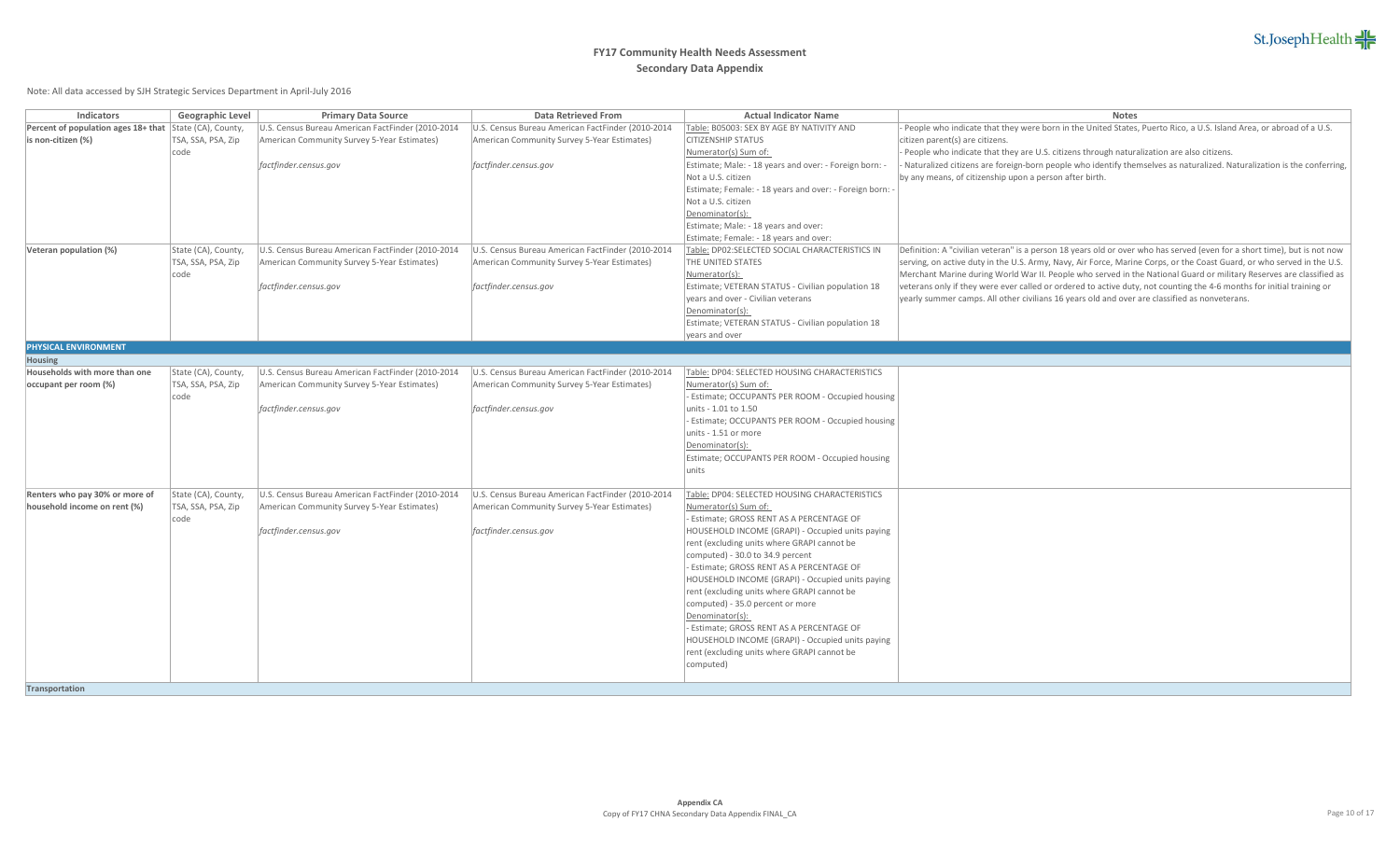| <b>Indicators</b>                    | <b>Geographic Level</b>     | <b>Primary Data Source</b>                                                                                                                    | <b>Data Retrieved From</b>                                                                             | <b>Actual Indicator Name</b>                                                                               | <b>Notes</b>                                                                                                                                                                               |
|--------------------------------------|-----------------------------|-----------------------------------------------------------------------------------------------------------------------------------------------|--------------------------------------------------------------------------------------------------------|------------------------------------------------------------------------------------------------------------|--------------------------------------------------------------------------------------------------------------------------------------------------------------------------------------------|
| Among workers who commute in         | State (CA), County,         | J.S. Census Bureau American FactFinder (2010-2014                                                                                             | U.S. Census Bureau American FactFinder, 2010 - 2014                                                    | Table: B08134: MEANS OF TRANSPORTATION TO                                                                  | Universe: Workers 16 years and over who did not work at home                                                                                                                               |
| their car alone, the percentage that | TSA, SSA, PSA, Zip          | American Community Survey 5-Year Estimates)                                                                                                   | (2014 ACS 5-year estimates)                                                                            | <b>WORK BY TRAVEL TIME TO WORK</b>                                                                         |                                                                                                                                                                                            |
| commute 30 minutes or more (%)       | code                        |                                                                                                                                               |                                                                                                        | Numerator(s) Sum of:                                                                                       |                                                                                                                                                                                            |
|                                      |                             | factfinder.census.gov                                                                                                                         | (factfinder.census.gov)                                                                                | - Estimate; Total: - Car, truck, or van: - Drove alone: -                                                  |                                                                                                                                                                                            |
|                                      |                             |                                                                                                                                               |                                                                                                        | 30 to 34 minutes                                                                                           |                                                                                                                                                                                            |
|                                      |                             |                                                                                                                                               |                                                                                                        | - Estimate; Total: - Car, truck, or van: - Drove alone: -                                                  |                                                                                                                                                                                            |
|                                      |                             |                                                                                                                                               |                                                                                                        | 35 to 44 minutes                                                                                           |                                                                                                                                                                                            |
|                                      |                             |                                                                                                                                               |                                                                                                        | - Estimate; Total: - Car, truck, or van: - Drove alone: -                                                  |                                                                                                                                                                                            |
|                                      |                             |                                                                                                                                               |                                                                                                        | 45 to 59 minutes                                                                                           |                                                                                                                                                                                            |
|                                      |                             |                                                                                                                                               |                                                                                                        | - Estimate; Total: - Car, truck, or van: - Drove alone: -                                                  |                                                                                                                                                                                            |
|                                      |                             |                                                                                                                                               |                                                                                                        | 60 or more minutes                                                                                         |                                                                                                                                                                                            |
|                                      |                             |                                                                                                                                               |                                                                                                        | Denominator(s):                                                                                            |                                                                                                                                                                                            |
|                                      |                             |                                                                                                                                               |                                                                                                        | Estimate; Total: - Car, truck, or van: - Drove alone:                                                      |                                                                                                                                                                                            |
| Environmental                        |                             |                                                                                                                                               |                                                                                                        |                                                                                                            |                                                                                                                                                                                            |
| <b>Pollution burden</b>              | State (CA), County,         | California Health Interview Survey-Neighborhood                                                                                               | California Health Interview Survey-Neighborhood                                                        | Pollution Burden (0+)                                                                                      | CalEnviroScreen Score: California Communities Environmental Health Screening Tool                                                                                                          |
|                                      | TSA, SSA, PSA, Zip          | Edition - 2008 - 2012                                                                                                                         | Edition - 2014                                                                                         |                                                                                                            |                                                                                                                                                                                            |
|                                      | code                        |                                                                                                                                               |                                                                                                        |                                                                                                            |                                                                                                                                                                                            |
| <b>Ozone ratio</b>                   | State (CA), County,         | California Health Interview Survey-Neighborhood                                                                                               | California Health Interview Survey-Neighborhood                                                        | Ozone Ratio (0+)                                                                                           | Amount of daily maximum 8-hour ozone concentration over the California 8-hour standard (0.070 ppm).                                                                                        |
|                                      | TSA, SSA, PSA, Zip          | Edition - 2009 - 2011                                                                                                                         | Edition - 2014                                                                                         |                                                                                                            |                                                                                                                                                                                            |
| Particulate matter (PM2.5)           | code<br>State (CA), County, | California Health Interview Survey-Neighborhood                                                                                               | California Health Interview Survey-Neighborhood                                                        | Particulate Matter (PM2.5) (0+)                                                                            | Annual mean PM 2.5 concentration (average of quarterly means), ug/m3                                                                                                                       |
|                                      | TSA, SSA, PSA, Zip          | Edition - 2009 - 2011                                                                                                                         | Edition - 2014                                                                                         |                                                                                                            |                                                                                                                                                                                            |
|                                      | code                        |                                                                                                                                               |                                                                                                        |                                                                                                            |                                                                                                                                                                                            |
| <b>CITY LEVEL INDICATORS</b>         |                             |                                                                                                                                               |                                                                                                        |                                                                                                            |                                                                                                                                                                                            |
| <b>Socio-Economic Factors</b>        |                             |                                                                                                                                               |                                                                                                        |                                                                                                            |                                                                                                                                                                                            |
| Violent crimes, rate per 100,000     | State (CA), County,         | For violent crime : State of California Department of                                                                                         | State of California Department of Justice (2014)                                                       | Numerator (from CA Department of Justice):                                                                 | - Calculation for Violence Crime rate: A crime rate describes the number of crimes reported to law enforcement                                                                             |
| inhabitants                          | City                        | Justice, 2014                                                                                                                                 |                                                                                                        | Violent_sum                                                                                                | agencies for every 100,000 persons within a population. A crime rate is calculated by dividing the number of reported                                                                      |
|                                      |                             | For population: U.S. Census Bureau American<br>FactFinder (2010-2014 American Community Survey 5- American Community Survey 5-Year Estimates) | http://oag.ca.gov/crime/cjsc/stats/crimes-clearances                                                   | Denominator (from ACS):                                                                                    | crimes by the total population. The result is then multiplied by 100,000.<br>- Violent crime = the sum of homicide, rape, robbery, and aggravated assault                                  |
|                                      |                             |                                                                                                                                               |                                                                                                        | Table B01003: Total Population - Estimate; Total<br>Calculation: (Violent_sum x 100,000)/(Estimate; Total) |                                                                                                                                                                                            |
|                                      |                             |                                                                                                                                               | U.S. Census Bureau American FactFinder (2010-2014                                                      |                                                                                                            |                                                                                                                                                                                            |
|                                      |                             |                                                                                                                                               |                                                                                                        |                                                                                                            |                                                                                                                                                                                            |
|                                      |                             | Year Estimates)                                                                                                                               |                                                                                                        |                                                                                                            |                                                                                                                                                                                            |
|                                      |                             |                                                                                                                                               | factfinder.census.gov                                                                                  |                                                                                                            |                                                                                                                                                                                            |
|                                      |                             |                                                                                                                                               |                                                                                                        |                                                                                                            |                                                                                                                                                                                            |
| Domestic violence calls for          | State (CA), County          | California Dept. of Justice, Criminal Justice Statistics                                                                                      | Kidsdata.org, A Program of Lucile Packard Foundation   Domestic Violence Calls for Assistance          |                                                                                                            | According to California Penal Code 13700, domestic violence is defined as "abuse committed against an adult or a fully                                                                     |
| assistance, rate per 1,000 residents |                             | Center, Domestic Violence-Related Calls for Assistance                                                                                        | for Children's Health (2014)                                                                           |                                                                                                            | emancipated minor who is a spouse, former spouse, cohabitant, former cohabitant, or person with whom the suspect                                                                           |
|                                      |                             | Database (1998-2003) and Online Query System (Aug.<br>2015)                                                                                   |                                                                                                        |                                                                                                            | has had a child or is having or has had a dating or engagement relationship." Data include both cases where an arrest<br>was made and those where circumstances did not warrant an arrest. |
|                                      |                             |                                                                                                                                               |                                                                                                        |                                                                                                            |                                                                                                                                                                                            |
| Number of domestic violence calls    | State (CA), County,         | California Dept. of Justice, Criminal Justice Statistics                                                                                      | Kidsdata.org, A Program of Lucile Packard Foundation   Domestic Violence Calls for Assistance, by City |                                                                                                            |                                                                                                                                                                                            |
| for assistance                       | City                        | Center, Domestic Violence-Related Calls for Assistance                                                                                        | for Children's Health (2014)                                                                           |                                                                                                            |                                                                                                                                                                                            |
|                                      |                             | Database (1998-2003) and Online Query System (Aug.                                                                                            |                                                                                                        |                                                                                                            |                                                                                                                                                                                            |
|                                      |                             | 2015)                                                                                                                                         |                                                                                                        |                                                                                                            |                                                                                                                                                                                            |
| Child abuse allegations, rate per    | State (CA), County          | Child Welfare Services/Case Management System                                                                                                 | California Child Welfare Indicators Project (CCWIP)                                                    | California Child Population (0-17) and Children with                                                       |                                                                                                                                                                                            |
| $1,000$ children                     |                             | (CWS/CMS), California Department of Social Services                                                                                           | (2015 Quarter 4 extract)                                                                               | Child Maltreatment Allegations, Substantiations, and                                                       |                                                                                                                                                                                            |
|                                      |                             | (2015 Quarter 4 extract)                                                                                                                      |                                                                                                        | <b>Entries</b>                                                                                             |                                                                                                                                                                                            |
|                                      |                             |                                                                                                                                               | http://cssr.berkeley.edu/ucb_childwelfare/entries.aspx  Incidence per 1,000 Children                   |                                                                                                            |                                                                                                                                                                                            |
|                                      |                             |                                                                                                                                               |                                                                                                        | <u>Column:</u> %                                                                                           |                                                                                                                                                                                            |
|                                      |                             |                                                                                                                                               |                                                                                                        |                                                                                                            |                                                                                                                                                                                            |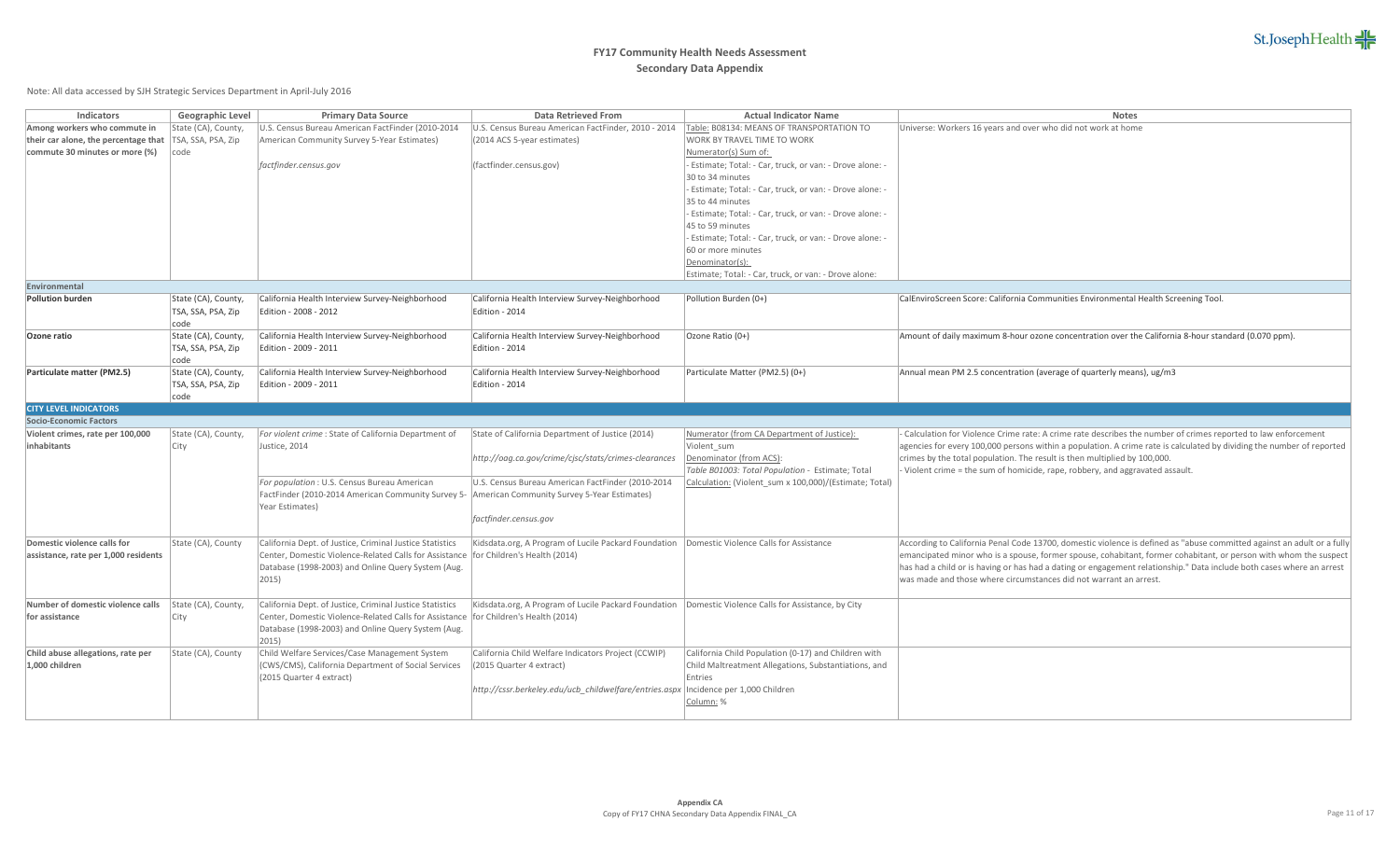## **FY17 Community Health Needs Assessment Secondary Data Appendix**

Note: All data accessed by SJH Strategic Services Department in April-July 2016

| Child Welfare Services/Case Management System<br>California Child Welfare Indicators Project (CCWIP)<br>California Child Population (0-17) and Children with<br>State (CA), County<br>(CWS/CMS), California Department of Social Services<br>Child Maltreatment Allegations, Substantiations, and<br>(2015 Quarter 4 extract)<br>(2015 Quarter 4 extract)<br>Entries<br>http://cssr.berkeley.edu/ucb_childwelfare/entries.aspx  Incidence per 1,000 Children<br><u>Column:</u> %<br>Percent of population living within<br>The Southern California Association of Governments   California Department of Public Health (2012) -<br>County, City<br>Public Transit Access: Percent of population residing<br>Definition: Proportion of the population that resides within a $\frac{1}{2}$ mile of a transit stop with a headway of 15 minutes<br>within $\frac{1}{2}$ mile of a major transit stop<br>(2012)<br>or less during peak commute hours<br>- Transit stops included those served by one or more fixed route transit service with a frequency of 15 minutes or less<br>Column: p_trans_acc<br>www.scag.ca.gov<br>during peak hours (6-9AM, 3-6PM). For the SCAG and MTC regions, stops with multiple routes whose average<br>The Metropolitan Transportation Commission (2012)<br>frequency was 15 minutes or less were included (e.g. 2 different bus routes with 30 minute frequencies each).<br>www.mtc.ca.gov;<br>Transit Stops from the Sacramento Council of<br>Geospatial software (ArcMAP 10.1) was used to identify census blocks with centroids inside 1/2 mile buffers of the<br>Governments (2008) www.sacog.org<br>transit stops. Block-level 2010 Census redistricting data (100% counts by race/ethnicity) was merged with blocks<br>- Block-level population data by race and ethnicity<br>inside the transit access area, and population counts were aggregated by census tract, city/town, county, and region.<br>from the U.S. Census Bureau: California State Data<br>- Strength and Limitations: Transit stops and service are subject to change and this analysis may not reflect recent<br>Center at the California Department of Finance (2010)<br>changes. Census blocks are designated as inside or outside of transit buffers based on block centroids, which may<br>result in small under- or overestimates of the population within buffer areas. The population data are from a slighter<br>earlier time period (2010) than the transit data (2012), which may introduce a small error if the population numbers<br>or demographics have changed. This indicator measures geographic access; however, other characteristics of public<br>transit, such as affordability and personal safety (e.g. crime), also impact transit use.<br>Percent of residents within half mile State (CA), County,<br>California Protected Areas Database (CPAD version 1.8, California Department of Public Health (2010)<br>Access to Parks: Percent of residents within $\frac{x}{y}$ mile of a  <br>- Definition: Percent of population within 1/2 mile of park, beach, open space, or coastline<br>2012), maintained by GreenInfo Network, accessed<br>park, beach, or open space<br>- The California Protected Areas Database (updated 2012) was obtained as a shape file from the CALANDS website.<br>of a park, beach, or open space $(\%)$ $\vert$ City<br>September, 2012 from CALANDS website at<br>The database includes open space lands including parks, as well as open space lands with other uses, including:<br>https://www.cdph.ca.gov/programs/Pages/HealthyCo   Column: p_parkacc<br>http://www.calands.org/. 2010 block-level population<br>mmunityIndicators.aspx#DataIndAv<br>recreation, forestry, historical/cultural, habitat conservation, water supply, scenic areas, flood control,<br>data by race and ethnicity from the U.S. Census Bureau<br>agricultural/ranching, and general open space. Parks greater than 1 acre with 'Open Access' designation were selected<br>(provided by California State Data Center at the<br>for analysis. Half mile buffers were created around parks. Census blocks with centroids inside the parks buffer area<br>California<br>were selected. 2010 block-level Census redistricting data (100% count by race/ethnicity) were merged with blocks<br>Department of Finance)<br>inside the parks buffer area. Block data were aggregated by census tract, city/town, county, region, and state. The<br>percent of residents' access to parks were calculated for each geographic level and for race/ethnicity strata. Regions<br>were based on counties of metropolitan transportation organizations (MPO) regions as reported in the 2010<br>California Regional Progress Report (http://www.dot.ca.gov/hq/tpp/offices/orip/Collaborative%20Planning/Files/<br>CARegionalProgress_2-1-2011.pdf). Standard errors, relative standard errors, and 95% upper and lower confidence<br>intervals were calculated.<br>- Limitations: The California Protected Areas Database does not include tribal lands, lands used for active military<br>purposes, and properties protected through easements. The indicator takes into account the travel distance to park<br>borders, but does not take into account points of entry. The indicator does not take into account the quality of park<br>facilities, level of maintenance, specific amenities and services offered, or safety issues. While the indicator only<br>measures "walkable" distance, transportation to parks through private or public transit was not considered. Census<br>blocks are designated as inside or outside of park buffers based on block centroids, which can result in some<br>misclassification of population within buffer areas. The indicator does not include "mini parks" or "pocket parks",<br>sometimes defined as less than 1 acre. The indicator only includes beach and coastline areas that are part CPAD, and<br>known to be accessible to the public.<br>City<br>ParkScore® index<br>The Trust for Public Land (2016)<br>The Trust for Public Land (2016)<br>The ParkScore® index measures how well the 100 largest U.S. cities are meeting the need for parks.<br>ParkScore <sup>®</sup> index<br>http://parkscore.tpl.org/<br>http://parkscore.tpl.org/ | Indicators                                                        | <b>Geographic Level</b> | <b>Primary Data Source</b> | <b>Data Retrieved From</b> | <b>Actual Indicator Name</b> | <b>Notes</b> |
|-------------------------------------------------------------------------------------------------------------------------------------------------------------------------------------------------------------------------------------------------------------------------------------------------------------------------------------------------------------------------------------------------------------------------------------------------------------------------------------------------------------------------------------------------------------------------------------------------------------------------------------------------------------------------------------------------------------------------------------------------------------------------------------------------------------------------------------------------------------------------------------------------------------------------------------------------------------------------------------------------------------------------------------------------------------------------------------------------------------------------------------------------------------------------------------------------------------------------------------------------------------------------------------------------------------------------------------------------------------------------------------------------------------------------------------------------------------------------------------------------------------------------------------------------------------------------------------------------------------------------------------------------------------------------------------------------------------------------------------------------------------------------------------------------------------------------------------------------------------------------------------------------------------------------------------------------------------------------------------------------------------------------------------------------------------------------------------------------------------------------------------------------------------------------------------------------------------------------------------------------------------------------------------------------------------------------------------------------------------------------------------------------------------------------------------------------------------------------------------------------------------------------------------------------------------------------------------------------------------------------------------------------------------------------------------------------------------------------------------------------------------------------------------------------------------------------------------------------------------------------------------------------------------------------------------------------------------------------------------------------------------------------------------------------------------------------------------------------------------------------------------------------------------------------------------------------------------------------------------------------------------------------------------------------------------------------------------------------------------------------------------------------------------------------------------------------------------------------------------------------------------------------------------------------------------------------------------------------------------------------------------------------------------------------------------------------------------------------------------------------------------------------------------------------------------------------------------------------------------------------------------------------------------------------------------------------------------------------------------------------------------------------------------------------------------------------------------------------------------------------------------------------------------------------------------------------------------------------------------------------------------------------------------------------------------------------------------------------------------------------------------------------------------------------------------------------------------------------------------------------------------------------------------------------------------------------------------------------------------------------------------------------------------------------------------------------------------------------------------------------------------------------------------------------------------------------------------------------------------------------------------------------------------------------------------------------------------------------------------------------------------------------------------------------------------------------------------------------------------------------------------------------------------------------------------------------------------------------------------------------------------------------------------------------------------------------------------------------------------------------------------------------------------------------------------------------------------------------------------------------------------------------------------------------------------------------------------------------------------------------------------------------------------------------------------------------------------------------------------------------------------------------------------------------------------------------------------------------------------------------------------------------------------------------------------------------------------------------------------------------------------------------------------------------------------------------------------------------------------------------------------------------------------------------------------------------------------------------------------------------------------------------------------------------------------------------------------|-------------------------------------------------------------------|-------------------------|----------------------------|----------------------------|------------------------------|--------------|
|                                                                                                                                                                                                                                                                                                                                                                                                                                                                                                                                                                                                                                                                                                                                                                                                                                                                                                                                                                                                                                                                                                                                                                                                                                                                                                                                                                                                                                                                                                                                                                                                                                                                                                                                                                                                                                                                                                                                                                                                                                                                                                                                                                                                                                                                                                                                                                                                                                                                                                                                                                                                                                                                                                                                                                                                                                                                                                                                                                                                                                                                                                                                                                                                                                                                                                                                                                                                                                                                                                                                                                                                                                                                                                                                                                                                                                                                                                                                                                                                                                                                                                                                                                                                                                                                                                                                                                                                                                                                                                                                                                                                                                                                                                                                                                                                                                                                                                                                                                                                                                                                                                                                                                                                                                                                                                                                                                                                                                                                                                                                                                                                                                                                                                                                                                                                                                                                                                                                                                                                                                                                                                                                                                                                                                                                                                                                     | Substantiated child abuse<br>allegations, rate per 1,000 children |                         |                            |                            |                              |              |
|                                                                                                                                                                                                                                                                                                                                                                                                                                                                                                                                                                                                                                                                                                                                                                                                                                                                                                                                                                                                                                                                                                                                                                                                                                                                                                                                                                                                                                                                                                                                                                                                                                                                                                                                                                                                                                                                                                                                                                                                                                                                                                                                                                                                                                                                                                                                                                                                                                                                                                                                                                                                                                                                                                                                                                                                                                                                                                                                                                                                                                                                                                                                                                                                                                                                                                                                                                                                                                                                                                                                                                                                                                                                                                                                                                                                                                                                                                                                                                                                                                                                                                                                                                                                                                                                                                                                                                                                                                                                                                                                                                                                                                                                                                                                                                                                                                                                                                                                                                                                                                                                                                                                                                                                                                                                                                                                                                                                                                                                                                                                                                                                                                                                                                                                                                                                                                                                                                                                                                                                                                                                                                                                                                                                                                                                                                                                     | <b>Physical Environment</b>                                       |                         |                            |                            |                              |              |
|                                                                                                                                                                                                                                                                                                                                                                                                                                                                                                                                                                                                                                                                                                                                                                                                                                                                                                                                                                                                                                                                                                                                                                                                                                                                                                                                                                                                                                                                                                                                                                                                                                                                                                                                                                                                                                                                                                                                                                                                                                                                                                                                                                                                                                                                                                                                                                                                                                                                                                                                                                                                                                                                                                                                                                                                                                                                                                                                                                                                                                                                                                                                                                                                                                                                                                                                                                                                                                                                                                                                                                                                                                                                                                                                                                                                                                                                                                                                                                                                                                                                                                                                                                                                                                                                                                                                                                                                                                                                                                                                                                                                                                                                                                                                                                                                                                                                                                                                                                                                                                                                                                                                                                                                                                                                                                                                                                                                                                                                                                                                                                                                                                                                                                                                                                                                                                                                                                                                                                                                                                                                                                                                                                                                                                                                                                                                     | half mile of transit (%)                                          |                         |                            |                            |                              |              |
|                                                                                                                                                                                                                                                                                                                                                                                                                                                                                                                                                                                                                                                                                                                                                                                                                                                                                                                                                                                                                                                                                                                                                                                                                                                                                                                                                                                                                                                                                                                                                                                                                                                                                                                                                                                                                                                                                                                                                                                                                                                                                                                                                                                                                                                                                                                                                                                                                                                                                                                                                                                                                                                                                                                                                                                                                                                                                                                                                                                                                                                                                                                                                                                                                                                                                                                                                                                                                                                                                                                                                                                                                                                                                                                                                                                                                                                                                                                                                                                                                                                                                                                                                                                                                                                                                                                                                                                                                                                                                                                                                                                                                                                                                                                                                                                                                                                                                                                                                                                                                                                                                                                                                                                                                                                                                                                                                                                                                                                                                                                                                                                                                                                                                                                                                                                                                                                                                                                                                                                                                                                                                                                                                                                                                                                                                                                                     |                                                                   |                         |                            |                            |                              |              |
|                                                                                                                                                                                                                                                                                                                                                                                                                                                                                                                                                                                                                                                                                                                                                                                                                                                                                                                                                                                                                                                                                                                                                                                                                                                                                                                                                                                                                                                                                                                                                                                                                                                                                                                                                                                                                                                                                                                                                                                                                                                                                                                                                                                                                                                                                                                                                                                                                                                                                                                                                                                                                                                                                                                                                                                                                                                                                                                                                                                                                                                                                                                                                                                                                                                                                                                                                                                                                                                                                                                                                                                                                                                                                                                                                                                                                                                                                                                                                                                                                                                                                                                                                                                                                                                                                                                                                                                                                                                                                                                                                                                                                                                                                                                                                                                                                                                                                                                                                                                                                                                                                                                                                                                                                                                                                                                                                                                                                                                                                                                                                                                                                                                                                                                                                                                                                                                                                                                                                                                                                                                                                                                                                                                                                                                                                                                                     | <b>PARKSCORE INDEX</b>                                            |                         |                            |                            |                              |              |
|                                                                                                                                                                                                                                                                                                                                                                                                                                                                                                                                                                                                                                                                                                                                                                                                                                                                                                                                                                                                                                                                                                                                                                                                                                                                                                                                                                                                                                                                                                                                                                                                                                                                                                                                                                                                                                                                                                                                                                                                                                                                                                                                                                                                                                                                                                                                                                                                                                                                                                                                                                                                                                                                                                                                                                                                                                                                                                                                                                                                                                                                                                                                                                                                                                                                                                                                                                                                                                                                                                                                                                                                                                                                                                                                                                                                                                                                                                                                                                                                                                                                                                                                                                                                                                                                                                                                                                                                                                                                                                                                                                                                                                                                                                                                                                                                                                                                                                                                                                                                                                                                                                                                                                                                                                                                                                                                                                                                                                                                                                                                                                                                                                                                                                                                                                                                                                                                                                                                                                                                                                                                                                                                                                                                                                                                                                                                     |                                                                   |                         |                            |                            |                              |              |
|                                                                                                                                                                                                                                                                                                                                                                                                                                                                                                                                                                                                                                                                                                                                                                                                                                                                                                                                                                                                                                                                                                                                                                                                                                                                                                                                                                                                                                                                                                                                                                                                                                                                                                                                                                                                                                                                                                                                                                                                                                                                                                                                                                                                                                                                                                                                                                                                                                                                                                                                                                                                                                                                                                                                                                                                                                                                                                                                                                                                                                                                                                                                                                                                                                                                                                                                                                                                                                                                                                                                                                                                                                                                                                                                                                                                                                                                                                                                                                                                                                                                                                                                                                                                                                                                                                                                                                                                                                                                                                                                                                                                                                                                                                                                                                                                                                                                                                                                                                                                                                                                                                                                                                                                                                                                                                                                                                                                                                                                                                                                                                                                                                                                                                                                                                                                                                                                                                                                                                                                                                                                                                                                                                                                                                                                                                                                     | <b>HEALTH OUTCOMES</b>                                            |                         |                            |                            |                              |              |

**Morbidity**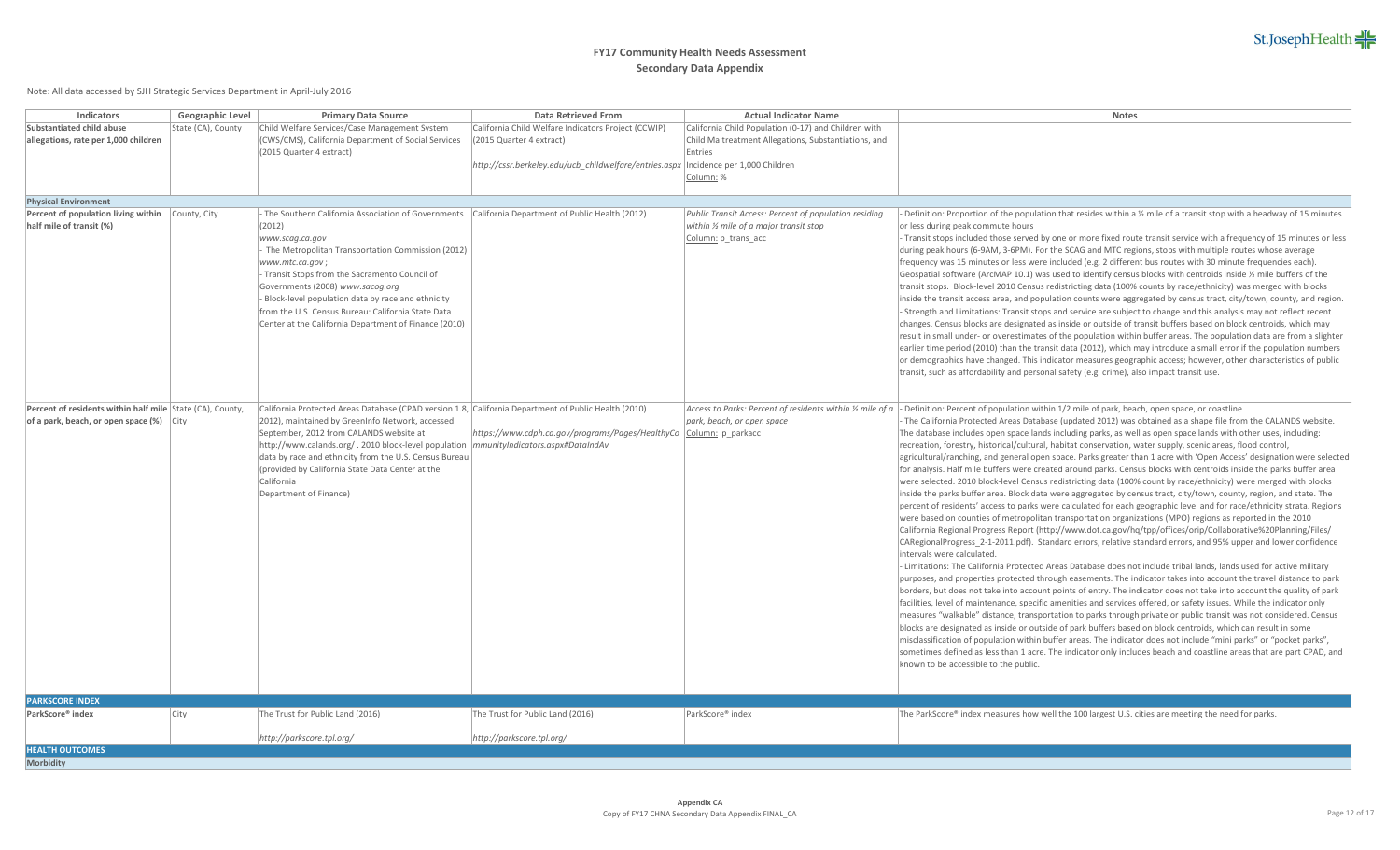| <b>Indicators</b>                                         | <b>Geographic Level</b> | <b>Primary Data Source</b>                        | <b>Data Retrieved From</b>                           | <b>Actual Indicator Name</b>                          | <b>Notes</b>                                                                                                               |
|-----------------------------------------------------------|-------------------------|---------------------------------------------------|------------------------------------------------------|-------------------------------------------------------|----------------------------------------------------------------------------------------------------------------------------|
| Fair or poor health (ages 0-17)                           | State (CA), County,     | California Health Interview Survey-Neighborhood   | California Health Interview Survey-Neighborhood      | Fair or poor health (0-17)                            | Child and teen respondents ages 0-17 with fair or poor health.                                                             |
|                                                           | TSA, SSA, PSA, Zip      | Edition - 2014                                    | Edition - 2014                                       |                                                       |                                                                                                                            |
|                                                           | code                    |                                                   |                                                      |                                                       |                                                                                                                            |
| Fair or poor health (ages 18-64)                          | State (CA), County,     | California Health Interview Survey-Neighborhood   | California Health Interview Survey-Neighborhood      | Fair or poor health (18-64)                           | Adult respondents ages 18-64 with fair or poor health.                                                                     |
|                                                           | TSA, SSA, PSA, Zip      | Edition - 2014                                    | Edition - 2014                                       |                                                       |                                                                                                                            |
|                                                           | code                    |                                                   |                                                      |                                                       |                                                                                                                            |
| Fair or poor health (ages 65+)                            | State (CA), County,     | California Health Interview Survey-Neighborhood   | California Health Interview Survey-Neighborhood      | Fair or poor health (65+)                             | Older respondents ages 65+ with fair or poor health.                                                                       |
|                                                           | TSA, SSA, PSA, Zip      | Edition - 2014                                    | Edition - 2014                                       |                                                       |                                                                                                                            |
|                                                           | code                    |                                                   |                                                      |                                                       |                                                                                                                            |
| Poor physical health days                                 | State (CA) & County     | Behavioral Risk Factor Surveillance System        | County Health Rankings & Roadmaps (2016)             | Poor physical health days                             | Average number of physically unhealthy days reported in past 30 days (age-adjusted)                                        |
| Disabled population (%)                                   | State (CA), County,     | U.S. Census Bureau American FactFinder (2010-2014 | U.S. Census Bureau American FactFinder, (2014 ACS 5- | Table: S1810: DISABILITY CHARACTERISTICS              | Disability = A long-lasting physical, mental, or emotional condition. This condition can make it difficult for a person to |
|                                                           | TSA, SSA, PSA, Zip      | American Community Survey 5-Year Estimates)       | year estimates: 2010 - 2014)                         | Numerator:                                            | do activities such as walking, climbing stairs, dressing, bathing, learning, or remembering. This condition can also       |
|                                                           | code                    |                                                   |                                                      | With a disability; Estimate; Total civilian           | impede a person from being able to go outside the home alone or to work at a job or business.                              |
|                                                           |                         | factfinder.census.gov                             | factfinder.census.gov                                | noninstitutionalized population                       |                                                                                                                            |
|                                                           |                         |                                                   |                                                      | Denominator(s):                                       |                                                                                                                            |
|                                                           |                         |                                                   |                                                      | Total; Estimate; Total civilian noninstitutionalized  |                                                                                                                            |
|                                                           |                         |                                                   |                                                      | population                                            |                                                                                                                            |
| <b>Percent of population ages 0-4</b> State (CA), County, |                         | U.S. Census Bureau American FactFinder (2010-2014 | U.S. Census Bureau American FactFinder (2010-2014    | Table: S1810: DISABILITY CHARACTERISTICS              |                                                                                                                            |
|                                                           | TSA, SSA, PSA, Zip      | American Community Survey 5-Year Estimates)       | American Community Survey 5-Year Estimates)          | Numerator:                                            |                                                                                                                            |
|                                                           | code                    |                                                   |                                                      | With a disability; Estimate; Population under 5 years |                                                                                                                            |
|                                                           |                         | factfinder.census.gov                             | factfinder.census.gov                                | Denominator(s):                                       |                                                                                                                            |
|                                                           |                         |                                                   |                                                      | Total; Estimate; Population under 5 years             |                                                                                                                            |
|                                                           |                         |                                                   |                                                      |                                                       |                                                                                                                            |
| Percent of population ages 5-                             | State (CA), County,     | U.S. Census Bureau American FactFinder (2010-2014 | U.S. Census Bureau American FactFinder (2010-2014    | Table: S1810: DISABILITY CHARACTERISTICS              |                                                                                                                            |
| 17                                                        | TSA, SSA, PSA, Zip      | American Community Survey 5-Year Estimates)       | American Community Survey 5-Year Estimates)          | Numerator:                                            |                                                                                                                            |
|                                                           | code                    |                                                   |                                                      | With a disability; Estimate; Population 5 to 17 years |                                                                                                                            |
|                                                           |                         | factfinder.census.gov                             | factfinder.census.gov                                | Denominator(s):                                       |                                                                                                                            |
|                                                           |                         |                                                   |                                                      | Total; Estimate; Population 5 to 17 years             |                                                                                                                            |
|                                                           |                         |                                                   |                                                      |                                                       |                                                                                                                            |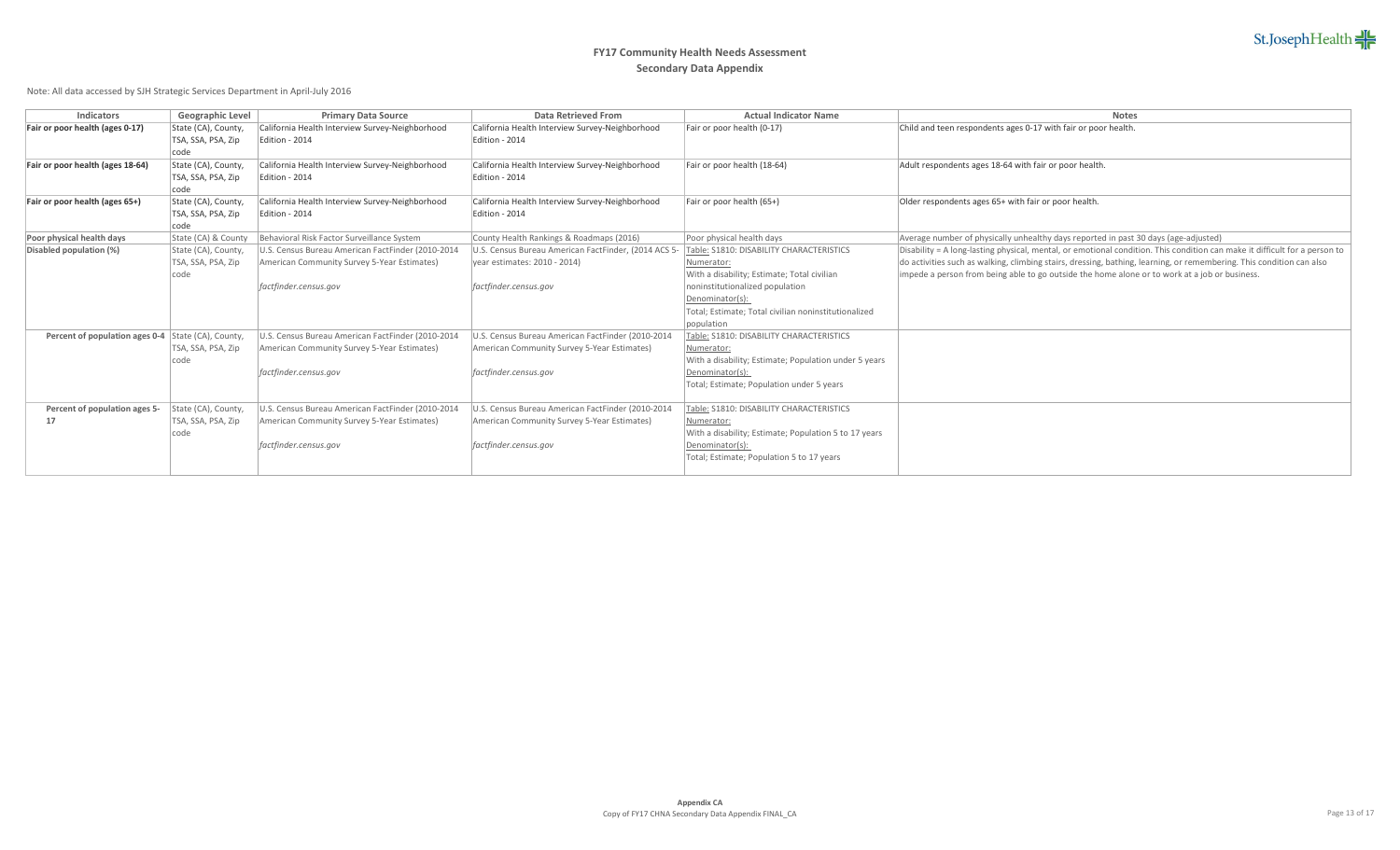| <b>Indicators</b>                                         | <b>Geographic Level</b> | <b>Primary Data Source</b>                            | <b>Data Retrieved From</b>                           | <b>Actual Indicator Name</b>                           | <b>Notes</b>                                                 |
|-----------------------------------------------------------|-------------------------|-------------------------------------------------------|------------------------------------------------------|--------------------------------------------------------|--------------------------------------------------------------|
| Percent of population ages 18-                            | State (CA), County,     | U.S. Census Bureau American FactFinder (2010-2014     | U.S. Census Bureau American FactFinder (2010-2014    | Table: S1810: DISABILITY CHARACTERISTICS               |                                                              |
| 64                                                        | TSA, SSA, PSA, Zip      | American Community Survey 5-Year Estimates)           | American Community Survey 5-Year Estimates)          | Numerator:                                             |                                                              |
|                                                           | code                    |                                                       |                                                      | With a disability; Estimate; Population 18 to 64 years |                                                              |
|                                                           |                         | factfinder.census.gov                                 | factfinder.census.gov                                | Denominator(s):                                        |                                                              |
|                                                           |                         |                                                       |                                                      | Total; Estimate; Population 18 to 64 years             |                                                              |
| Percent of population ages 65+ State (CA), County,        |                         | U.S. Census Bureau American FactFinder (2010-2014     | U.S. Census Bureau American FactFinder (2010-2014    | Table: S1810: DISABILITY CHARACTERISTICS               |                                                              |
|                                                           | TSA, SSA, PSA, Zip      | American Community Survey 5-Year Estimates)           | American Community Survey 5-Year Estimates)          | Numerator:                                             |                                                              |
|                                                           | code                    |                                                       |                                                      | With a disability; Estimate; Population 65 years and   |                                                              |
|                                                           |                         | factfinder.census.gov                                 | factfinder.census.gov                                | over                                                   |                                                              |
|                                                           |                         |                                                       |                                                      | Denominator(s):                                        |                                                              |
|                                                           |                         |                                                       |                                                      | Total; Estimate; Population 65 years and over          |                                                              |
| Low-birth weight (< 2500 grams) (%) State (CA), TSA, SSA, |                         | California Department of Public Health (2012)         | California Department of Public Health (2012)        | Numerator(s) Sum of:                                   |                                                              |
|                                                           | PSA, Zip code           |                                                       |                                                      | Birthweight <1500 grams                                |                                                              |
|                                                           |                         |                                                       |                                                      | Birthweight 1500-2499 grams                            |                                                              |
|                                                           |                         |                                                       |                                                      | Denominator(s):                                        |                                                              |
|                                                           |                         |                                                       |                                                      | <b>Total Births</b>                                    |                                                              |
| <b>Chronic Conditions</b>                                 |                         |                                                       |                                                      |                                                        |                                                              |
| Ever diagnosed with asthma (ages 1- State (CA), County,   |                         | California Health Interview Survey-Neighborhood       | California Health Interview Survey-Neighborhood      | Ever diagnosed with asthma (1-17)                      | Child and teen respondents ages 1-17 who were ever diagnose  |
| $ 17\rangle$                                              | TSA, SSA, PSA, Zip      | Edition - 2014                                        | Edition - 2014                                       |                                                        |                                                              |
|                                                           | code                    |                                                       |                                                      |                                                        |                                                              |
| Ever diagnosed with asthma (ages                          | State (CA), County,     | California Health Interview Survey-Neighborhood       | California Health Interview Survey-Neighborhood      | Ever diagnosed with asthma (18+)                       | Adult respondents ages 18+ who were ever diagnosed with ast  |
| $ 18+ \rangle$                                            | TSA, SSA, PSA, Zip      | Edition - 2014                                        | Edition - 2014                                       |                                                        |                                                              |
|                                                           | code                    |                                                       |                                                      |                                                        |                                                              |
| Ever diagnosed with diabetes (ages                        | State (CA), County,     | California Health Interview Survey-Neighborhood       | California Health Interview Survey-Neighborhood      | Ever diagnosed with diabetes (18+)                     | Adult respondents ages 18+ who were ever diagnosed with dia  |
| $ 18+ \rangle$                                            | TSA, SSA, PSA, Zip      | Edition - 2014                                        | Edition - 2014                                       |                                                        |                                                              |
|                                                           | code                    |                                                       |                                                      |                                                        |                                                              |
| Pre-diabetes (ages 18+) (%)                               | State (CA), County      | Population: California Health Interview Survey (CHIS) | UCLA Center for Health Policy Research (2013-2014)   | Prediabetes and Diabetes by County                     | Prediabetes estimates include adults with undiagnosed diabe  |
|                                                           |                         | $(2013 - 2014)$                                       |                                                      |                                                        | Estimates of prediabetes are based on predictive models dev  |
|                                                           |                         | Pre-diabetes Estimates: National Center for Health    |                                                      |                                                        | data and applied to CHIS 2013-14 data.                       |
|                                                           |                         | Statistics (NHANES) (2009-2012)                       |                                                      |                                                        |                                                              |
| Ever diagnosed with heart disease                         | State (CA), County,     | California Health Interview Survey-Neighborhood       | California Health Interview Survey-Neighborhood      | Ever diagnosed with heart disease (18+)                | Adult respondents ages 18+ who were ever diagnosed with hear |
| $\vert$ (ages 18+)                                        | TSA, SSA, PSA, Zip      | Edition - 2014                                        | Edition - 2014                                       |                                                        |                                                              |
|                                                           | code                    |                                                       |                                                      |                                                        |                                                              |
| Cancer Rates (Age-adjusted rates per 100,000)             |                         |                                                       |                                                      |                                                        |                                                              |
| Breast cancer incidence (females                          | State (CA), County      | California Cancer Registry (2009-2013)                | Cancer Incidence and Mortality Inquiry System (2009- | Cancer Site: Breast (Female)                           | Age-Adjusted to the 2000 U.S. Standard Population. All rates |
| $ only\rangle$                                            |                         |                                                       | $ 2013\rangle$                                       |                                                        | All references to "Hispanic" in indicator names were changed |
|                                                           |                         |                                                       |                                                      |                                                        |                                                              |
|                                                           |                         |                                                       | www.Cancer-rates.info                                |                                                        |                                                              |
| Cervical cancer incidence                                 | State (CA), County      | California Cancer Registry (2009-2013)                | Cancer Incidence and Mortality Inquiry System (2009- | Cancer Site: Cervix Uteri                              | Age-Adjusted to the 2000 U.S. Standard Population. All rates |
|                                                           |                         |                                                       | $ 2013\rangle$                                       |                                                        | All references to "Hispanic" in indicator names were changed |
|                                                           |                         |                                                       |                                                      |                                                        |                                                              |
|                                                           |                         |                                                       | www.Cancer-rates.info                                |                                                        |                                                              |
| Colorectal cancer incidence                               | State (CA), County      | California Cancer Registry (2009-2013)                | Cancer Incidence and Mortality Inquiry System (2009- | Cancer Site: Colon and Rectum                          | Age-Adjusted to the 2000 U.S. Standard Population. All rates |
|                                                           |                         |                                                       | $ 2013\rangle$                                       |                                                        | All references to "Hispanic" in indicator names were changed |
|                                                           |                         |                                                       |                                                      |                                                        |                                                              |
|                                                           |                         |                                                       | www.Cancer-rates.info                                |                                                        |                                                              |
| Lung and Bronchus cancer incidence State (CA), County     |                         | California Cancer Registry (2009-2013)                | Cancer Incidence and Mortality Inquiry System (2009- | Cancer Site: Lung and Bronchus                         | Age-Adjusted to the 2000 U.S. Standard Population. All rates |
|                                                           |                         |                                                       | $ 2013\rangle$                                       |                                                        | All references to "Hispanic" in indicator names were changed |
|                                                           |                         |                                                       |                                                      |                                                        |                                                              |
|                                                           |                         |                                                       | www.Cancer-rates.info                                |                                                        |                                                              |

| Data Retrieved From                                                           | <b>Actual Indicator Name</b>                           | <b>Notes</b>                                                                             |
|-------------------------------------------------------------------------------|--------------------------------------------------------|------------------------------------------------------------------------------------------|
| U.S. Census Bureau American FactFinder (2010-2014                             | Table: S1810: DISABILITY CHARACTERISTICS               |                                                                                          |
| American Community Survey 5-Year Estimates)                                   | Numerator:                                             |                                                                                          |
|                                                                               | With a disability; Estimate; Population 18 to 64 years |                                                                                          |
| factfinder.census.gov                                                         | Denominator(s):                                        |                                                                                          |
|                                                                               | Total; Estimate; Population 18 to 64 years             |                                                                                          |
|                                                                               |                                                        |                                                                                          |
|                                                                               |                                                        |                                                                                          |
| U.S. Census Bureau American FactFinder (2010-2014                             | Table: S1810: DISABILITY CHARACTERISTICS               |                                                                                          |
| American Community Survey 5-Year Estimates)                                   | Numerator:                                             |                                                                                          |
|                                                                               | With a disability; Estimate; Population 65 years and   |                                                                                          |
| factfinder.census.gov                                                         | over                                                   |                                                                                          |
|                                                                               | Denominator(s):                                        |                                                                                          |
|                                                                               | Total; Estimate; Population 65 years and over          |                                                                                          |
| California Department of Public Health (2012)                                 | Numerator(s) Sum of:                                   |                                                                                          |
|                                                                               | Birthweight <1500 grams                                |                                                                                          |
|                                                                               | Birthweight 1500-2499 grams                            |                                                                                          |
|                                                                               | Denominator(s):                                        |                                                                                          |
|                                                                               | <b>Total Births</b>                                    |                                                                                          |
|                                                                               |                                                        |                                                                                          |
| California Health Interview Survey-Neighborhood                               | Ever diagnosed with asthma (1-17)                      | Child and teen respondents ages 1-17 who were ever diagnosed with asthma by a doctor.    |
| Edition - 2014                                                                |                                                        |                                                                                          |
|                                                                               |                                                        |                                                                                          |
| California Health Interview Survey-Neighborhood                               | Ever diagnosed with asthma (18+)                       | Adult respondents ages 18+ who were ever diagnosed with asthma by a doctor.              |
| Edition - 2014                                                                |                                                        |                                                                                          |
|                                                                               |                                                        |                                                                                          |
|                                                                               |                                                        |                                                                                          |
| California Health Interview Survey-Neighborhood                               | Ever diagnosed with diabetes (18+)                     | Adult respondents ages 18+ who were ever diagnosed with diabetes by a doctor.            |
| Edition - 2014                                                                |                                                        |                                                                                          |
|                                                                               |                                                        |                                                                                          |
| UCLA Center for Health Policy Research (2013-2014)                            | Prediabetes and Diabetes by County                     | Prediabetes estimates include adults with undiagnosed diabetes.                          |
|                                                                               |                                                        | Estimates of prediabetes are based on predictive models developed using 2009-2012 NHANES |
|                                                                               |                                                        | data and applied to CHIS 2013-14 data.                                                   |
|                                                                               |                                                        |                                                                                          |
| California Health Interview Survey-Neighborhood                               | Ever diagnosed with heart disease (18+)                | Adult respondents ages 18+ who were ever diagnosed with heart disease by a doctor.       |
| Edition - 2014                                                                |                                                        |                                                                                          |
|                                                                               |                                                        |                                                                                          |
|                                                                               |                                                        |                                                                                          |
| Cancer Incidence and Mortality Inquiry System (2009-                          | Cancer Site: Breast (Female)                           | Age-Adjusted to the 2000 U.S. Standard Population. All rates per 100,000 population      |
| 2013)                                                                         |                                                        | All references to "Hispanic" in indicator names were changed to "Latino"                 |
|                                                                               |                                                        |                                                                                          |
| www.Cancer-rates.info                                                         |                                                        |                                                                                          |
| Cancer Incidence and Mortality Inquiry System (2009-                          | Cancer Site: Cervix Uteri                              | Age-Adjusted to the 2000 U.S. Standard Population. All rates per 100,000 population      |
| 2013)                                                                         |                                                        | All references to "Hispanic" in indicator names were changed to "Latino"                 |
|                                                                               |                                                        |                                                                                          |
| www.Cancer-rates.info                                                         |                                                        |                                                                                          |
| Cancer Incidence and Mortality Inquiry System (2009-                          | Cancer Site: Colon and Rectum                          | Age-Adjusted to the 2000 U.S. Standard Population. All rates per 100,000 population      |
|                                                                               |                                                        | All references to "Hispanic" in indicator names were changed to "Latino"                 |
| 2013)                                                                         |                                                        |                                                                                          |
|                                                                               |                                                        |                                                                                          |
| www.Cancer-rates.info<br>Cancer Incidence and Mortality Inquiry System (2009- |                                                        |                                                                                          |
|                                                                               | Cancer Site: Lung and Bronchus                         | Age-Adjusted to the 2000 U.S. Standard Population. All rates per 100,000 population      |
| 2013)                                                                         |                                                        | All references to "Hispanic" in indicator names were changed to "Latino"                 |
|                                                                               |                                                        |                                                                                          |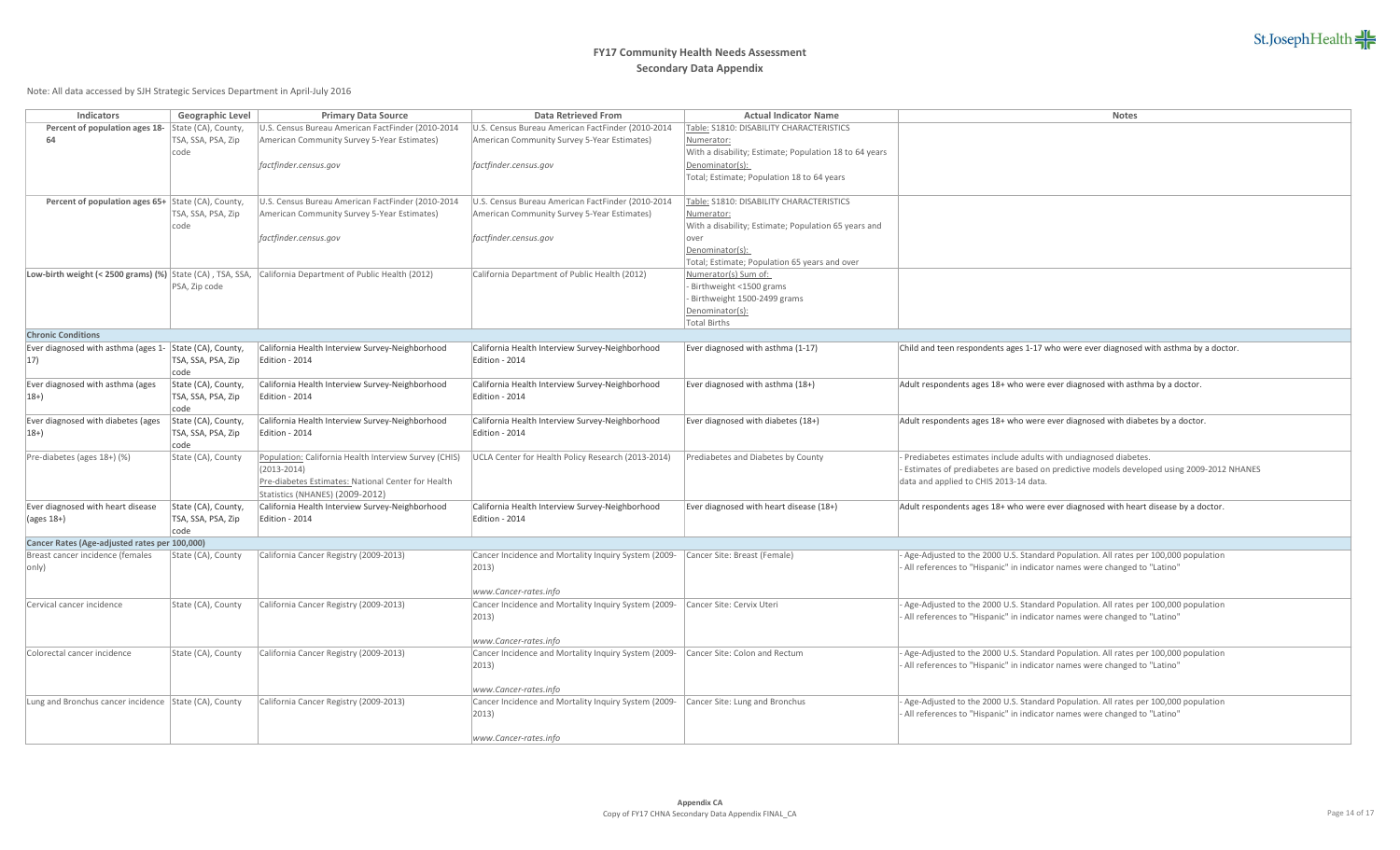| <b>Indicators</b>                                       | <b>Geographic Level</b> | <b>Primary Data Source</b>                           | <b>Data Retrieved From</b>                                                                                    | <b>Actual Indicator Name</b>                            | <b>Notes</b>                                                                                                             |  |
|---------------------------------------------------------|-------------------------|------------------------------------------------------|---------------------------------------------------------------------------------------------------------------|---------------------------------------------------------|--------------------------------------------------------------------------------------------------------------------------|--|
| Oral Cavity and Pharynx cancer                          | State (CA), County      | California Cancer Registry (2009-2013)               | Cancer Incidence and Mortality Inquiry System (2009-                                                          | Cancer Site: Oral Cavity and Pharynx                    | Age-Adjusted to the 2000 U.S. Standard Population. All rates per 100,000 population                                      |  |
| incidence                                               |                         |                                                      | $ 2013\rangle$                                                                                                |                                                         | - All references to "Hispanic" in indicator names were changed to "Latino"                                               |  |
|                                                         |                         |                                                      |                                                                                                               |                                                         |                                                                                                                          |  |
|                                                         |                         |                                                      | www.Cancer-rates.info                                                                                         |                                                         |                                                                                                                          |  |
| Prostate cancer incidence                               | State (CA), County      | California Cancer Registry (2009-2013)               | Cancer Incidence and Mortality Inquiry System (2009-                                                          | Cancer Site: Prostate                                   | - Age-Adjusted to the 2000 U.S. Standard Population. All rates per 100,000 population                                    |  |
|                                                         |                         |                                                      | $ 2013\rangle$                                                                                                |                                                         | All references to "Hispanic" in indicator names were changed to "Latino"                                                 |  |
|                                                         |                         |                                                      |                                                                                                               |                                                         |                                                                                                                          |  |
|                                                         |                         |                                                      | www.Cancer-rates.info                                                                                         |                                                         |                                                                                                                          |  |
| <b>Mental Health</b>                                    |                         |                                                      |                                                                                                               |                                                         |                                                                                                                          |  |
| Youth suicidal ideation (student                        | State (CA), County      |                                                      | California Department of Education, California Healthy   Kidsdata.org, A Program of Lucile Packard Foundation | Suicidal Ideation (Student Reported), by grade level    | Percentage of public school students in grades 9, 11, and non-traditional students who reported seriously                |  |
| reported) - grades 9th, 11th, and non-                  |                         | Kids Survey and California Student Survey (WestEd)   | for Children's Health (2011-2013)                                                                             |                                                         | considering attempting suicide in the past 12 months                                                                     |  |
| traditional students (%)                                |                         |                                                      |                                                                                                               |                                                         | - The 2011-2013 time period reflects data from school years 2011-12 and 2012-13. District- and county-level figures      |  |
|                                                         |                         |                                                      |                                                                                                               |                                                         | are weighted proportions from the 2011-13 California Healthy Kids Survey, and state-level figures are weighted           |  |
|                                                         |                         |                                                      |                                                                                                               |                                                         | proportions from the 2011-13 California Student Survey. The grade levels included in school district data depend on      |  |
|                                                         |                         |                                                      |                                                                                                               |                                                         | the grades offered in each district; for example, high school districts do not include 7th grade data. "Non-Traditional" |  |
|                                                         |                         |                                                      |                                                                                                               |                                                         | students are those enrolled in Community Day Schools or Continuation Education; according to Ed-Data, these schools      |  |
|                                                         |                         |                                                      |                                                                                                               |                                                         | make up about 10% of all public schools in California. N/A indicates that the survey was not administered in that        |  |
|                                                         |                         |                                                      |                                                                                                               |                                                         | period or that data are not available for that group. LNE (Low Number Event) indicates that for a specific answer there  |  |
|                                                         |                         |                                                      |                                                                                                               |                                                         | were fewer than 25 respondents. N/R indicates that the sample is too small to be representative.                         |  |
| Youth suicidal ideation (student                        |                         |                                                      | California Department of Education, California Healthy Kidsdata.org, A Program of Lucile Packard Foundation   | Suicidal Ideation (Student Reported), by race/ethnicity | Percentage of public school students in grades 9, 11, and non-traditional students who reported seriously                |  |
| reported) - grades 9th, 11th, and non-                  | State (CA), County      | Kids Survey and California Student Survey (WestEd)   | for Children's Health (2011-2013)                                                                             |                                                         | considering attempting suicide in the past 12 months.                                                                    |  |
| traditional students, by                                |                         |                                                      |                                                                                                               |                                                         | - All references to "Hispanic" in indicator names were changed to "Latino"                                               |  |
| race/ethnicity (%)                                      |                         |                                                      |                                                                                                               |                                                         | - The 2011-2013 time period reflects data from school years 2011-12 and 2012-13. District- and county-level figures      |  |
|                                                         |                         |                                                      |                                                                                                               |                                                         | are weighted proportions from the 2011-13 California Healthy Kids Survey, and state-level figures are weighted           |  |
|                                                         |                         |                                                      |                                                                                                               |                                                         | proportions from the 2011-13 California Student Survey. The grade levels included in school district data depend on      |  |
|                                                         |                         |                                                      |                                                                                                               |                                                         | the grades offered in each district; for example, high school districts do not include 7th grade data. "Non-Traditional" |  |
|                                                         |                         |                                                      |                                                                                                               |                                                         | students are those enrolled in Community Day Schools or Continuation Education; according to Ed-Data, these schools      |  |
|                                                         |                         |                                                      |                                                                                                               |                                                         | make up about 10% of all public schools in California. N/A indicates that the survey was not administered in that        |  |
|                                                         |                         |                                                      |                                                                                                               |                                                         | period or that data are not available for that group. LNE (Low Number Event) indicates that for a specific answer there  |  |
|                                                         |                         |                                                      |                                                                                                               |                                                         | were fewer than 25 respondents. N/R indicates that the sample is too small to be representative.                         |  |
|                                                         |                         |                                                      |                                                                                                               |                                                         |                                                                                                                          |  |
| Suicide rate per 100,000 youth (ages State (CA), County |                         | California Department of Public Health, Death        | Kidsdata.org, A Program of Lucile Packard Foundation                                                          | Youth Suicide Rate                                      | Figures are presented as rates (per 100,000 youth ages 15-24) over three-year periods.                                   |  |
| $ 15-24\rangle$                                         |                         | Statistical Master Files; CDC, Mortality data        | for Children's Health (2011-2013)                                                                             |                                                         |                                                                                                                          |  |
|                                                         |                         | on WONDER (Apr. 2015); California Department of      |                                                                                                               |                                                         |                                                                                                                          |  |
|                                                         |                         | Finance, Race/Ethnic Population with Age and Sex     |                                                                                                               |                                                         |                                                                                                                          |  |
|                                                         |                         | Detail, 1990-1999, 2000-2010, 2010-2060 (Apr. 2015)  |                                                                                                               |                                                         |                                                                                                                          |  |
|                                                         |                         |                                                      |                                                                                                               |                                                         |                                                                                                                          |  |
| Number of youth suicides (ages 15-                      | State (CA), County      | California Dept. of Public Health, Death Statistical | Kidsdata.org, A Program of Lucile Packard Foundation                                                          | Number of Youth Suicides, by race/ethnicity             | Number of suicides by children/youth ages 5-24, by age group.                                                            |  |
| [24], by race/ethnicity                                 |                         | Master Files; CDC, Mortality data on WONDER (Apr.    | for Children's Health (2013)                                                                                  |                                                         |                                                                                                                          |  |
|                                                         |                         | 2015)                                                |                                                                                                               |                                                         |                                                                                                                          |  |
| Poor mental health days (age-                           | State (CA), County      | Behavioral Risk Factor Surveillance System (2014)    | County Health Rankings & Roadmaps (2016)                                                                      | Poor mental health days                                 | Average number of mentally unhealthy days reported in past 30 days (age-adjusted).                                       |  |
| adjusted)                                               |                         |                                                      |                                                                                                               |                                                         |                                                                                                                          |  |
| Suicidal Ideation (ages 18*)                            | State (CA), County      | California Health Interview Survey-2014              | ask.chis.ucla.edu                                                                                             | Ever seriously thought about committing suicide         | Survey respondents ages 18+ were asked: "Have you ever seriously thought about commiitting sucide?"                      |  |
| Adults with likely serious                              | State (CA), County,     | California Health Interview Survey-Neighborhood      | California Health Interview Survey-Neighborhood                                                               | Serious psychological distress (18+)                    | Constructed using the Kessler 6 series for adults ages 18+ who reported serious psychological distress in the past 12    |  |
| psychological stress (ages 18+)                         | TSA, SSA, PSA, Zip      | Edition - 2014                                       | Edition - 2014                                                                                                |                                                         | months (K6 score $\geq$ 13).                                                                                             |  |
|                                                         | code                    |                                                      |                                                                                                               |                                                         |                                                                                                                          |  |
| <b>Emergency Room (ER) Utilization - Mental Health</b>  |                         |                                                      |                                                                                                               |                                                         |                                                                                                                          |  |
| Adult age-adjusted ER rate due to                       | County (Orange          | California Office of Statewide Health Planning and   | Orange County's Healthier Together (2011-2013)                                                                | Age-Adjusted ER Rate due to Mental Health               | All references to "Hispanic" in indicator names were changed to "Latino."                                                |  |
| mental health (rate per 10,000)                         | County only), Zip       | Development (2011-2013)                              |                                                                                                               |                                                         |                                                                                                                          |  |
|                                                         | code (Orange County     |                                                      | www.ochealthiertogether.org                                                                                   |                                                         |                                                                                                                          |  |
|                                                         | only)                   |                                                      |                                                                                                               |                                                         |                                                                                                                          |  |
| <b>Mortality</b>                                        |                         |                                                      |                                                                                                               |                                                         |                                                                                                                          |  |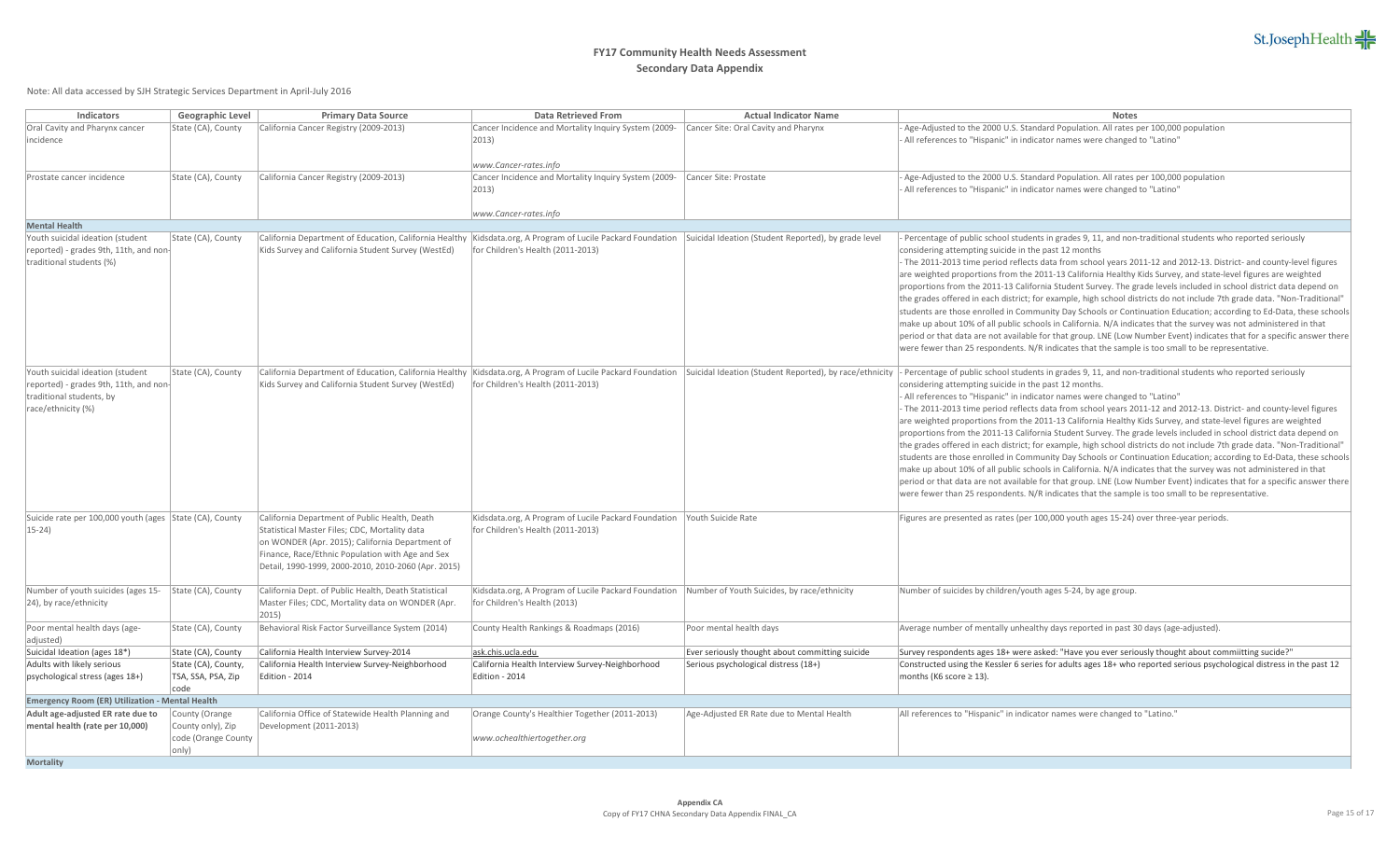| <b>Indicators</b>                                       | <b>Geographic Level</b>    | <b>Primary Data Source</b>                                                                       | <b>Data Retrieved From</b>                           | <b>Actual Indicator Name</b>                         | <b>Notes</b>                                                                                                           |
|---------------------------------------------------------|----------------------------|--------------------------------------------------------------------------------------------------|------------------------------------------------------|------------------------------------------------------|------------------------------------------------------------------------------------------------------------------------|
| Age-Adjusted Death Rate per                             |                            | Orange County Master Death Files; California                                                     | Orange County's Healthier Together for city data;    | Age-Adjusted Death Rate per 100,000 population due   | Orange County city and zip code level data:                                                                            |
| 100,000 population due to any cause                     | State, County, City        | Department of Public Health, 2011-2013, Death                                                    | County Health Status Profiles 2015 for county and    | to any cause $(2011-2013)$                           | http://www.ochealthiertogether.org/index.php?module=indicators&controller=index&action=view&indicatorId=5283           |
|                                                         |                            |                                                                                                  |                                                      |                                                      |                                                                                                                        |
| $(2011 - 2013)$                                         |                            | (Orange County only); Statistical Master Files                                                   | state data                                           |                                                      | &localeTypeId=3 County Level data: http://www.cdph.ca.gov/programs/ohir/Documents/OHIRProfiles2015.pdf                 |
|                                                         | Zip code (Orange           |                                                                                                  |                                                      |                                                      |                                                                                                                        |
| <b>HEALTH BEHAVIORS</b>                                 | County only)               |                                                                                                  |                                                      |                                                      |                                                                                                                        |
|                                                         |                            |                                                                                                  |                                                      |                                                      |                                                                                                                        |
| Overweight for ages 2-11 (weight $\ge$                  | State (CA), County,        | California Health Interview Survey-Neighborhood                                                  | California Health Interview Survey-Neighborhood      | Overweight for age (weight ≥ 95th percentile) (2-11) | This variable assigns overweight for age to children, and is constructed using sex, age (in months) and weight (does   |
| 95th percentile)                                        | TSA, SSA, PSA, Zip<br>code | Edition - 2014                                                                                   | Edition - 2014                                       |                                                      | NOT factor in height). For more information, seehttp://bit.ly/wtageinf andhttp://bit.ly/wtage.                         |
| Overweight or obese (BMI ≥ 85th                         | State (CA), County,        | California Health Interview Survey-Neighborhood                                                  | California Health Interview Survey-Neighborhood      | Overweight or obese (BMI ≥ 85th percentile) (12-17)  | Teen respondents ages 12-17 who ranked higher than the 85th percentile in the CDC 2010 recommendations on              |
| percentile) (ages 12-17)                                | TSA, SSA, PSA, Zip         | Edition - 2014                                                                                   | Edition - 2014                                       |                                                      | assigning body mass index (BMI).                                                                                       |
|                                                         | code                       |                                                                                                  |                                                      |                                                      |                                                                                                                        |
| Obese (BMI $\geq$ 30) (ages 18+)                        | State (CA), County,        | California Health Interview Survey-Neighborhood                                                  | California Health Interview Survey-Neighborhood      | Obese (BMI ≥ 30) (18+)                               | Adult respondents ages 18+ who had a body mass index (BMI) of 30.0 or above. BMI was calculated using                  |
|                                                         | TSA, SSA, PSA, Zip         | Edition - 2014                                                                                   | Edition - 2014                                       |                                                      | respondent's self-reported weight and height                                                                           |
|                                                         | code                       |                                                                                                  |                                                      |                                                      |                                                                                                                        |
| Food environment index                                  | State (CA), County         | <b>JSDA Food Environment Atlas - Map the Meal Gap</b><br>(2013)                                  | County Health Rankings & Roadmaps (2016)             | Food environment index                               | Index of factors that contribute to a healthy food environment, 0 (worst) to 10 (best)                                 |
| Sugary drink consumption 1 or more                      | State (CA), County,        | California Health Interview Survey-Neighborhood                                                  | California Health Interview Survey-Neighborhood      | Sugary drink consumption $1+$ times per day (18+)    | Adult respondents aged 18+ who consumed soda or sugar sweetened beverages at least 1 time per day.                     |
| times per day (ages 18+)                                | TSA, SSA, PSA, Zip         | Edition - 2014                                                                                   | Edition - 2014                                       |                                                      |                                                                                                                        |
|                                                         | code                       |                                                                                                  |                                                      |                                                      |                                                                                                                        |
| Regular physical activity (ages 5-17)                   | State (CA), County,        | California Health Interview Survey-Neighborhood                                                  | California Health Interview Survey-Neighborhood      | Regular physical activity (5-17)                     | Children and teens ages 5-17 who engaged in at least 60 minutes of physical activity daily in the past week, excluding |
|                                                         | TSA, SSA, PSA, Zip         | Edition - 2014                                                                                   | Edition - 2014                                       |                                                      | physical education.                                                                                                    |
|                                                         | code                       |                                                                                                  |                                                      |                                                      |                                                                                                                        |
| Walked at least 150 minutes (ages                       | State (CA), County,        | California Health Interview Survey-Neighborhood                                                  | California Health Interview Survey-Neighborhood      | Walked at least 150 minutes (18+)                    | Adults ages 18+ who walked for transportation or leisure for at least 150 minutes in the past week.                    |
| $ 18+ \rangle$                                          | TSA, SSA, PSA, Zip         | Edition - 2014                                                                                   | Edition - 2014                                       |                                                      |                                                                                                                        |
|                                                         | code                       |                                                                                                  |                                                      |                                                      |                                                                                                                        |
| Number of newly diagnosed                               | State (CA), County         | National Center for HIV/AIDS, Viral Hepatitis, STD, and County Health Rankings & Roadmaps (2016) |                                                      | Sexually transmitted infections                      |                                                                                                                        |
| chlamydia cases per 100,000                             |                            | TB Prevention, (2013)                                                                            |                                                      |                                                      |                                                                                                                        |
| population                                              |                            |                                                                                                  |                                                      |                                                      |                                                                                                                        |
| Percentage of births delivered by                       | State (CA), TSA, SSA,      | California Department of Public Health (2012)                                                    | California Department of Public Health (2012)        | Numerator(s):                                        |                                                                                                                        |
| mothers ages $<20$                                      | PSA and Zip code           |                                                                                                  |                                                      | -Mother's Age at Delivery <20                        |                                                                                                                        |
|                                                         |                            |                                                                                                  |                                                      | Denominator(s):                                      |                                                                                                                        |
|                                                         |                            |                                                                                                  |                                                      | <b>Total Births</b>                                  |                                                                                                                        |
| Number of births per 1000 teens                         | State (CA), County         | California Department of Finance, California                                                     | Kidsdata.org, 2013                                   | <b>Teen Births</b>                                   | http://www.kidsdata.org/                                                                                               |
| ages 15-19                                              |                            | Department of Public Health, Center for Health                                                   |                                                      |                                                      |                                                                                                                        |
|                                                         |                            | Statistics, Birth Statistical Master Files                                                       |                                                      |                                                      |                                                                                                                        |
| <b>Alcohol, Tobacco, and Substance Use</b>              |                            |                                                                                                  |                                                      |                                                      |                                                                                                                        |
|                                                         |                            | California Health Interview Survey-Neighborhood                                                  | California Health Interview Survey-Neighborhood      | Current smoker (18+)                                 | Adult respondents ages 18+ were asked a series of smoking-related questions to obtain a current smoker status.         |
| Current smoker (ages 18+)                               | State (CA), County,        | Edition - 2014                                                                                   | Edition - 2014                                       |                                                      |                                                                                                                        |
|                                                         | TSA, SSA, PSA, Zip<br>code |                                                                                                  |                                                      |                                                      |                                                                                                                        |
| Percentage of adults reporting binge State (CA), County |                            | Behavioral Risk Factor Surveillance System (2014)                                                | County Health Rankings & Roadmaps (2016)             | <b>Excessive drinking</b>                            |                                                                                                                        |
| or heavy drinking                                       |                            |                                                                                                  |                                                      |                                                      |                                                                                                                        |
| Alcohol impaired driving deaths (%)                     | State (CA), County         | Fatality Analysis Reporting System (2010-2014)                                                   | County Health Rankings & Roadmaps (2016)             | Alcohol-impaired driving deaths                      | Percentage of driving deaths with alcohol involvement                                                                  |
|                                                         |                            |                                                                                                  |                                                      |                                                      | - Each year's data are weighted equally.                                                                               |
| Youth alcohol/drug use in the past                      |                            | California Department of Education, California Healthy                                           | Kidsdata.org, A Program of Lucile Packard Foundation | Alcohol/Drug Use in Past Month (Student Reported)    | Percentage of public school students in grades 7, 9, 11, and non-traditional students reporting whether they used      |
|                                                         | State (CA), County         | Kids Survey and California Student Survey (WestEd)                                               | for Children's Health (2011-2013)                    |                                                      |                                                                                                                        |
| month (student reported) - grades                       |                            |                                                                                                  |                                                      | by grade level                                       | alcohol or any illegal drug (excluding tobacco) in the past 30 days.                                                   |
| 7th, 9th, 11th, and non-traditional                     |                            | $(2011 - 2013)$                                                                                  |                                                      |                                                      |                                                                                                                        |
| students (%)                                            |                            |                                                                                                  |                                                      |                                                      |                                                                                                                        |
| Youth alcohol/drug use in the past                      | State (CA), County         | California Department of Education, California Healthy                                           | Kidsdata.org, A Program of Lucile Packard Foundation | Alcohol/Drug Use in Past Month (Student Reported)    | Percentage of public school students in grades 7, 9, 11, and non-traditional students reporting whether they used      |
| month (student reported) - grades                       |                            | Kids Survey and California Student Survey (WestEd)                                               | for Children's Health (2011-2013)                    | by race/ethnicity                                    | alcohol or any illegal drug (excluding tobacco) in the past 30 days.                                                   |
| 7th, 9th, 11th, and non-traditional                     |                            | $(2011 - 2013)$                                                                                  |                                                      |                                                      |                                                                                                                        |
| students, by race/ethnicity (%)                         |                            |                                                                                                  |                                                      |                                                      |                                                                                                                        |
|                                                         |                            |                                                                                                  |                                                      |                                                      |                                                                                                                        |
| <b>CLINICAL CARE</b>                                    |                            |                                                                                                  |                                                      |                                                      |                                                                                                                        |